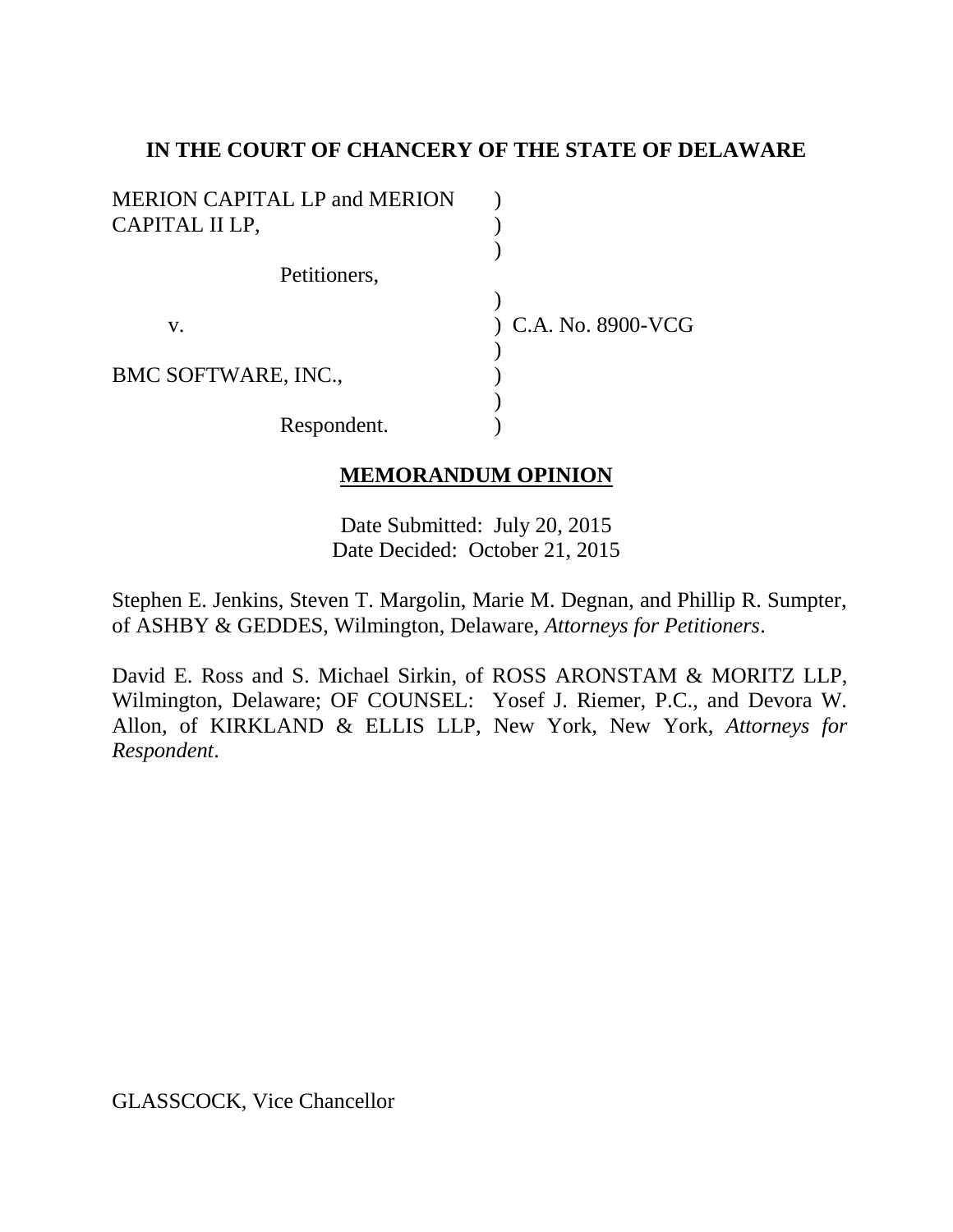This case presents what has become a common scenario in this Court: a robust marketing effort for a corporate entity results in an arm's length sale where the stockholders are cashed out, which sale is recommended by an independent board of directors and adopted by a substantial majority of the stockholders themselves. On the heels of the sale, dissenters (here, actually, arbitrageurs who bought, not into an ongoing concern, but instead into this lawsuit) seek statutory appraisal of their shares. A trial follows, at which the dissenters/petitioners present expert testimony opining that the stock was wildly undervalued in the merger, while the company/respondent presents an expert, just as distinguished and learned, to tell me that the merger price substantially *exceeds* fair value. Because of the peculiarities of the allocation of the burden of proof in appraisal actions essentially, residing with the judge—it becomes my task in such a case to consider "all relevant factors" and determine the fair value of the petitioners' shares.

Here, my focus is the fair value of shares of common stock in BMC Software, Inc. ("BMC" or the "Company") circa September 2013, when BMC was taken private by a consortium of investment firms (the "Merger"), including Bain Capital, LLC, Golden Gate Private Equity, Inc., and Insight Venture Management, LLC (together, the "Buyer Group"). Our Supreme Court has clarified that, in appraisal actions, this Court must not begin its analysis with a presumption that a particular valuation method is appropriate, but must instead examine all relevant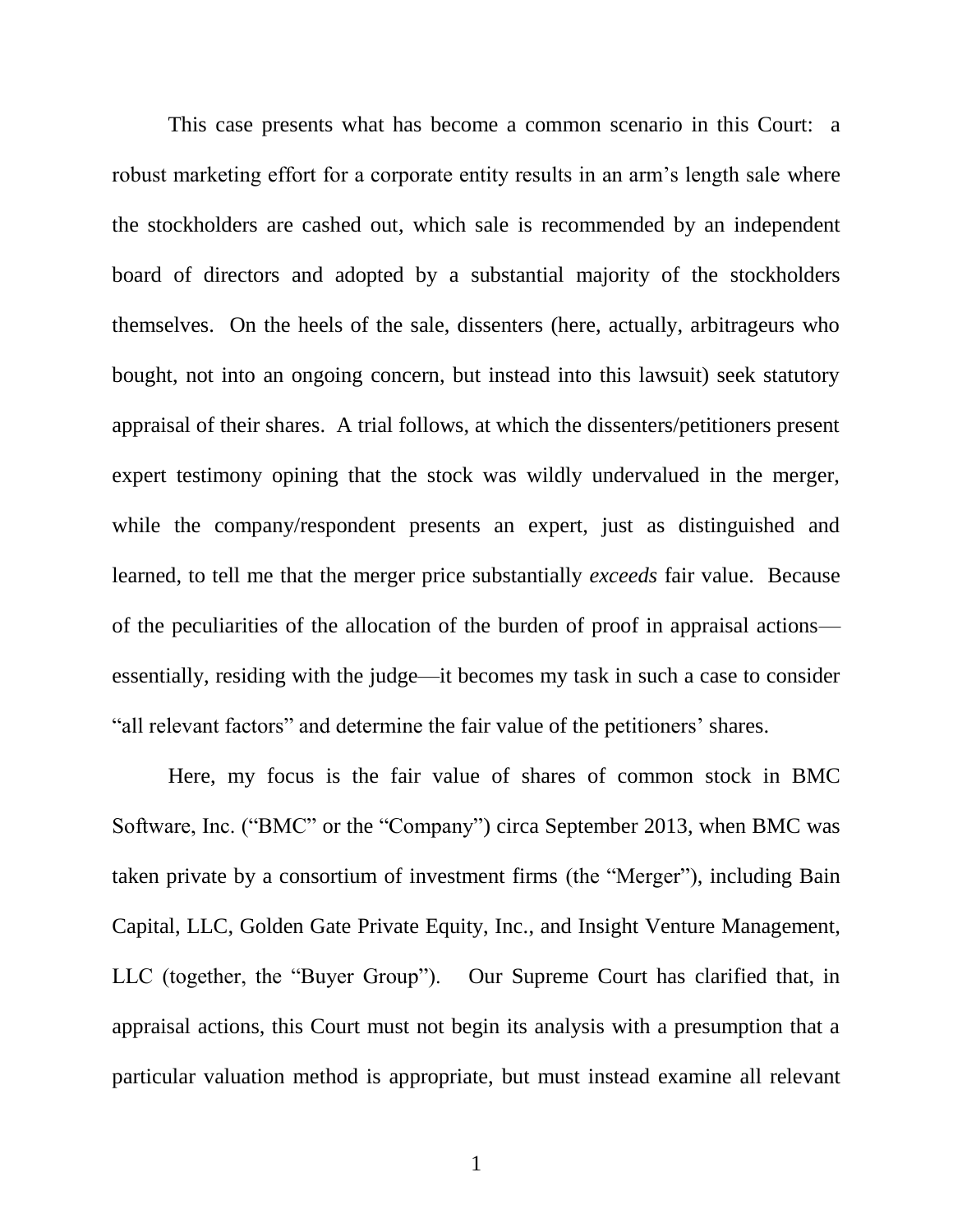methodologies and factors, consistent with the appraisal statute.<sup>1</sup> Relevant to my analysis here are the sales price generated by the market, and the (dismayingly divergent) discounted cash flow valuations presented by the parties' experts (only Respondent's expert conducted an analysis based on comparable companies, and only as a "check" on his DCF valuation). Upon consideration of these factors in light of a record generated at trial, I find it appropriate to look to the price generated by the market through a thorough and vigorous sales process as the best indication of fair value under the specific facts presented here. My analysis follows.

# **I. BACKGROUND FACTS<sup>2</sup>**

#### *A. The Company*

#### 1. The Business

BMC is a software company—one of the largest in the world at the time of the Merger—specializing in software for information technology  $("IT")$ management.<sup>3</sup> Specifically, BMC sells and services a broad portfolio of software products designed to "simplif[y] and automate[] the management of IT processes, mainframe, distributed, virtualized and cloud computing environments, as well as

 1 8 *Del. C.* § 262(h); *see Global GT LP v. Golden Telecom, Inc.*, 11 A.3d 214, 217–18 (Del. 2010).

 $2^2$  The following are the facts as I find them by a preponderance of the evidence after trial. Facts concerning the Company pertain to the period prior and leading up to the Merger. References in footnote citations to specific page numbers indicate the exhibit's original pagination, unless unavailable.

 $3$  JX 254 at 4.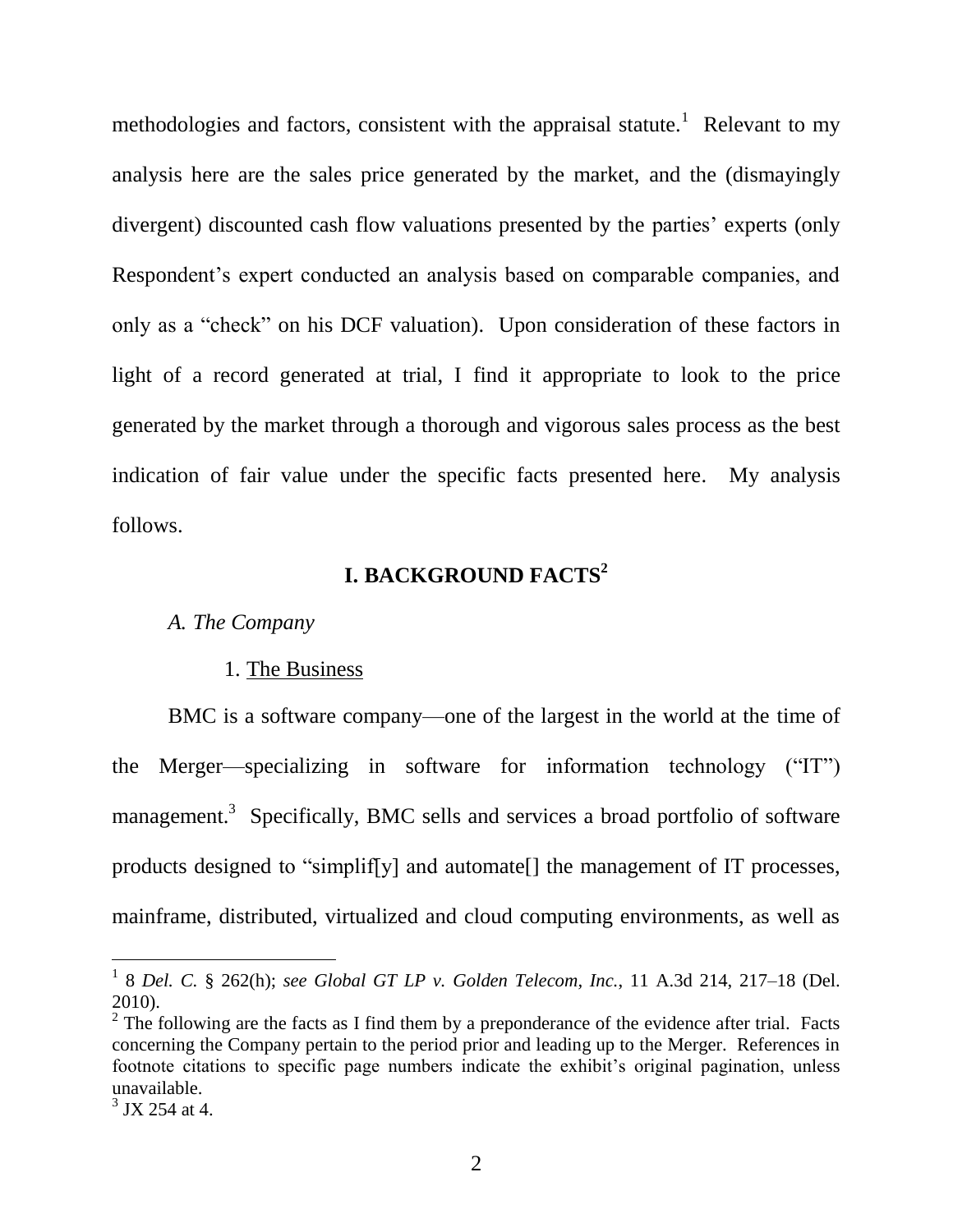applications and databases.<sup> $34$ </sup> In addition, the Company provides professional consulting services related to its products, including "implementation, integration, IT process, organizational design, process re-engineering and education services."<sup>5</sup> From fiscal years 2011 to 2013,<sup>6</sup> BMC's software sales, which it offers through either perpetual or term licenses, accounted for approximately 40% of total revenues, which share was steadily decreasing leading up to the Merger; BMC's maintenance and support services, which it offers through term contracts, accounted for approximately 50% of total revenues, which share was steadily increasing leading up to the Merger; and BMC's consultation services accounted for approximately 10% of total revenues, which share was also steadily increasing leading up to the Merger.<sup>7</sup>

The Company is organized into two primary business units: Mainframe Service Management ("MSM") and Enterprise Service Management ("ESM").<sup>8</sup> As explained by BMC's CEO and Chairman Robert Beauchamp, MSM consists primarily of two product categories: mainframe products, which are designed to maintain and improve the efficiency and performance of IBM mainframe computers; and workload automation products, which are designed to orchestrate

 $\overline{a}$ 4 *Id.*

<sup>5</sup> *Id.* at 7.

<sup>&</sup>lt;sup>6</sup> The Company's fiscal year runs from April 1 to March 31 of the following calendar year and is denoted by the calendar year in which it ends. Trial Tr. 11:10–15 (Solcher). 7

*See* JX 254 at 7.

<sup>8</sup> *Id.* at 5.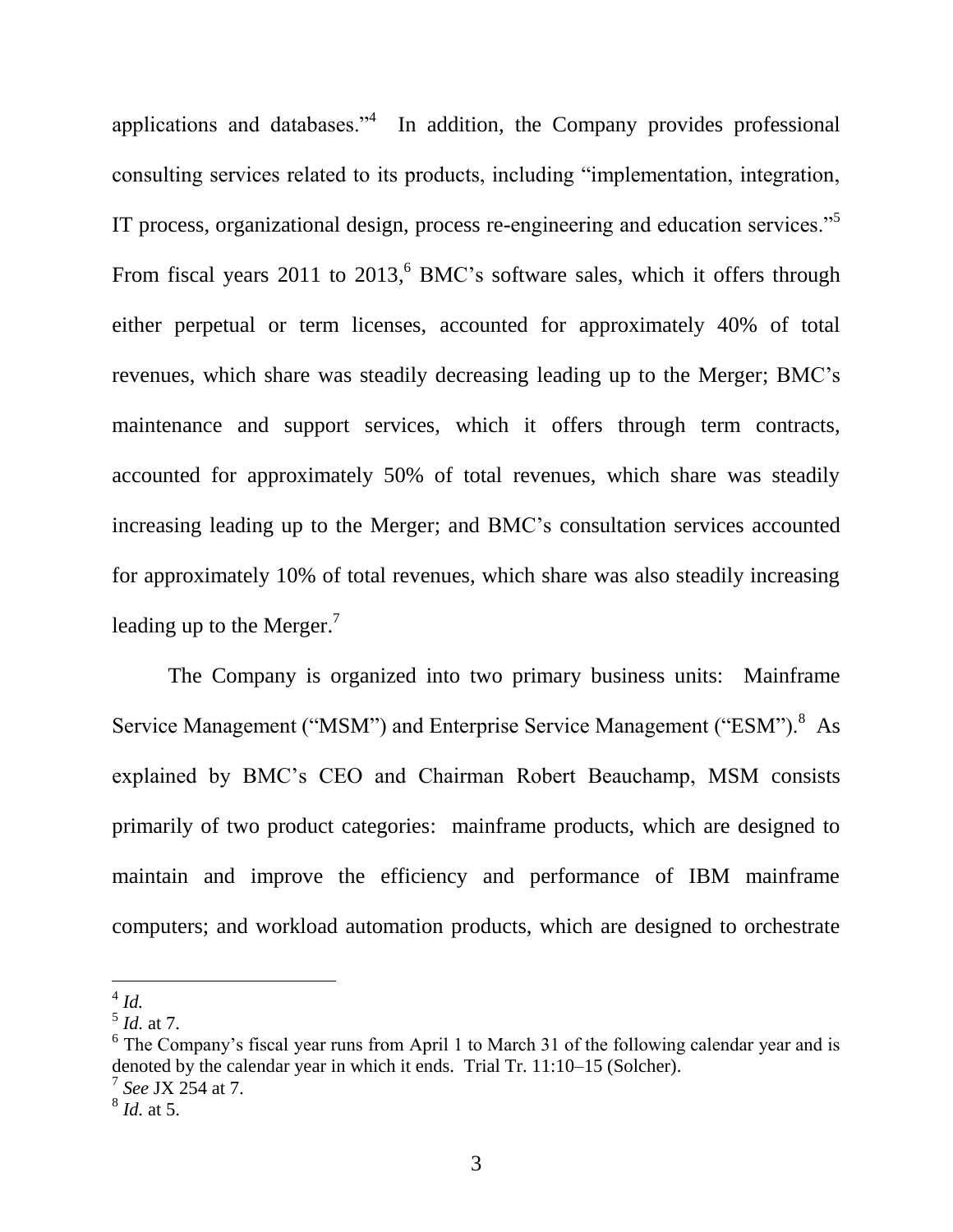the multitude of back-end "jobs"—each a series of executions of specific computer programs—that a computer system must perform to carry out a complex computing process, such as a large corporation running its bi-weekly payroll.<sup>9</sup> ESM, on the other hand, is concerned more with providing targeted software solutions to a business's needs, and consists primarily of the Company's consulting division as well as three product categories: performance and availability products, which are designed to alert BMC's customers in real time as to delays and outages among their non-mainframe computer systems, and to diagnose and fix the underlying problems; data center automation products, which are designed to automate BMC customers' routine tasks concerning the design, construction, and maintenance of data centers, both in local data centers and cloud data centers; and IT service management products, which are designed to assist BMC's customers troubleshoot their own customers' IT problems.<sup>10</sup> In each of fiscal years 2011, 2012, and 2013, MSM and ESM accounted for approximately 38% and 62% of BMC's total revenues, respectively.<sup>11</sup>

### 2. Stunted but Stable Performance

Beauchamp and BMC's CFO Stephen Solcher both testified that, at the time of the Merger, BMC's business faced significant challenges to growth due to

 9 Trial Tr. 362:3–364:3 (Beauchamp); *see also* JX 254 at 6.

<sup>10</sup> Trial Tr. 367:8–370:10 (Beauchamp); *see also* JX 254 at 5–6.

<sup>11</sup> JX 254 at 85–86; *see also* Trial Tr. 364:4–8 (Beauchamp).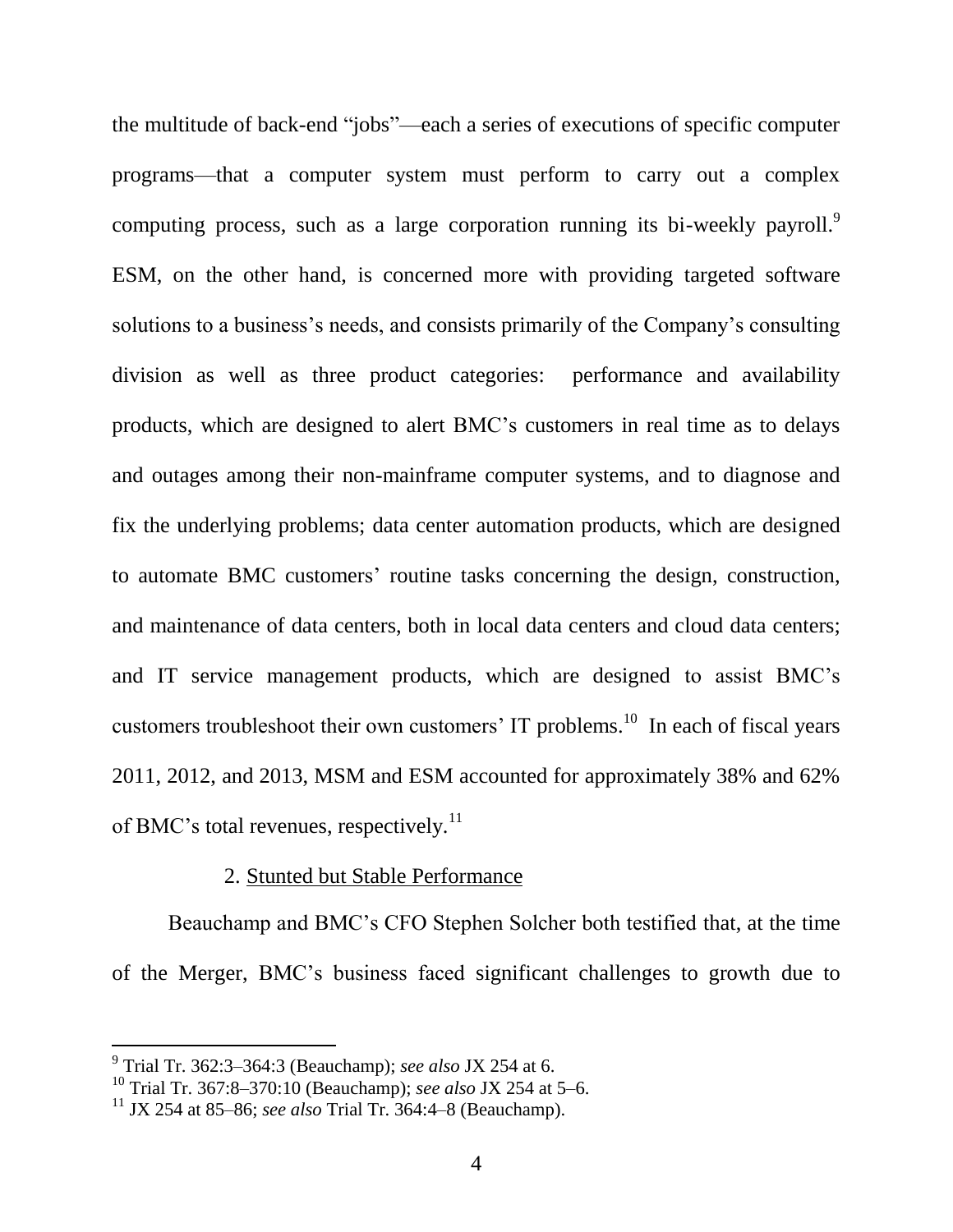shifting technologies. Foremost, MSM was in a state of stagnation, as hardly any businesses were buying into the outdated, so-called "legacy" technology at the heart of MSM products and services—the IBM mainframe computer—and indeed some of BMC's MSM customers were moving away from mainframe technology altogether.<sup>12</sup> Even though the market's migration away from the heavily entrenched mainframe computer was expected to continue at only a crawl—in the words of Beauchamp, a "very slow, inexorable decline"—the steadily falling price of new mainframe computers meant that BMC still faced shrinking margins in renewing MSM product licenses with customers that stayed with the technology.<sup>13</sup> BMC had managed to ease the downward pressure on its MSM business by increasing the number of products it sold to each customer that remained with MSM,<sup>14</sup> but this side of the business remained flat, at best, in the years leading up to the Merger.<sup>15</sup>

As a result of the decline in mainframe computing, BMC had become entirely dependent on its ESM business for growth.<sup>16</sup> Specifically, Solcher identified ESM license bookings as the primary driver of growth for the

<sup>12</sup> *See* Trial Tr. 364:19–365:24 (Beauchamp); *id.* at 24:3–9 (Solcher).

<sup>&</sup>lt;sup>13</sup> *Id.* at 364:22–23, 366:1–18 (Beauchamp).

<sup>14</sup> *Id.* at 366:19–367:7, 651:15–652:6 (Beauchamp).

<sup>15</sup> *See e.g.*, *id.* at 24:5–7 (Solcher).

<sup>16</sup> *See id.* at 23:22–24:9 (Solcher).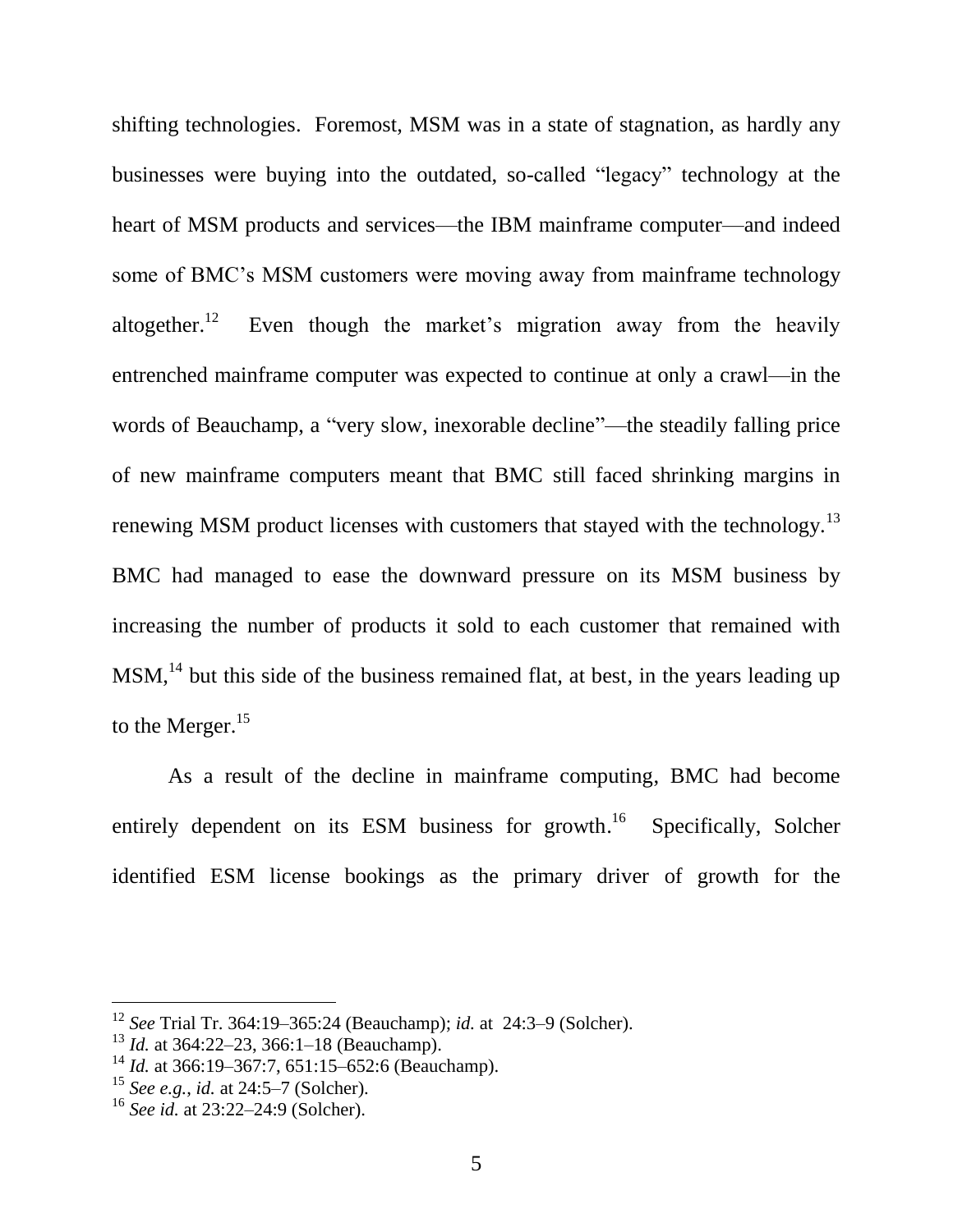Company.<sup>17</sup> However, the ESM side of BMC's business faced its own challenges, principally high levels of competition—from a handful of the most established software companies in the world to a sea of startups—brought on by the constant innovation of ESM technologies, which competition in turn created significantly lower margins on the ESM side of the business.<sup>18</sup>

Notwithstanding these challenges to its growth, BMC's business remained relatively stable leading up to the Merger, aided in part by BMC's role as an industry leader in several categories of products, in part by the overall diversity and "stickiness" of its products, and in part by its multiyear, subscription-based business model, which spreads its customer-retention risk over several years.<sup>19</sup> In fiscal years 2011, 2012, and 2013, BMC generated total revenues of \$2.07 billion, \$2.17 billion, and \$2.20 billion, respectively, and net earnings of \$456.20 million, \$401.00 million, and \$331.00 million, respectively.<sup>20</sup> During this period, total bookings remained essentially flat, while ESM license bookings fell 11.3% from fiscal years 2011 to 2012 and another 1.2% from fiscal years 2012 to  $2013$ <sup>21</sup>

<sup>&</sup>lt;sup>17</sup> *Id.* Bookings represent the contract value of transactions closed and recorded in any given period of time. *E.g.*, JX 254 at 24; Trial Tr. 23:11–13 (Solcher).

<sup>&</sup>lt;sup>18</sup> Trial Tr. 370:11–372:8 (Beauchamp); *see also id.* at 309:24–310:24 (Solcher) ("On the MSM side was where we had the larger margins. We're 60-plus percent. And on the ESM side, you're probably looking somewhere in the mid-20s.").

<sup>19</sup> *Id.* at 383:10–384:5 (Beauchamp).

 $20$  JX 254 at 56.

<sup>&</sup>lt;sup>21</sup> JX 254 at 24; JX 39 at 23.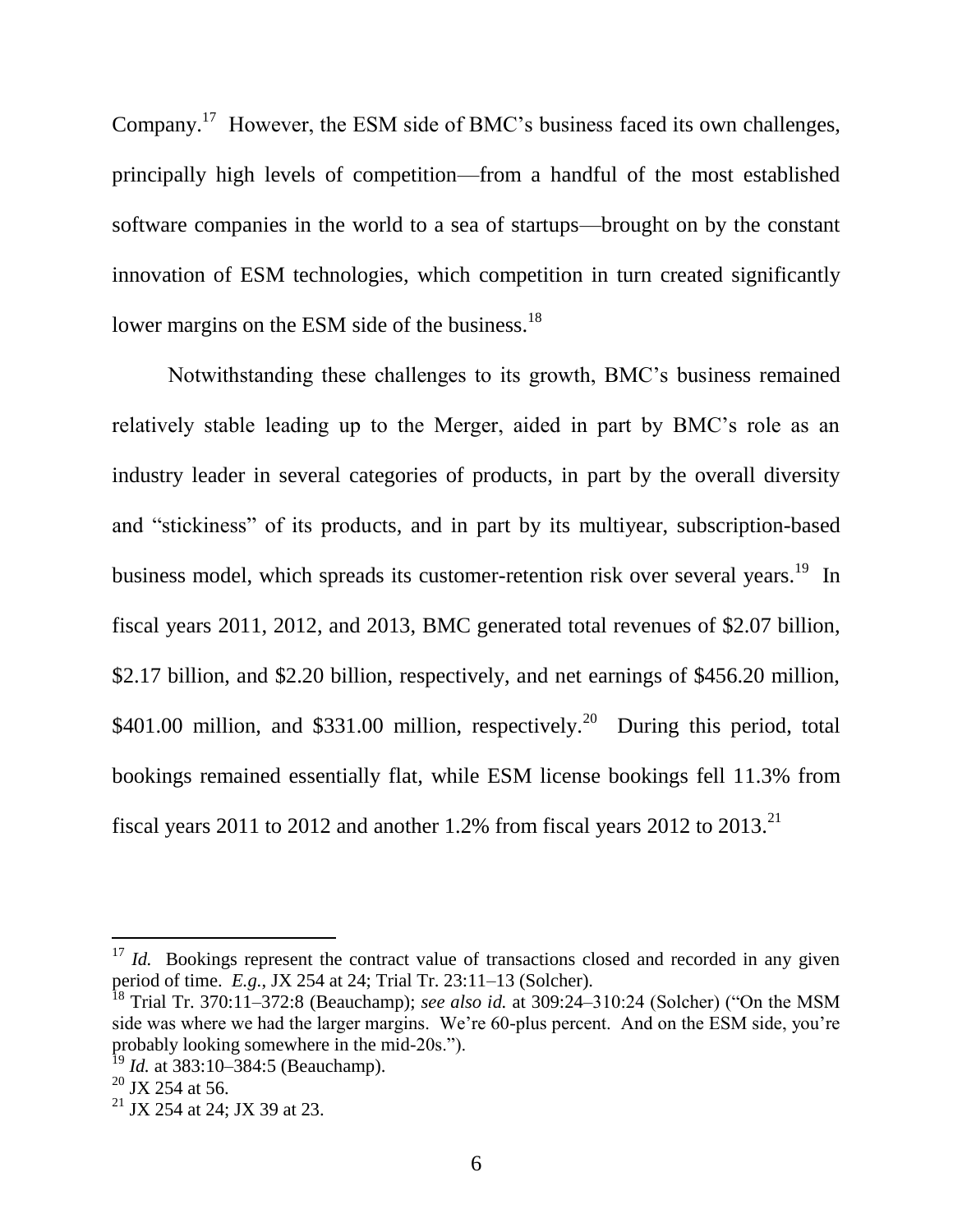### 3. M&A Activity

The primary way that BMC has historically dealt with the high rate of innovation and competition in the IT management software industry is to lean heavily on mergers and acquisitions ("M&A") to grow and compete.<sup>22</sup> Along with a corporate department devoted solely to M&A, the Company maintained a standing M&A committee among its board of directors that met quarterly to oversee the Company's M&A activity (the "M&A Committee"), which Beauchamp explained was designed to spur the Company's management to continuously and rapidly seek out and execute favorable transactions.<sup>23</sup> Management played an active role in all M&A activity, but formal decisionmaking authority was stratified across the board, the M&A Committee, and management based on the size of potential transactions (as estimated by management): deals over \$50 million were evaluated and recommended by the M&A Committee and had to be approved by the board as a whole; deals between \$20 million and \$50 million were evaluated by the M&A Committee and could be approved by that Committee without prior approval or consideration by the board; and transactions under \$20 million could be evaluated and approved by management, without prior approval or consideration of the M&A Committee or

<sup>22</sup> *See*, *e.g.*, Trial Tr. 385:13–386:19 (Beauchamp); *id.* at 73:24–74:4, 91:8–16 (Solcher).

<sup>23</sup> *Id.* at 393:3–394:5 (Beauchamp); *see also id.* at 78:10–21 (Solcher).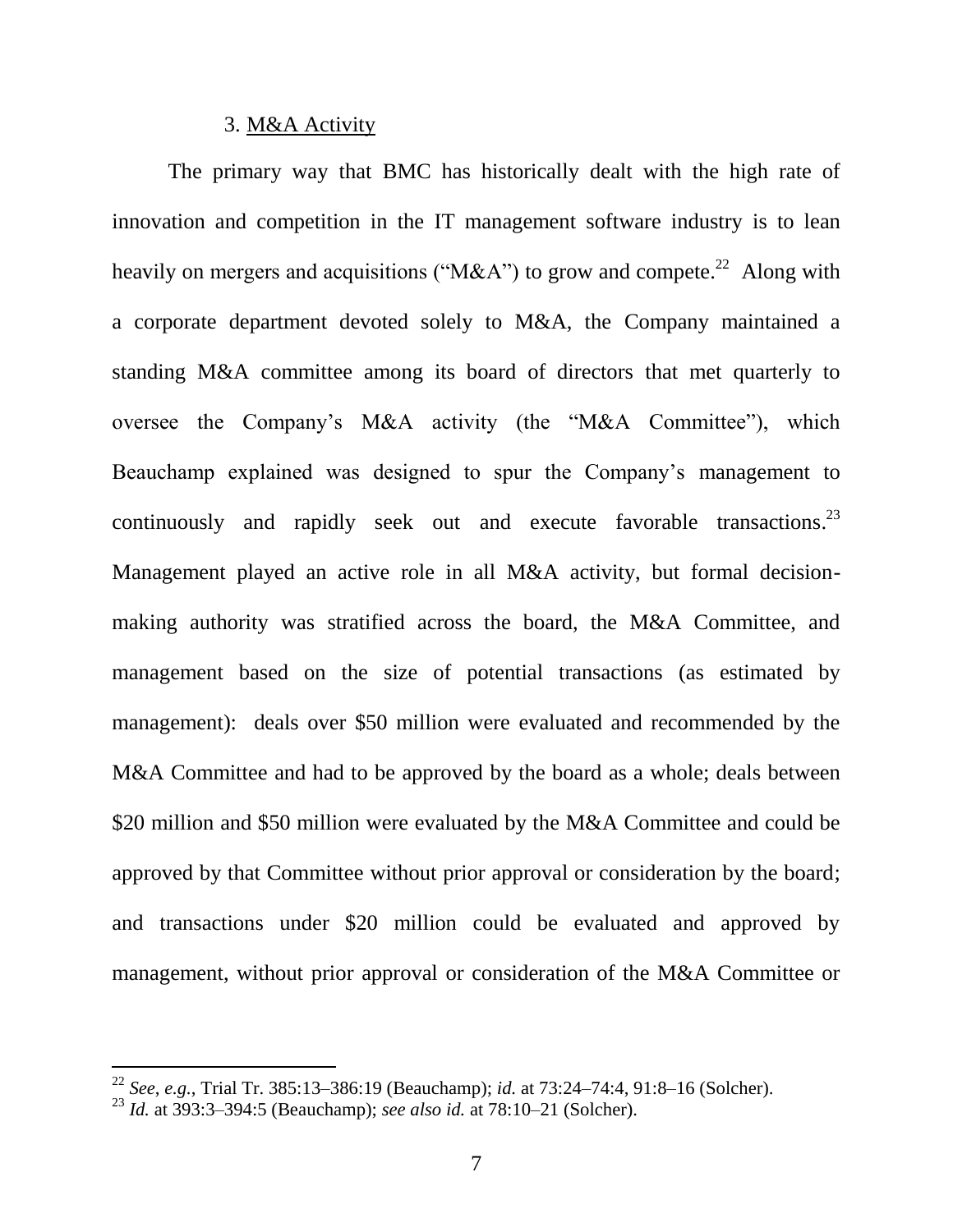the board. $^{24}$ 

At trial, Beauchamp and Solcher both conceptually clustered the Company's M&A activity into two general categories, what they referred to as "strategic" transactions and "tuck-in" transactions. $25$  As they described it, strategic transactions are large "move-the-needle type transactions,"<sup>26</sup> ones that would change the Company in a fundamental way, such as acquiring a new business unit.<sup>27</sup> These types of transactions were relatively rare for the Company, it having only engaged in one such acquisition in the five years leading up to the Merger the approximately \$800 million acquisition of a company called "BladeLogic" in fiscal year 2009, through which BMC acquired its current data center automation business.<sup>28</sup> Tuck-in transactions, on the other hand, are everything else—smaller transactions by which the Company would buy an individual product or technology that it could "tuck in" or "bolt on" to an existing business unit.<sup>29</sup>

<sup>24</sup> *See id.* at 548:21–556:16 (Beauchamp).

<sup>25</sup> *See*, *e.g.*, *id.* at 388:18–390:19 (Beauchamp); *id.* at 74:5–75:5 (Solcher).

<sup>26</sup> *Id.* at 86:19–24 (Solcher).

<sup>27</sup> *E.g.*, *id.* at 388:18–389:3 (Beauchamp).

<sup>28</sup> JX 204 at 4; Trial Tr. 387:6–388:17 (Beauchamp); *id.* at 75:20–23 (Solcher); *see also* JX 254 at 5 (describing the BladeLogic suite of products).

<sup>29</sup> *E.g.*, Trial Tr. 390:7–16 (Beauchamp); *id.* at 74:5–75:5 (Solcher). At trial, the Petitioners stressed the fact that the M&A Committee in its meeting presentation materials had consistently used a different, value-based categorization for M&A deals in describing BMC's M&A pipeline: deals over \$300 million were labeled as "scale," deals over \$100 million were labeled as "product," and deals under \$50 million were labeled as "tuck-in." *See*, *e.g.*, *id.* at 163:13–173:5 (Solcher). However, as my analysis below illustrates, the Petitioners' focus on this semantic difference misses the point. For the sake of this appraisal, I am concerned with how those who prepared the projections that will be used in my valuation (*i.e.*, management) conceptualized BMC's M&A activity, in order to understand how M&A activity was forecasted in those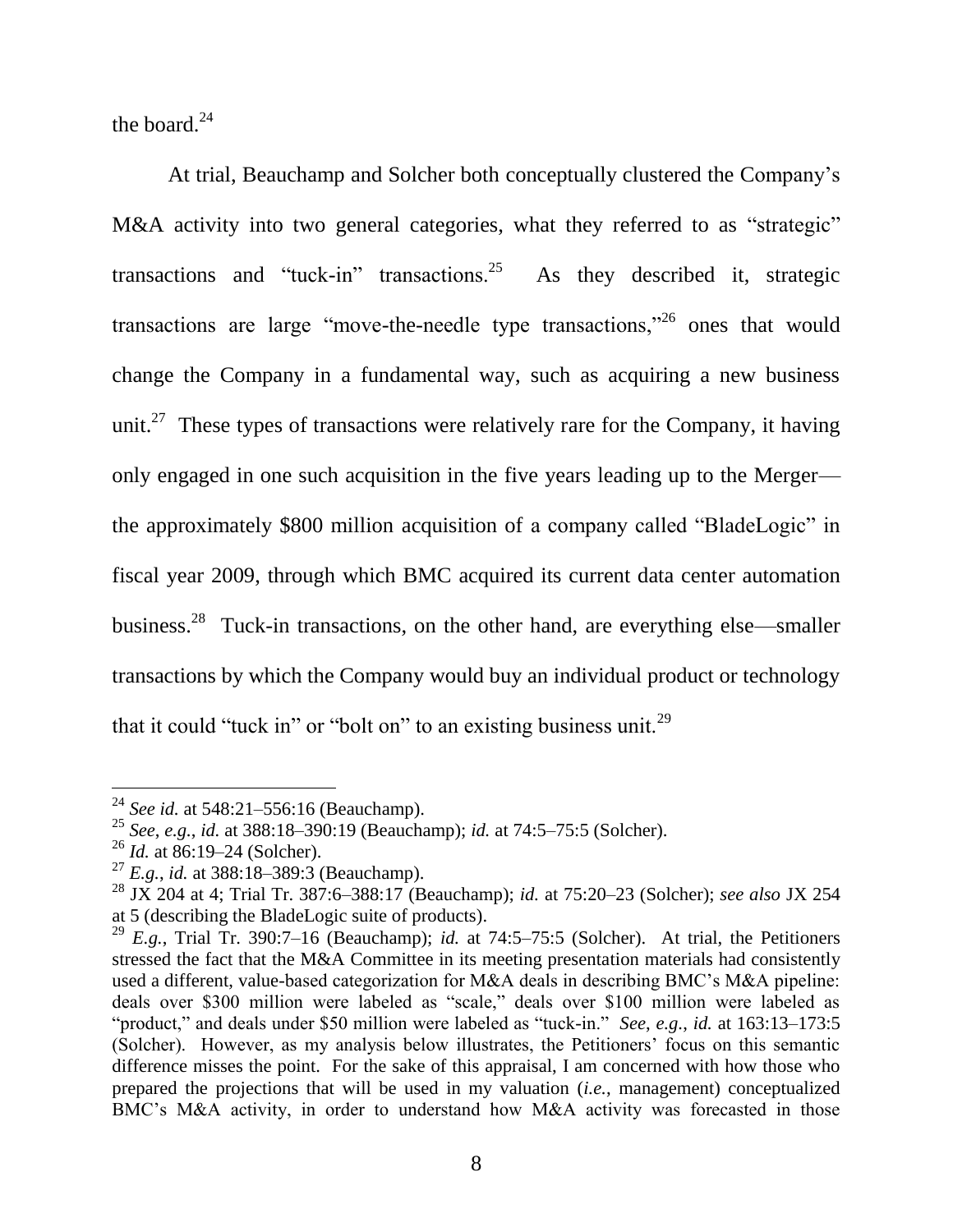As explained by Beauchamp and Solcher, it was these latter, smaller acquisitions that formed the basis of BMC's inorganic growth strategy.<sup>30</sup> The Company carried out over a dozen tuck-in transactions in the years leading up to the Merger: three deals totaling \$117 million in fiscal year 2008; one deal totaling \$6 million in fiscal year 2009, the same year of the \$800 million acquisition of BladeLogic; three deals totaling \$97 million in fiscal year 2010; two deals totaling \$54 million in fiscal year 2011; six deals totaling \$477 million in fiscal year 2012; and one deal totaling \$7 million in fiscal year 2013, the year in which BMC began and ran much of the sales process for the Merger. $31$  Beauchamp and Solcher explained that, had the Company remained public, it had every intention of continuing its tuck-in M&A activity into the future,<sup>32</sup> and indeed the M&A

projections and to what extent the forecasts are reasonable. Thus, in this Memorandum Opinion, I adopt management's nomenclature in reference to BMC's M&A activity, referring to transactions so significant that they change the Company's business in a fundamental way those valued at over \$300 million and labeled "scale" by the M&A Committee—as "strategic" and to all other transactions as "tuck-in." *See*, *e.g.*, *id.* at 86:7–87:18 (Solcher).

 $30$  *See id.* at 390:7–19 (Beauchamp) ("Q: ... [W] hat do you think of when you're talking about tuck-in? A: Well, tuck-in is . . . if you're the president or the general manager of one of these units, you have a whole set of competitors and things are changing pretty quickly. And you also have a lot of customers telling you, 'We want this and we want that.' You have regular meetings with your customers. You either have to build those features or you have to go buy those features. And so tuck-ins, to me, is responding to the competitive pressures or the customer demands by using build versus buy. And frequently we use buy."); *id.* at 74:22–75:5 (Solcher)  $(°Q: \ldots$  [W]hy was tuck-in important at BMC? A: Well, we had to fill out our portfolio, for one. We had to acquire talent. This industry is rapidly evolving, and tech is something that you've got to constantly be thinking about the next move you're going to make. So we're always looking for that next widget to go acquire, whether it be the individual or the actual technology itself.").

<sup>31</sup> *See* JX 204 at 4.

<sup>32</sup> *E.g.*, Trial Tr. 85:5–93:5 (Solcher); *id.* at 392:16–20 (Beauchamp).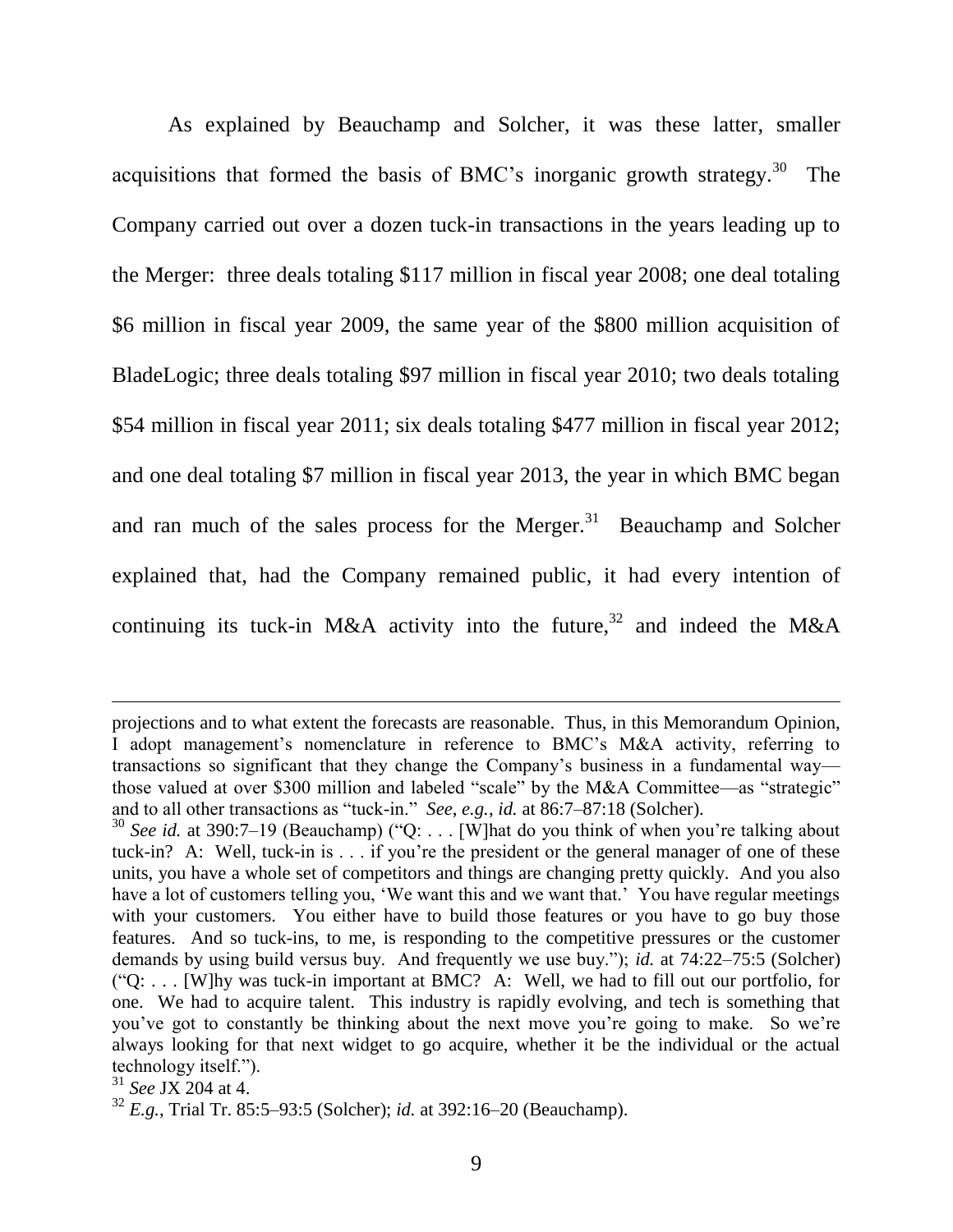Committee's presentation materials throughout fiscal year 2013 and into fiscal year 2014, after BMC had agreed to the Merger, identified dozens of tuck-in merger targets of varying sizes and stages of development in the Company's M&A pipeline.<sup>33</sup>

### 4. Stock-Based Compensation

Like many technology companies, in order to attract and maintain talented employees, BMC compensated a significant portion of their employees using stock-based compensation ("SBC").<sup>34</sup> The Company had two forms of SBC: (1) time-based stock options that vested over a specific period of time, which the Company valued using the price of BMC's stock on the date of the grant;  $35$  and (2) performance-based stock options, reserved for select executives, that vested based on the performance of BMC's stock compared to a broad index and were valued using a Monte Carlo simulation which accounted for the likelihood that the performance targets would be met.<sup>36</sup> The Company expensed the fair value of the stock options, less expected amount of forfeitures, on a straight-line basis over the vesting period.<sup>37</sup> SBC expense grew substantially each year and in 2013 was

<sup>33</sup> *See* JX 204 at 11; JX 312 at 10.

<sup>&</sup>lt;sup>34</sup> Solcher testified that approximately 20% of BMC's employees were compensated, in part, by SBC. Trial Tr. 42:3–16 (Solcher).

<sup>35</sup> *Id.* at 45:2–46:12 (Solcher); JX 254 at 78–79.

<sup>36</sup> Trial Tr. 45:5–46:6 (Solcher); JX 254 at 78–79.

<sup>37</sup> Trial Tr. 45:2–46:18 (Solcher); JX 254 at 78–79.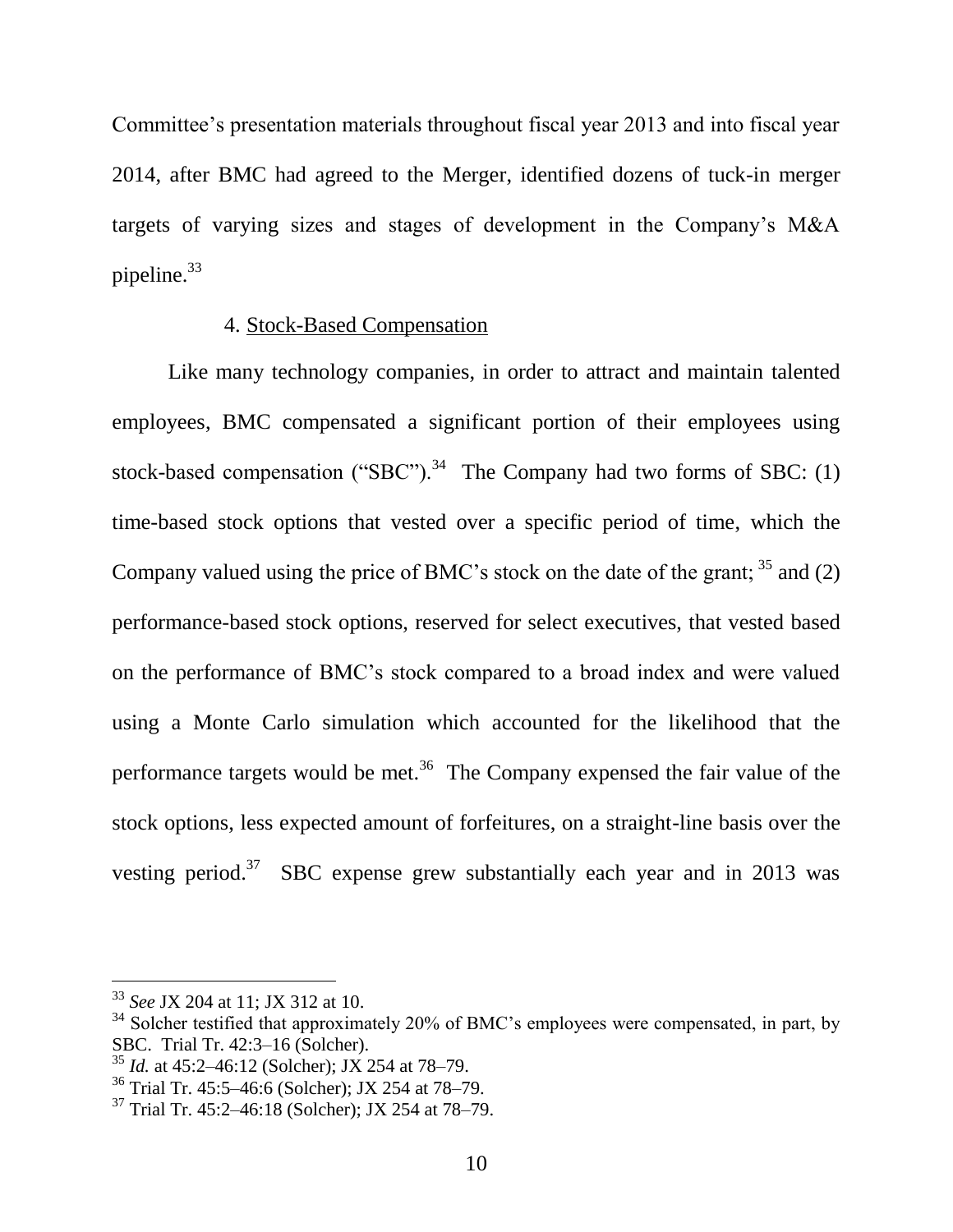approximately seven percent as a percentage of revenue.<sup>38</sup>

Because the Company believed SBC was vital to maintaining the strength of its employee base, management had no plans to stop issuing SBC had it remained a public company.<sup>39</sup>

## 5. Financial Statements

## a. Regular Management Projections

BMC in the ordinary course of business created financial projections which it called its "annual plan"<sup>40</sup>—for the upcoming fiscal year.<sup>41</sup> Under the oversight of Solcher,<sup>42</sup> management began formulating its annual plan in October using a bottom-up approach that involved multiple layers of management representing each business unit.<sup>43</sup> Preliminary projections were presented to the board in the fourth quarter,  $44$  who then used a top-down approach to provide input before the annual plan was finalized.<sup>45</sup>

The annual plan was limited to internal use and represented optimistic goals

<sup>38</sup> Trial Tr. 43:14–18 (Solcher).

 $39$  *Id.* at 42:12–43:7 (Solcher). Additionally, in order to avoid dilution of the Company's shares, each time the Company issued stock pursuant to SBC it would also buy BMC stock in the open market. *Id.* at 46:19–47:7 (Solcher).

<sup>40</sup> *See, e.g., id.* at 329:4–10 (Solcher).

<sup>41</sup> *Id.* at 11:16–18 (Solcher).

<sup>42</sup> *Id.* at 11:23–12:3 (Solcher).

<sup>43</sup> *Id.* at 12:4–13:9 (Solcher).

<sup>44</sup> *Id.* at 12:8–12 (Solcher).

<sup>45</sup> *Id.* at 16:19–17:4 (Solcher).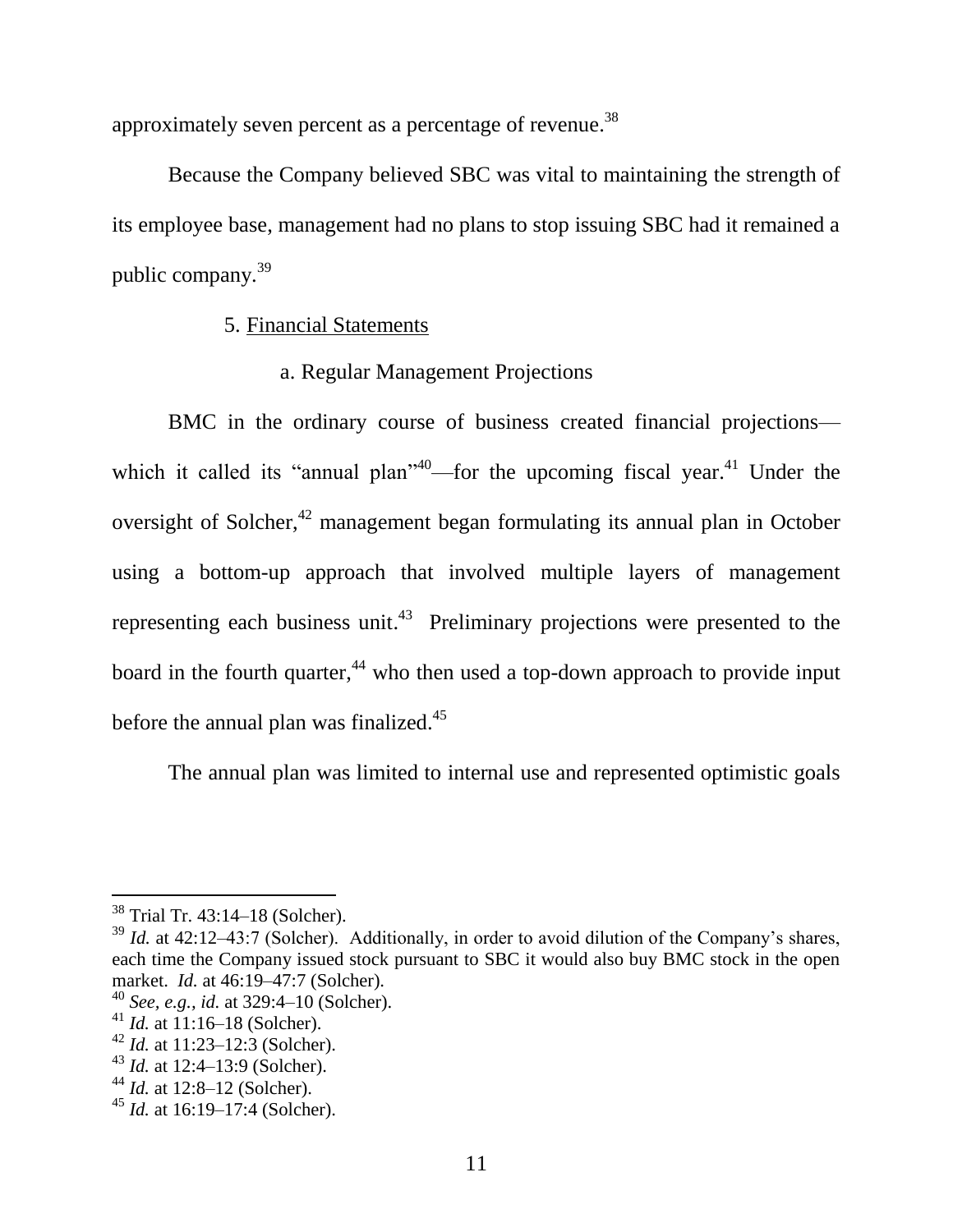that set a high bar for future performance.<sup>46</sup> Although management intended the projections to be a "stretch" and the Company often did, in fact, fail to meet its goals, management maintained that meeting the projections included in its annual plan was always attainable.<sup>47</sup>

Also in October of each year, BMC would begin to prepare high-level threeyear projections that were not as detailed as the one-year annual plan.<sup>48</sup> Additionally, as part of a separate process, the finance group prepared detailed three-year projections that Solcher presented to ratings agencies, usually on an annual basis.<sup>49</sup> Although the projections presented to the ratings agencies were prepared in the ordinary course of business, they were prepared under the direction of Solcher and were not subject to the same top-down scrutiny as the high-level three-year projections. $50$ 

## b. Reliability of Projected Revenue from Multiyear Contracts

Although management's projections required many forecasts and assumptions, BMC benefited from the predictability of their subscription-based

<sup>46</sup> *Id.* at 13:24–14:13 (Solcher).

<sup>&</sup>lt;sup>47</sup> *Id.* at 13:24–16:15 (Solcher).

 $^{48}$  *See, e.g., id.* at 264:11–268:22 (Solcher) (O: In the regular course of its business, did BMC management prepare statements of cash flows that projected out three years? A: We projected out *captions* within a statement of cash flow . . . Q: So what you did internally was . . . a six-line cash flow statement, not a 20-line cash flow statement. A: Right.") (emphasis added); *see also*, e.g., id. at 276:8–16 (Solcher) ("I just would characterize it that the board and the rest of the management team did [three-year projections] at a very high level in the October time frame."). <sup>49</sup> *Id.* at 270:21–273:20 (Solcher).

<sup>50</sup> *See id.* at 276:12–277:19 (Solcher).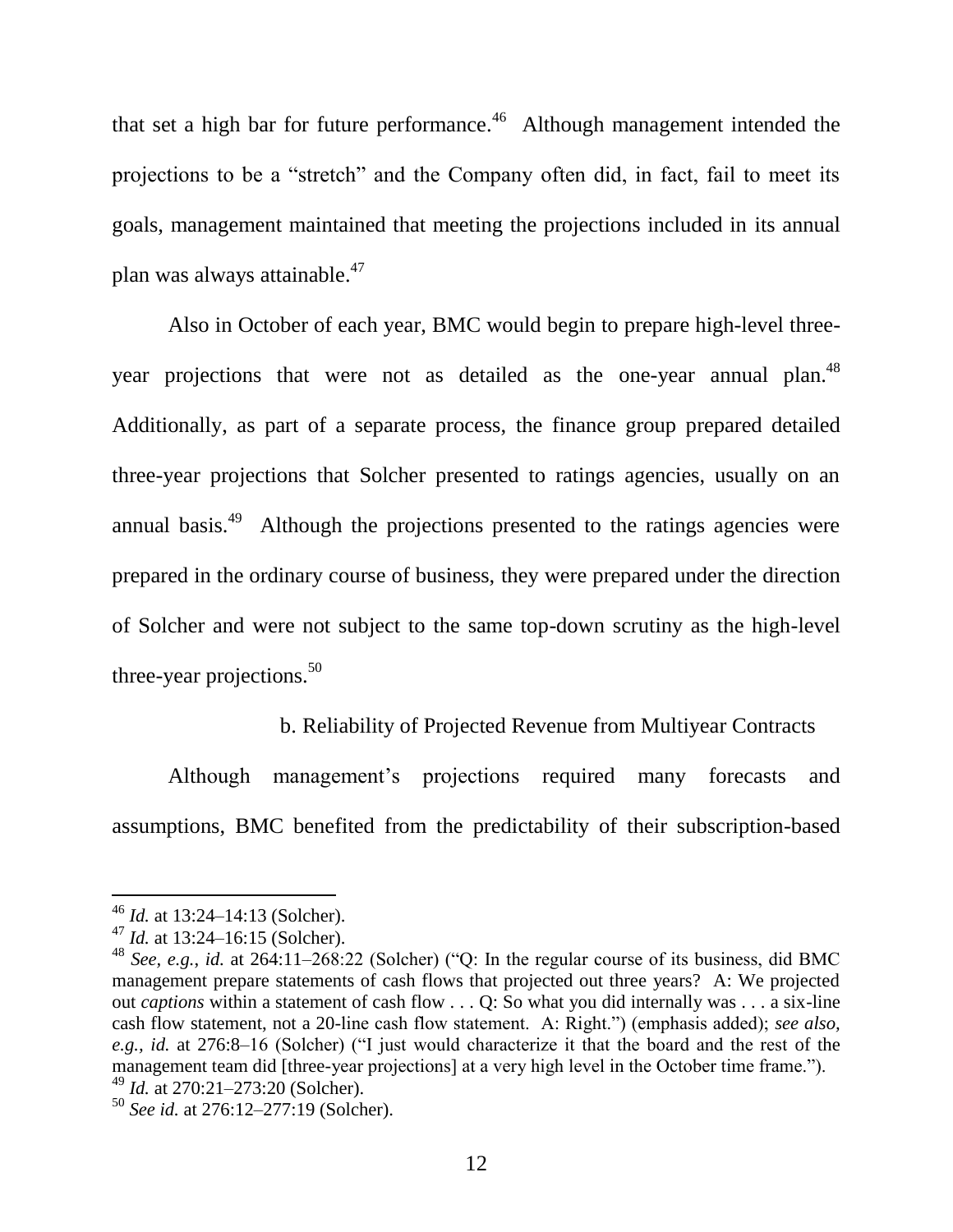business model. A significant amount of the Company's revenue derived from multiyear contracts that typically spanned a period of five to seven years.<sup>51</sup> Depending on the nature of the contract, the Company did not immediately recognize revenue for the entire contract price in the year of sale.<sup>52</sup> Instead, general accounting principles dictated that the sales price be proportionately recognized over the life of the contract.<sup>53</sup> Therefore, upon the signing of certain multiyear contracts—such as an ESM or MSM software license<sup>54</sup>—the Company recorded deferred revenue as an asset on the balance sheet and then, in each year for the life of the contract, recognized revenue for a portion of the contract.<sup>55</sup> As a result, management was able to reliably predict a significant portion of revenue from multiyear contracts many years into the future.

## c. Management Projections Leading Up to the Merger

BMC created multiple sets of financial projections leading up to the Merger. In July 2012, BMC began preparing detailed multiyear projections as the Company began exploring various strategic alternatives, including a potential sale of the Company.<sup>56</sup> Building off of the 2013 annual plan, management created three-year

<sup>51</sup> *Id.* at 23:22–25:1 (Solcher).

<sup>52</sup> *Id.* at 24:13–25:1 (Solcher); *id.* at 384:6–24 (Beauchamp).

<sup>53</sup> *Id.* at 384:6–20 (Beauchamp); JX 254 at 27–28.

<sup>&</sup>lt;sup>54</sup> According to the Company's 2013 Form 10-K, of the software license transactions recorded in fiscal years 2011, 2012, and 2013, only 51%, 54%, and 54% of the transactions were recognized as license revenue upfront in each of those years, respectively. JX 254 at 27.

<sup>55</sup> Trial Tr. 384:6–20 (Beauchamp); *id.* at 24:13–25:1 (Solcher); JX 254 at 27–28.

<sup>56</sup> Trial Tr. 32:8–19 (Solcher).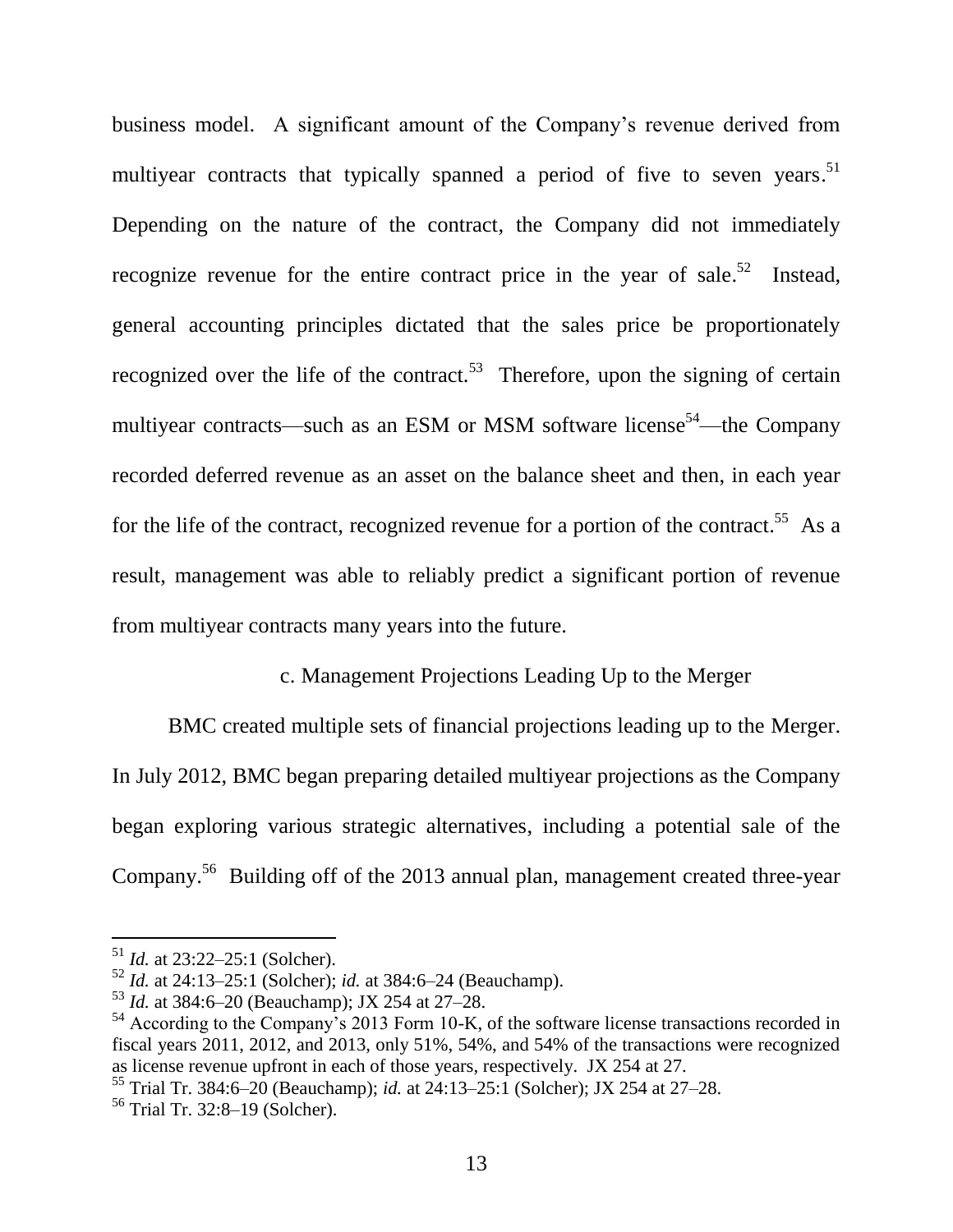financial projections using a similar top-down and bottom-up approach that was historically employed to create the Company's internal annual plan.<sup>57</sup> Consistent with their regular approach, management used optimistic forecasts in their detailed multiyear projections.<sup>58</sup> In October 2012, management finalized their first set of projections (the "October Projections") that were included in a data pack used by the financial advisors to shop the Company.<sup>59</sup>

As discussed in more detail below, the Company quickly abandoned their initial efforts to sell the company. In January 2013, however, following poor financial results in the third quarter, BMC again decided to explore strategic alternatives, requiring management to update the October Projections.<sup>60</sup> In February, using the same approach, the Company revised the multiyear projections (the "February Projections"), resulting in lower projected results that were provided to the financial advisors to create a second data pack.<sup>61</sup> Finally, in April, management provided the financial advisors a slight update to their projections (the "April Projections"), on which the financial advisors ultimately based their fairness opinion and used to create a final data pack. $62$  The financial advisors also

 $57$  *Id.* at 34:2–16 (Solcher). Solcher testified at trial that, although both approaches were used, projections for years two and three were generated using mainly a top-down approach. *Id.* at 34:15–6 (Solcher).

<sup>58</sup> *Id.* at 34:17–35:8 (Solcher).

<sup>59</sup> *Id.* at 33:6–34:1 (Solcher); *see also* JX 88.

 $60$  Trial Tr. 36:12–37:6 (Solcher).

<sup>61</sup> *Id.* at 36:12–38:12 (Solcher); *see also* JX 146.

<sup>62</sup> Trial Tr. 38:13–39:11 (Solcher); *see also* JX 210.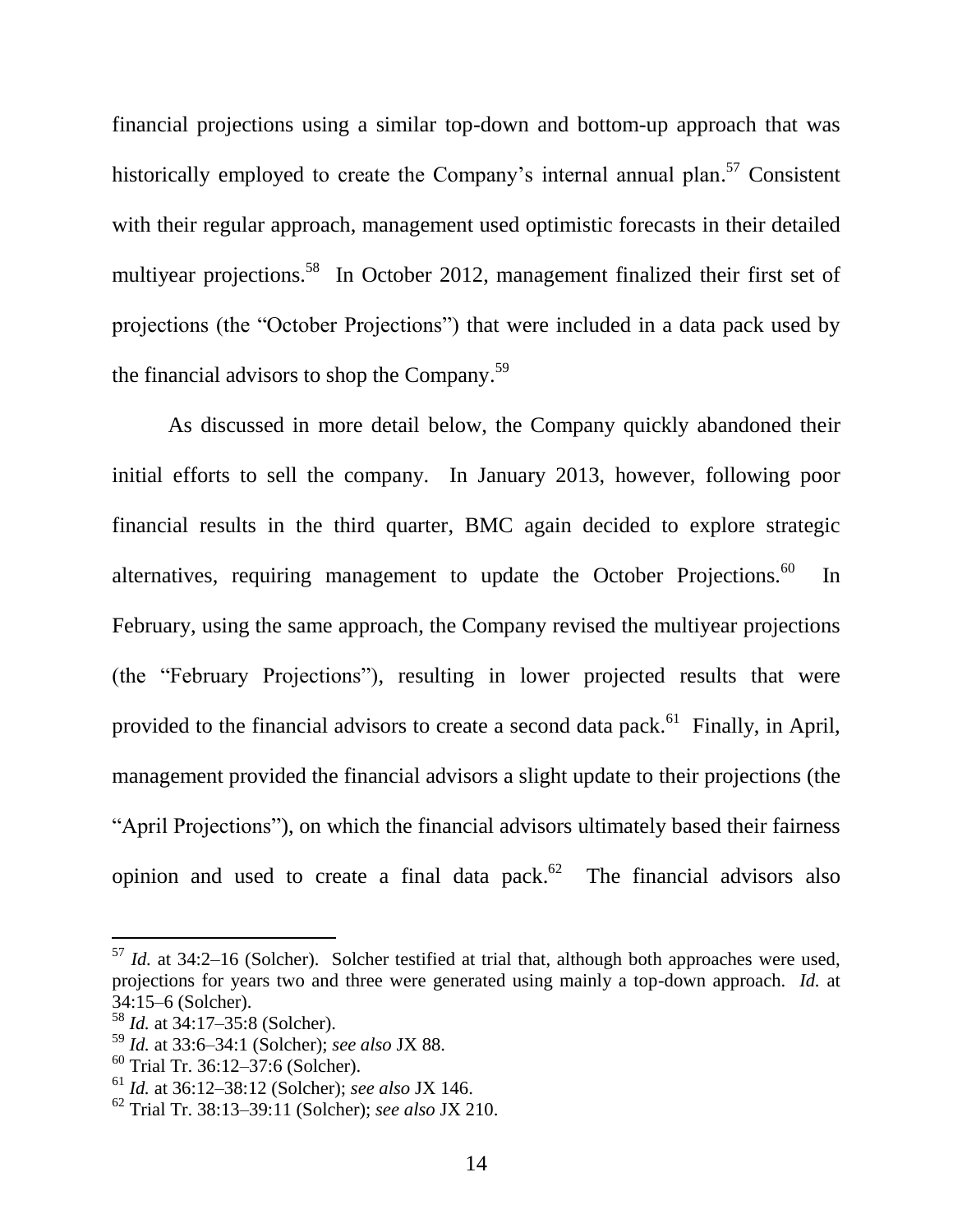extrapolated the April Projections to extend the forecast period an additional two years, creating a total of five years of projections that were provided to potential buyers.<sup>63</sup>

### d. SBC in Management Projections

As I have described above, SBC was an integral part of BMC's business before the Merger and management had no reason to believe that SBC would decrease if the Company had remained public. Additionally, because BMC had a regular practice of buying shares to offset dilution, management believed SBC was a true cost and, therefore, included SBC expense in their detailed projections.<sup>64</sup> With the help of human resources and third-party compensation consultants, management projected SBC expenses of \$162 million for both fiscal years 2014 and 2015, and \$156 million for fiscal year  $2016$ .<sup>65</sup>

## e. M&A in Management Projections

Management believed tuck-in M&A was integral to the Company's revenue growth and, therefore, its projected revenues took into account continued growth

<sup>63</sup> *See* Trial Tr. 40:21–24 (Solcher).

 $64$  *See id.* at 47:15–49:20 (Solcher) ("We had a historical practice of offsetting that dilution. So . . . it's cash out the door.").

<sup>65</sup> *Id.* at 47:15–49:20 (Solcher); JX 225 at 32. Although management and the financial advisors believed that the inclusion of SBC was the most accurate way to present BMC's financial projections, most of the presentations, as well as the proxy, also included financial projections that were "unburdened" by SBC. Trial Tr.  $48:20-52:3$  (Solcher). According to the proxy statement, the board requested that the financial advisors perform for "reference and informational purposes *only*" discounted cash flow analysis that included, among other changes, financial projections unburdened by SBC. *Id.* at 51:10–52:3 (Solcher) (emphasis added); JX 284 at 59.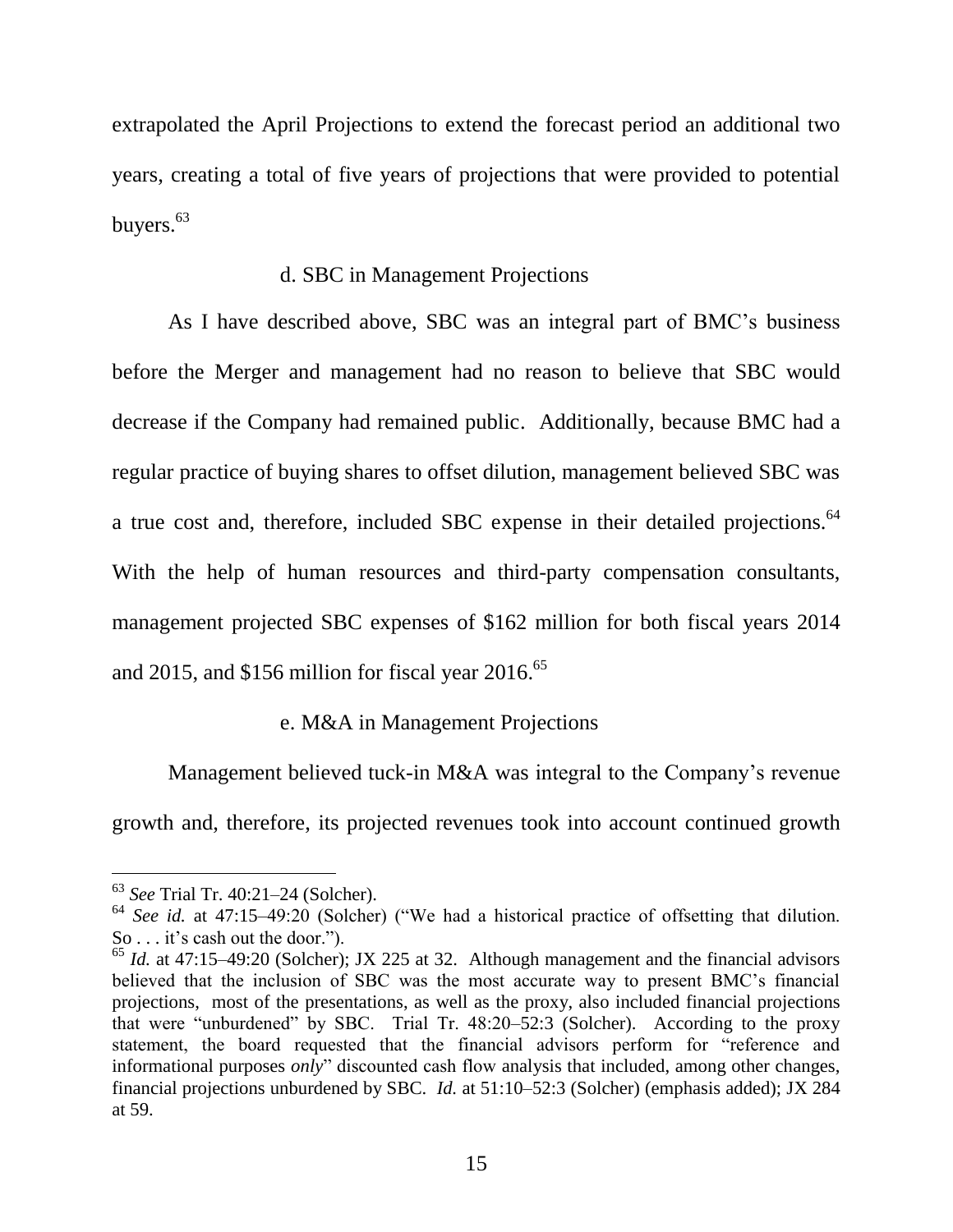from tuck-in M&A transactions.<sup>66</sup> Furthermore, management believed that BMC would continue investing in tuck-in M&A if it had remained a public company.<sup>67</sup> Since growth from tuck-in M&A was built into their revenue projections, management also included projected tuck-in M&A expenditures.<sup>68</sup> Larger strategic deals, however, were too difficult to predict and were, therefore, excluded from management's projections.<sup>69</sup> Based on the first three quarters of M&A activity in fiscal year 2014, management projected \$200 million in total tuck-in M&A expense for fiscal year 2014 and, based on the Company's historical average tuckin M&A activity, management projected \$150 million in M&A expenditures for both fiscal years 2015 and  $2016.^{70}$ 

### *B. The Sales Process*

## 1. Pressure from Activist Stockholder

In May 2012, in response to "sluggish growth" and "underperformance,"

 $\overline{a}$ <sup>66</sup> Trial Tr. 91:13–92:1 (Solcher) (describing M&A as part of the Company's "core fabric").

 $^{67}$  *Id.* at 92:24–93:5 (Solcher). BMC did reduce actual M&A activity in January 2013. This was not a permanent shift in the Company's strategy, but was instead an intentional and temporary reduction in spending in order to conserve cash in anticipation of closing the Merger. *See id.* at 88:16–89:13 (Solcher); *id.* at 392:21–393:21 (Beauchamp).

<sup>68</sup> *See, e.g.*, *id.* at 81:15–82:9, 85:16–86:1 (Solcher). Despite management's repeated testimony that tuck-in M&A was necessary to the Company's revenue projections, Petitioners argue that certain presentations made to potential buyers and lenders described M&A as "upside" to management's base projections and were, therefore, not already included. *See* Pet'r's Opening Post-Trial Br. at 17–19. Management, however, included a separate line item for M&A expenditures in its projections which informed each of the three data packs used during the sales process. *See* JX 88 at 6 (October Projections); JX 146 at 7 (February Projections); JX 210 at 6 (April Projections).

 $69$  Trial Tr. 77:21–23 (Solcher).

<sup>70</sup> *Id.* at 80:14–81:24 (Solcher); JX 146 at 7.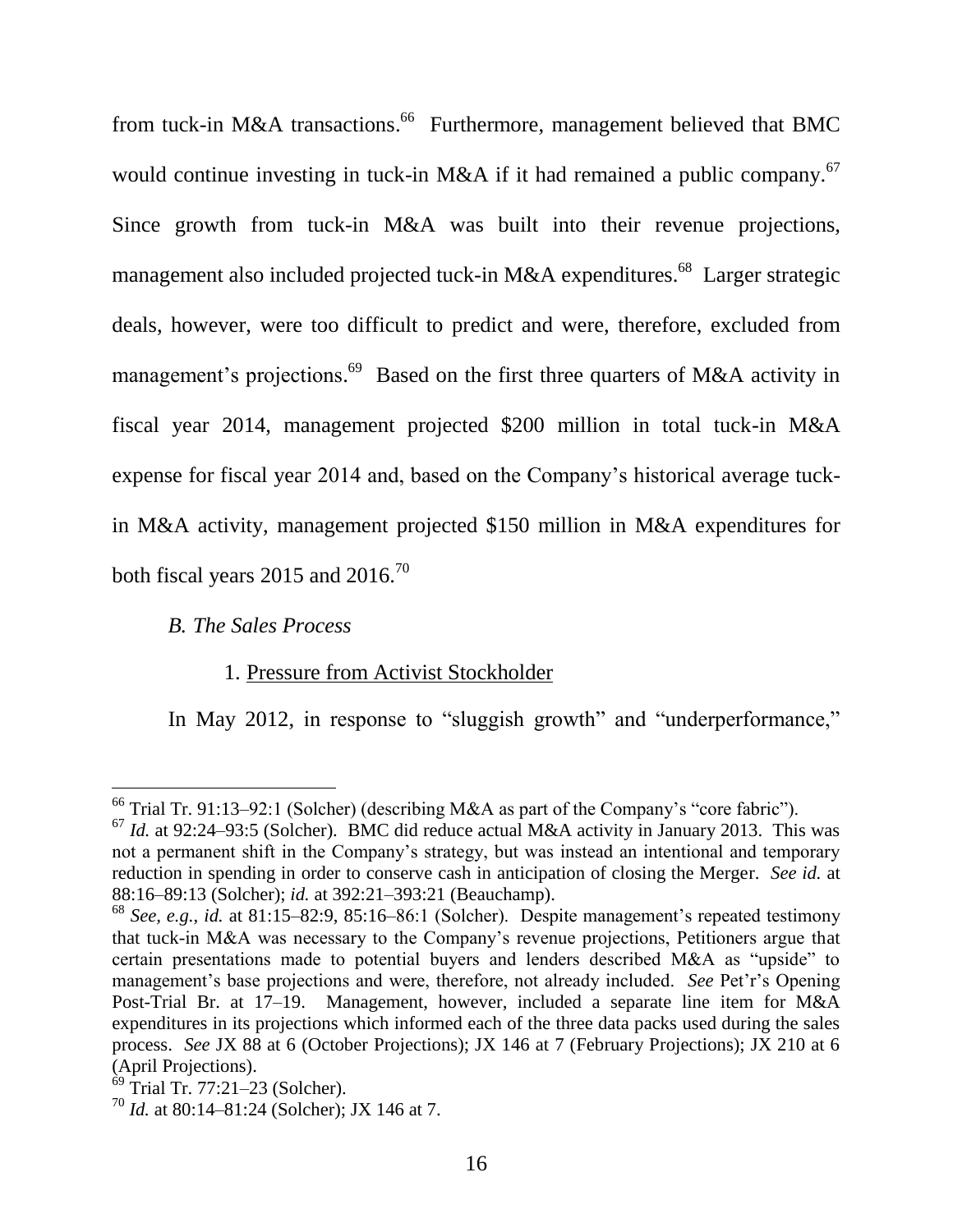activist investors Elliott Associates, L.P. and Elliott International, L.P. (together, "Elliot") disclosed that Elliot had increased its equity stake in BMC to 5.5% with the intent to urge the Company to pursue a sale.<sup>71</sup> To accelerate a sales process, Elliott commenced a proxy contest and proposed a slate of four directors to be elected to BMC's board.<sup>72</sup> According to Beauchamp, BMC's CEO, Elliot's engagement had a negative impact on the Company's business operations: BMC's competitors used customer concerns as a tool to steal business; it hurt BMC's ability to recruit and retain sales employees; and it generally damaged BMC's reputation in the market place.<sup>73</sup>

On July 2, 2012, after discussions with other large stockholders, BMC agreed to a settlement with Elliott that ended its proxy contest.<sup>74</sup> Under the settlement, the Company agreed to increase the size of the board from ten to twelve directors and to nominate John Dillion and Jim Schaper—two members of Elliott's proposed slate—as directors at the upcoming annual meeting.<sup>75</sup> In return, Elliott agreed to immediately terminate its proxy contest and agreed to a standstill agreement that restricted Elliott's ability to initiate similar significant stockholder engagement moving forward.<sup>76</sup>

<sup>71</sup> *See* JX 43.

<sup>72</sup> *See id.*

<sup>73</sup> Trial Tr. 526:9–527:20 (Beauchamp).

<sup>74</sup> *See id.* at 396:1–399:7 (Beauchamp); JX 57.

<sup>75</sup> *See* JX 57.

<sup>76</sup> *See id.*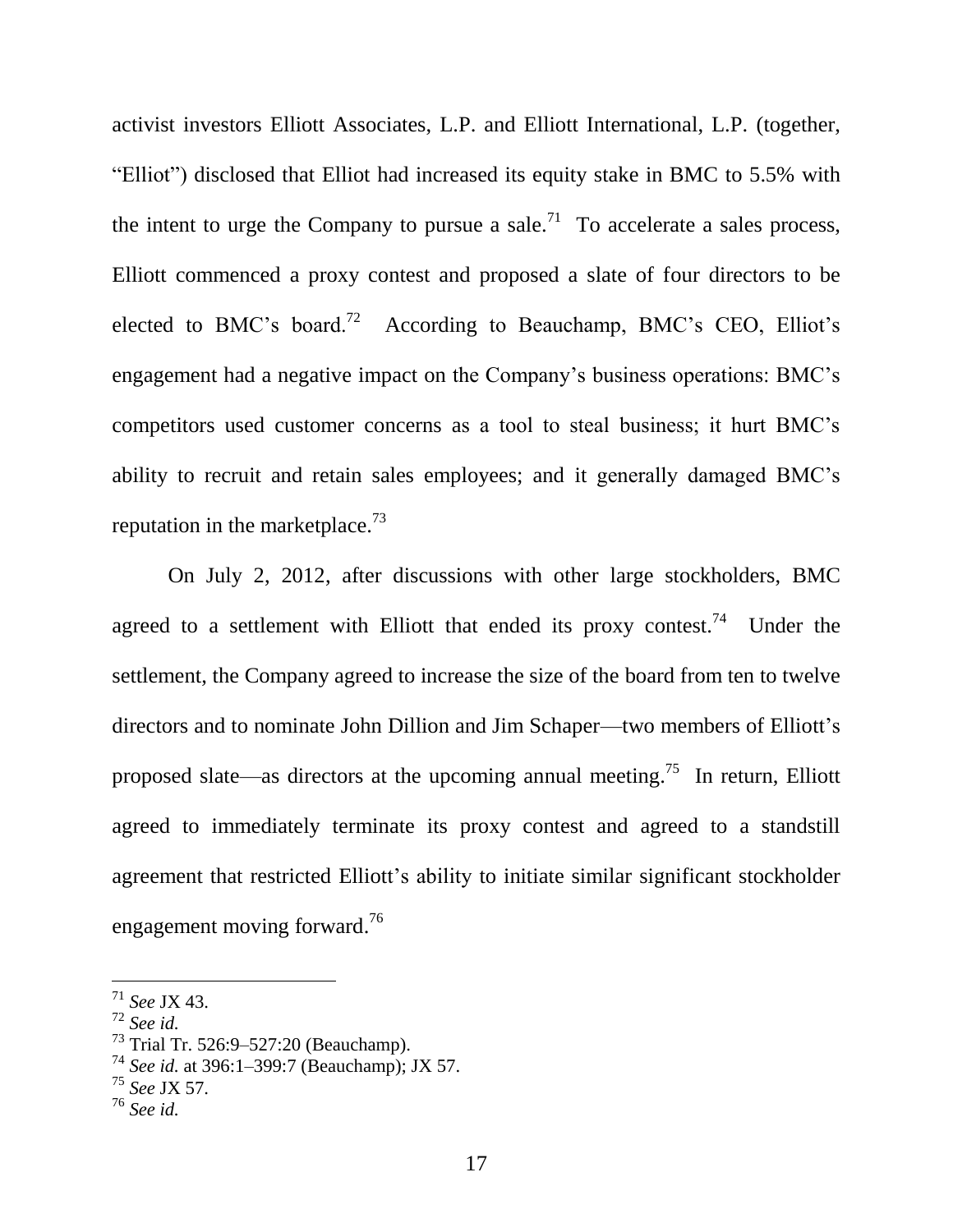#### 2. The Company on the Market

#### a. The First Auction

In July 2012, in conjunction with its settlement with Elliott, BMC's board formed a committee (the "Strategic Review Committee") to explore all potential strategic options that could create shareholder value, including a sale.<sup>77</sup> BMC retained Bank of America Merrill Lynch to help explore strategic options and to alleviate any concerns that Morgan Stanley, the Company's longstanding financial advisor, was too close to management.<sup>78</sup>

On August 28, 2012, the board instructed Beauchamp to begin contacting potential strategic buyers and instructed the team of financial advisors to begin contacting potential financial buyers to gage their interest in an acquisition.<sup>79</sup> Even though all potential strategic buyers ultimately declined to submit an initial indication of interest, BMC received two non-binding indications of interest from potential financial buyers: one from Bain Capital, LLC ("Bain") for \$45-47 per share and one for \$48 per share from a team of financial sponsors (the "Alternate") Sponsor Group").<sup>80</sup>

The Strategic Review Committee evaluated the indications of interest and, encouraged by BMC's improved financial results in the second quarter of fiscal

 $77$  Trial Tr. 395:10–24, 399:23–400:14 (Beauchamp).

<sup>78</sup> *Id.* at 401:17–403:4 (Beauchamp).

<sup>79</sup> *Id.* at 403:17–408:23 (Beauchamp); JX 68 at 2.

<sup>80</sup> Trial Tr. 409:19–410:6 (Beauchamp); JX 284 at 27.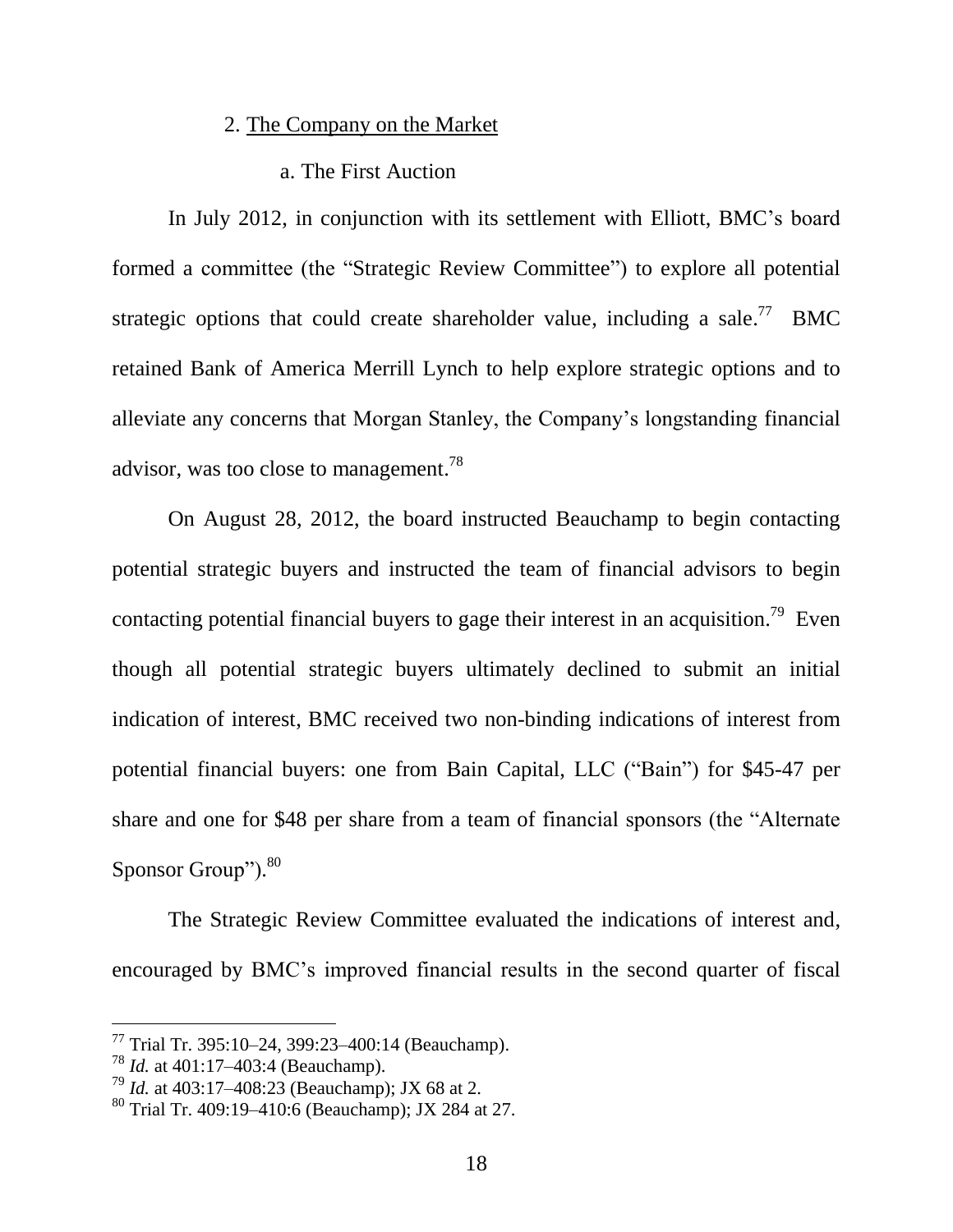year  $2013$ ,  $81$  unanimously recommended that the board reject the offers.  $82$  On October 29, 2012, the board unanimously rejected a sale of the Company and, instead, approved a \$1 billion accelerated share repurchase plan that was publicly announced two days later.<sup>83</sup>

# b. The Second Auction

Despite the Company's renewed confidence following improved quarterly results, in December 2012 Elliott sent a letter to the board that expressed continued skepticism of management's plans and reiterated its belief that additional drastic measures, like a sale, were required to maximize stockholder value.<sup>84</sup> Shortly thereafter, BMC reported sluggish third quarter financial results which revealed that management's previous financial projections—specifically ESM license bookings—had been overly optimistic.<sup>85</sup>

The board called a special meeting on January 14, 2013 to reevaluate their options, which included three strategic opportunities: (1) a strategic acquisition of Company A, another large software company; (2) a modified execution plan that included less implied growth and deep budget cuts; and (3) a renewed sales process targeted at the previously interested financial buyers.<sup>86</sup> The board decided to

<sup>81</sup> *See* Trial Tr. 412:8–24 (Beauchamp); JX 104.

<sup>82</sup> Trial Tr. 410:7–411:13 (Beauchamp).

<sup>83</sup> *Id.* at 411:14–413:7 (Beauchamp); JX 105.

 $84$  Trial Tr. 417:6–20 (Beauchamp); JX 112.

<sup>85</sup> Trial Tr. 417:21–418:19 (Beauchamp).

<sup>86</sup> *Id.* at 420:1–421:20 (Beauchamp); JX 116.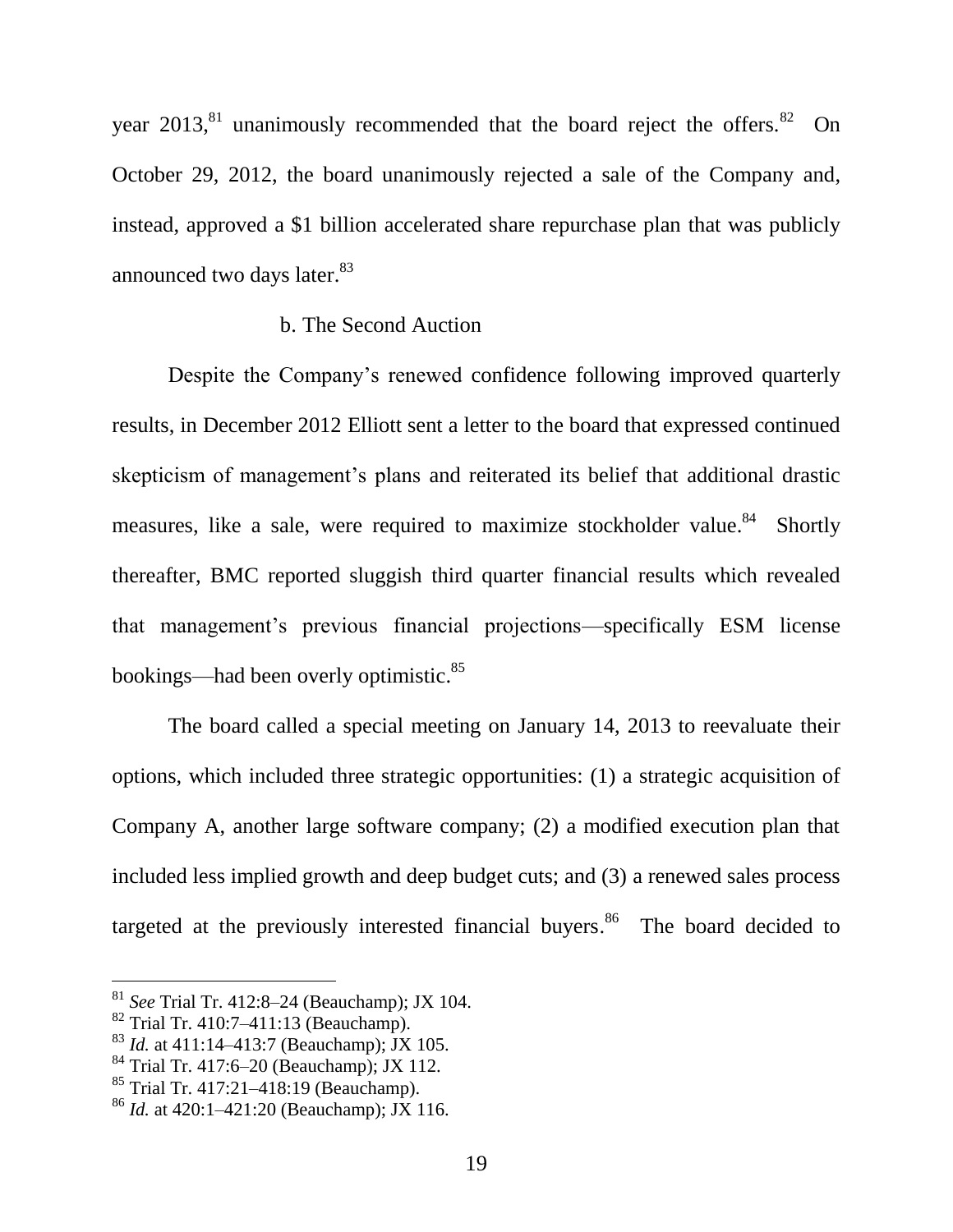pursue all three strategies. In late January, building on previous consulting work provided by BMC's management consultants, the Company began implementing Project Stanley Cup, which mainly focused on reducing costs to increase BMC's margins and earnings per share. $87$  In addition, the Company reached out to Company A regarding a potential acquisition of Company A by BMC. Although their initial meetings led to preliminary interest, the diligence efforts moved slowly and finally, following Company A's poor financial performance, BMC abandoned their pursuit of an acquisition. $88$ 

In March 2013, after contacting potential financial buyers,  $89$  the Company received expressions of interest from three buyers: one from a new financial sponsor ("Financial Sponsor A") for  $$42-44$  per share, one from the Alternate Sponsor Group for \$48 per share, and one from Bain, who had received permission to partner with Golden Gate to form the Buyer Group, for \$46-47 per share.<sup>90</sup> Despite encouragement from BMC's financial advisors, Financial Sponsor A declined to increase its bid and was, therefore, not invited to proceed with due

<sup>87</sup> *See* JX 120.

<sup>88</sup> Negotiations with Company A ended in April 2013. *See* Trial Tr. 429:16–430:6 (Beauchamp); JX 284 at 31–33.

<sup>89</sup> *See* Trial Tr. 423:21–424:5. BMC did not reach out to potential strategic buyers in the second auction because it did not receive any indications of interest in the first auction and, considering it had just released negative financial results, BMC believed that a strategic buyer would only show interest if it could obtain an extremely low price. *Id.* at 425:4–20 (Beauchamp).

<sup>90</sup> *Id.* at 426:19–427:11 (Beauchamp); JX 225 at 3.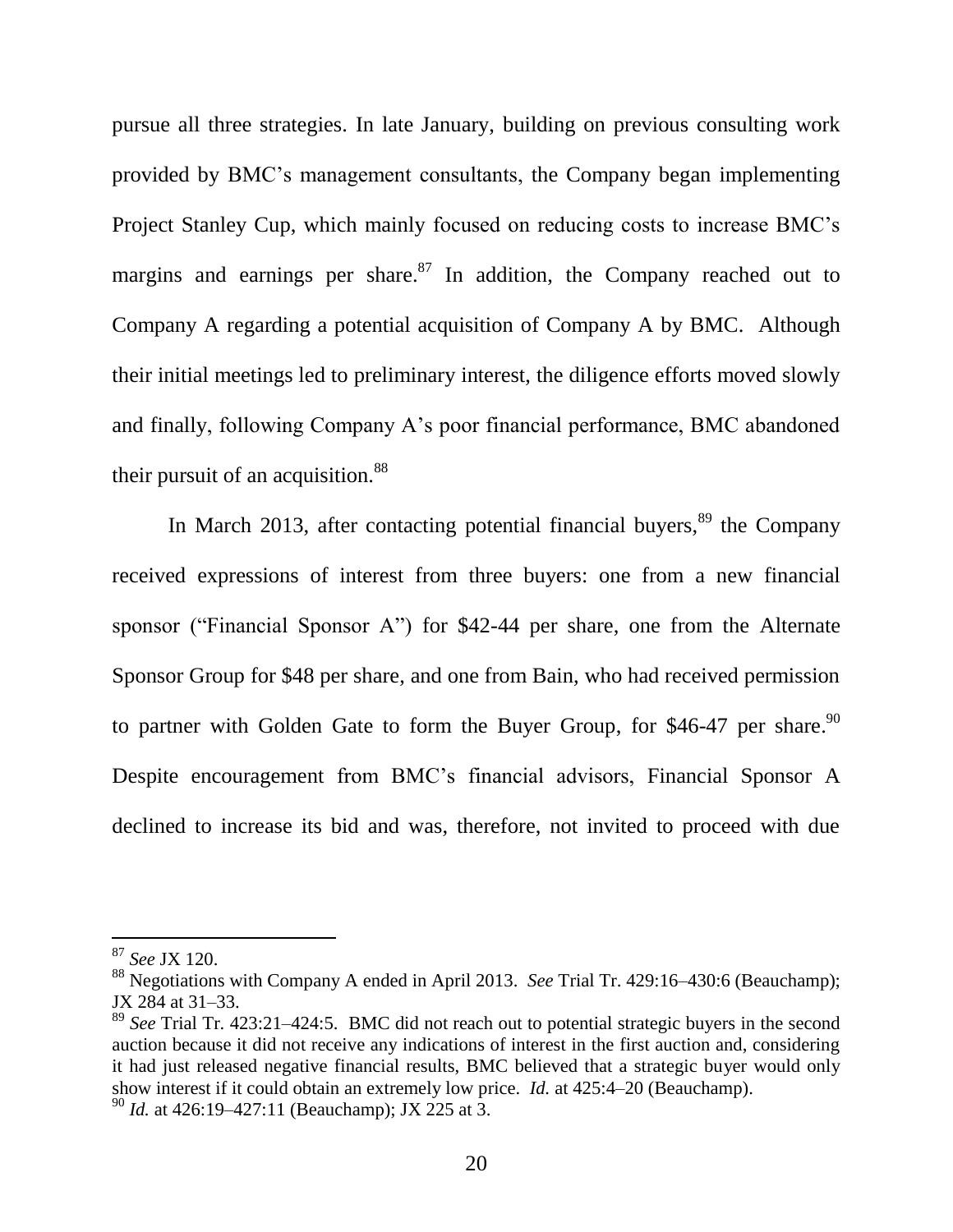diligence.<sup>91</sup> In early April, the Alternate Sponsor Group told the Company's financial advisors that it could not make the April 22 deadline the Company had established and needed more time to complete due diligence.<sup>92</sup> The board decided that it was important to keep the Alternate Sponsor Group engaged and thus continue negotiations.  $93$  On April 18, one of the financial sponsors dropped out of the process leaving its former partner to consider proceeding with a valuation that was closer to the then current trading price of \$43.75 and requesting an extension of one month to submit a bid.<sup>94</sup>

On April 24, 2013, the Buyer Group submitted a bid of  $$45.25.^{95}$  Over the next two days, the board met with the financial advisors to consider the developments and voted to create an ad hoc planning committee to review alternative options in the event a transaction was not approved or failed to close.<sup>96</sup> On April 26, the financial advisors requested that the Buyer Group increase their price to at least \$48 and that their bid also include a 30-day go-shop period.<sup>97</sup> On that same day, the Buyer Group responded with a counteroffer of \$45.75 that included a 30-day go-shop period.<sup>98</sup> Following further pushback from BMC's

<sup>&</sup>lt;sup>91</sup> Trial Tr. 431:1–9 (Beauchamp); JX 284 at 31.

<sup>92</sup> JX 196 at 2.

<sup>93</sup> *Id.*

<sup>94</sup> Trial Tr. 431:1–13 (Beauchamp); JX 465 at 1.

<sup>95</sup> Trial Tr. 431:14–17 (Beauchamp).

<sup>96</sup> *Id.* at 433:10–434:8 (Beauchamp); JX 464 at 1–5.

<sup>97</sup> *See* Trial Tr. 431:14–432:12 (Beauchamp); JX 284 at 34–35.

<sup>98</sup> *See* Trial Tr. 432:13–433:1 (Beauchamp); JX 284 at 35.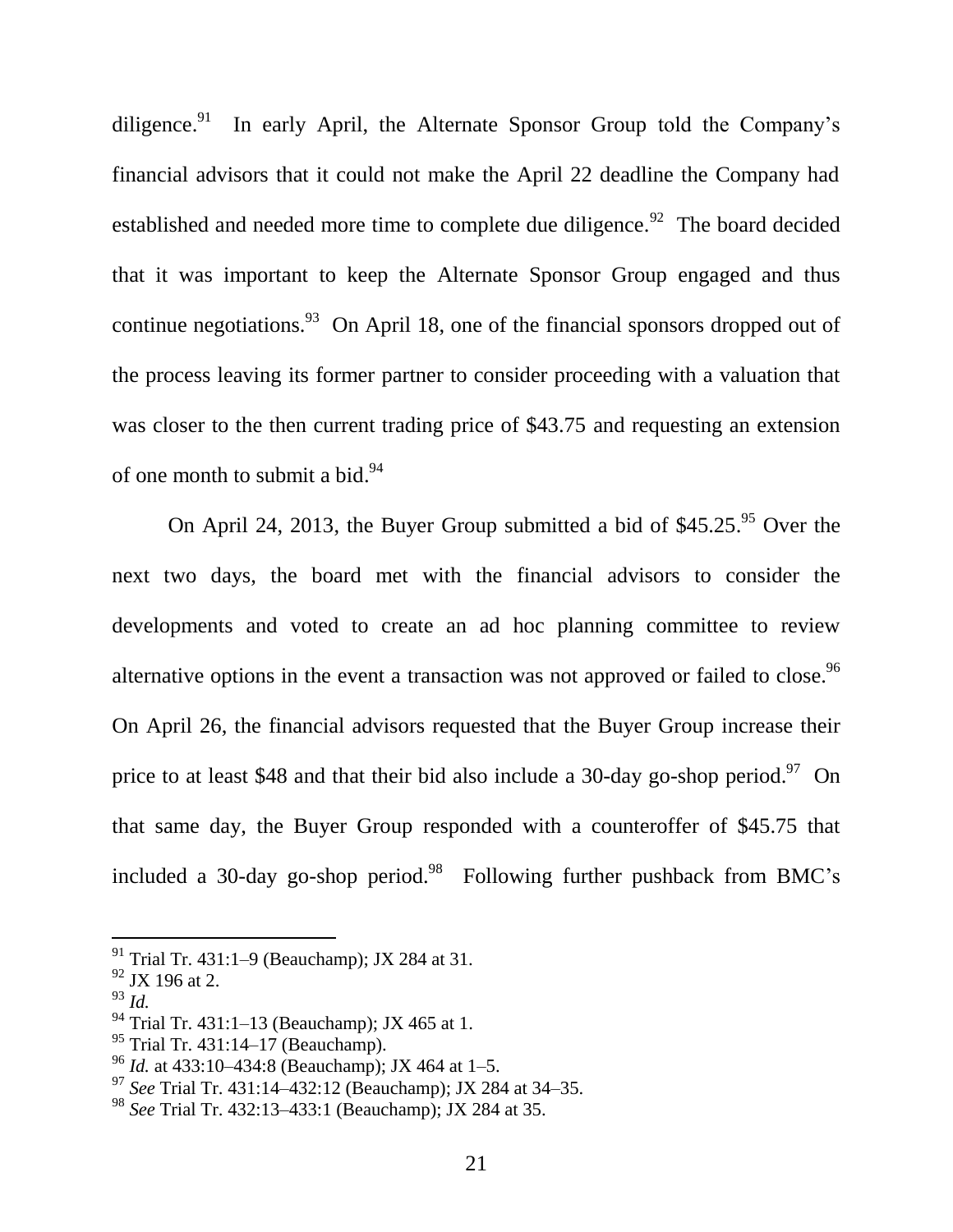financial advisors, on April 27, the Buyer Group responded with their final offer of  $$46.25.<sup>99</sup>$ 

## 3. The Company Accepts the Buyer Group's Offer

Starting on April 27, 2013 and continuing over the next few days, the board met with the financial advisors to discuss the details of the Buyer Group's final offer, which included: a 30-day go-shop period that started upon signing the Merger agreement; a two-tiered termination fee of a 2% and 3%; and a 6% reverse termination fee.<sup>100</sup> On May 3, the financial advisors presented their fairness opinion to the board, opining that the transaction was fair from a financial standpoint.<sup>101</sup> On that same day, the board approved the signing of the Merger agreement and recommended that BMC's stockholders approve the Merger, which was formerly announced on May 6.<sup>102</sup>

The go-shop period lasted from May 6, 2013 through June 5, 2013.<sup>103</sup> During this period, the financial advisors contacted both financial and strategic entities—many of whom were contacted during the first and second sales processes<sup>104</sup>—and, in addition, the board waived any provisions pursuant to standstill agreements that would have prohibited a potential bidder from

<sup>99</sup> Trial Tr. 432:13–433:9 (Beauchamp); JX 284 at 35.

 $100$  JX 284 at 35.

<sup>&</sup>lt;sup>101</sup> Trial Tr. 436:5–15 (Beauchamp); JX 229 at 1.

 $102$  Trial Tr. 441:6–11 (Beauchamp); JX-229 at 3–9.

 $103$  JX 284 at 37.

 $104$  Trial Tr. 442:19–444:13 (Beauchamp).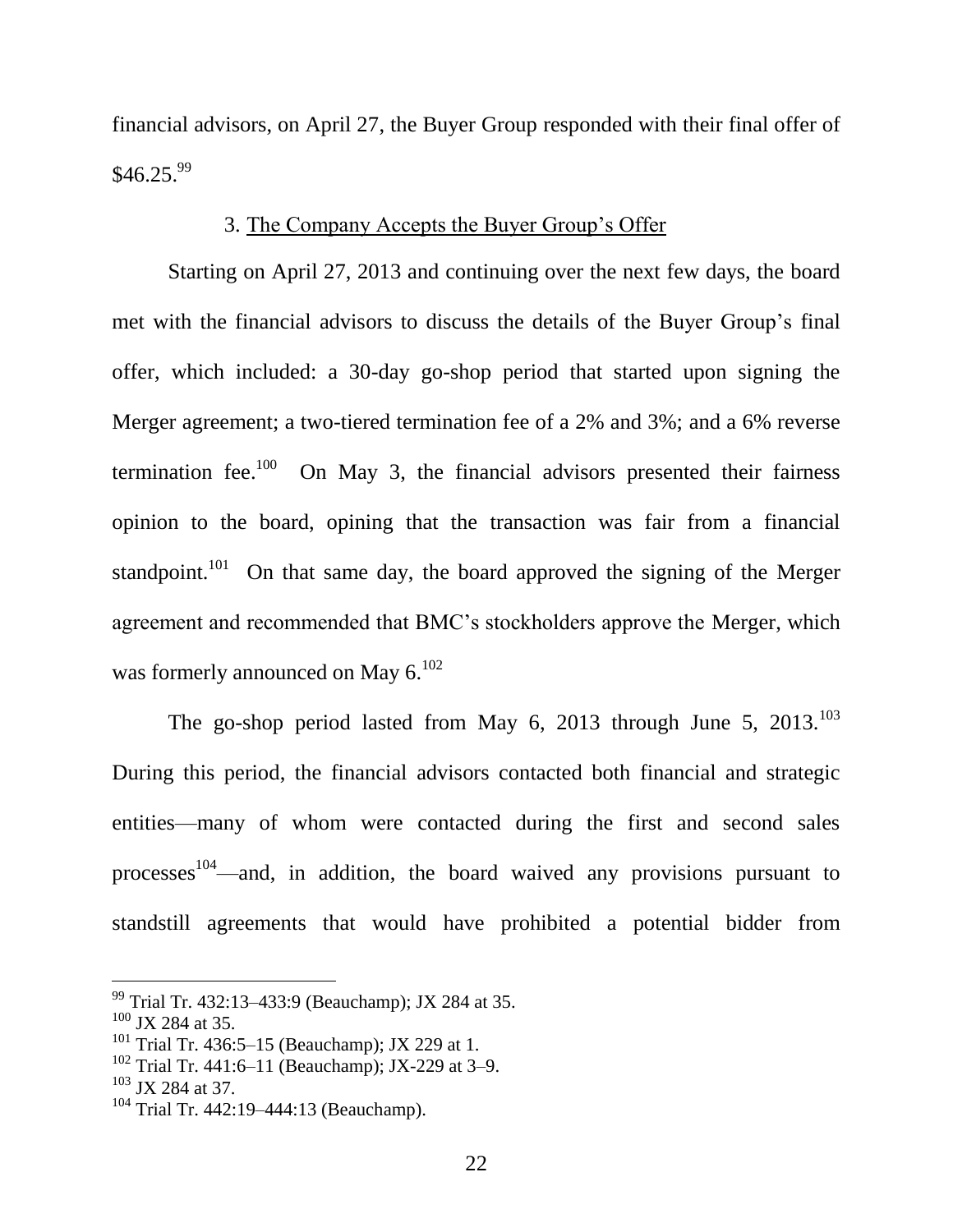reengaging with the Company.<sup>105</sup> Despite these efforts, only two parties entered into confidentiality agreements and, ultimately, no alternative proposals were submitted.<sup>106</sup>

On May 10, 2013, a group of stockholders brought a breach of fiduciary duty action to challenge the sales process.<sup>107</sup> On June 25, BMC filed its definitive proxy statement that urged stockholders to vote in favor of the Merger.<sup>108</sup> The stockholders approved the transaction on July 24 with 67% of the outstanding shares voting in favor.<sup>109</sup> On September 10, the Merger closed. On April 28, 2014 this Court approved a settlement between stockholders and the Company and described the sales process as fair and the *Revlon* claims as weak.<sup>110</sup>

## *C. The Expert Opinions*

The Petitioners' expert witness, Borris J. Steffen, exclusively relied on the discounted cash flow ("DCF") method and determined that the fair value of BMC was \$67.08 per share;  $^{111}$  that is, 145% of the Merger price and 148% of the pre-

<sup>105</sup> *Id.* at 444:21–445:3 (Beauchamp).

 $106$  JX 284 at 37.

<sup>107</sup> The cases were consolidated as *In re BMC Software, Inc. S'holder Litig.*, 8544-VCG (Del. Ch. June 6, 2013).

<sup>108</sup> *See* JX 284.

<sup>109</sup> *See* JX 316.

<sup>110</sup> *See In re BMC Software, Inc. S'holder Litig.*, 8544-VCG (Del. Ch. Apr. 28, 2014) (TRANSCRIPT).

<sup>&</sup>lt;sup>111</sup> Trial Tr. 831:11–832:9 (Steffen); JX 386  $\P$  109.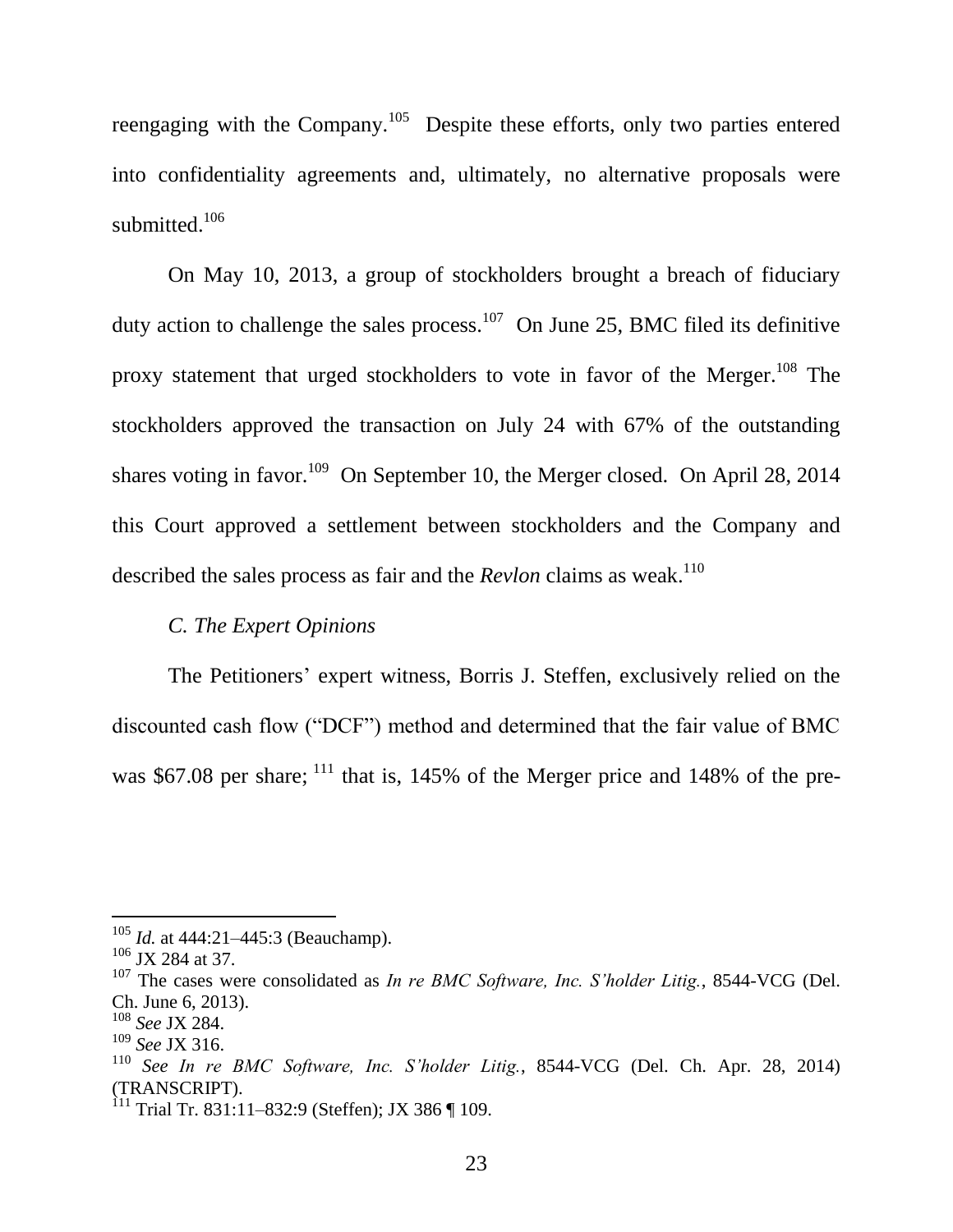announcement market price. $112$  Steffen considered using other methodologies, such as the comparable company method and the comparable transaction method, but ultimately decided that those methodologies were not appropriate given the specific facts in this case. $113$ 

The Respondent's expert witness, Richard S. Ruback, similarly relied on the DCF method to conclude that the fair value of BMC was \$37.88 per share,  $114$  16% below the pre-announcement market price and little more than half the fair value as determined by Steffen. In addition, Ruback performed two "reality checks" to test his DCF valuation for reasonableness: first, he performed a DCF analysis using projections derived from a collection of Wall Street analysts that regularly followed the Company, which he called the "street case"; second, he performed a comparable companies analysis using trading multiples from selected publiclytraded software companies.<sup>115</sup>

Although the difference between the experts' estimates is large, the contrasting prices are the result of a few different assumptions, which I now describe below. $116$ 

 $112$  The Company's common stock closed at \$45.42 on May 3, 2013, the last day trading day before the merger was announced. JX 284 at 105.

<sup>113</sup> Trial Tr. 832:15–834:4 (Steffen); JX 386 ¶ 16–21.

 $114$  JX 383 at ¶ 68.

<sup>115</sup> Trial Tr. 1028:11–1030:12 (Ruback); JX 383 at ¶¶ 68–69.

 $116$  In addition to the diverging key assumptions described in detail here, Steffen included an adjustment for additional cost savings that neither management nor Ruback included. Steffen believed—based on his interpretation of a chart presented to potential buyers—that certain cost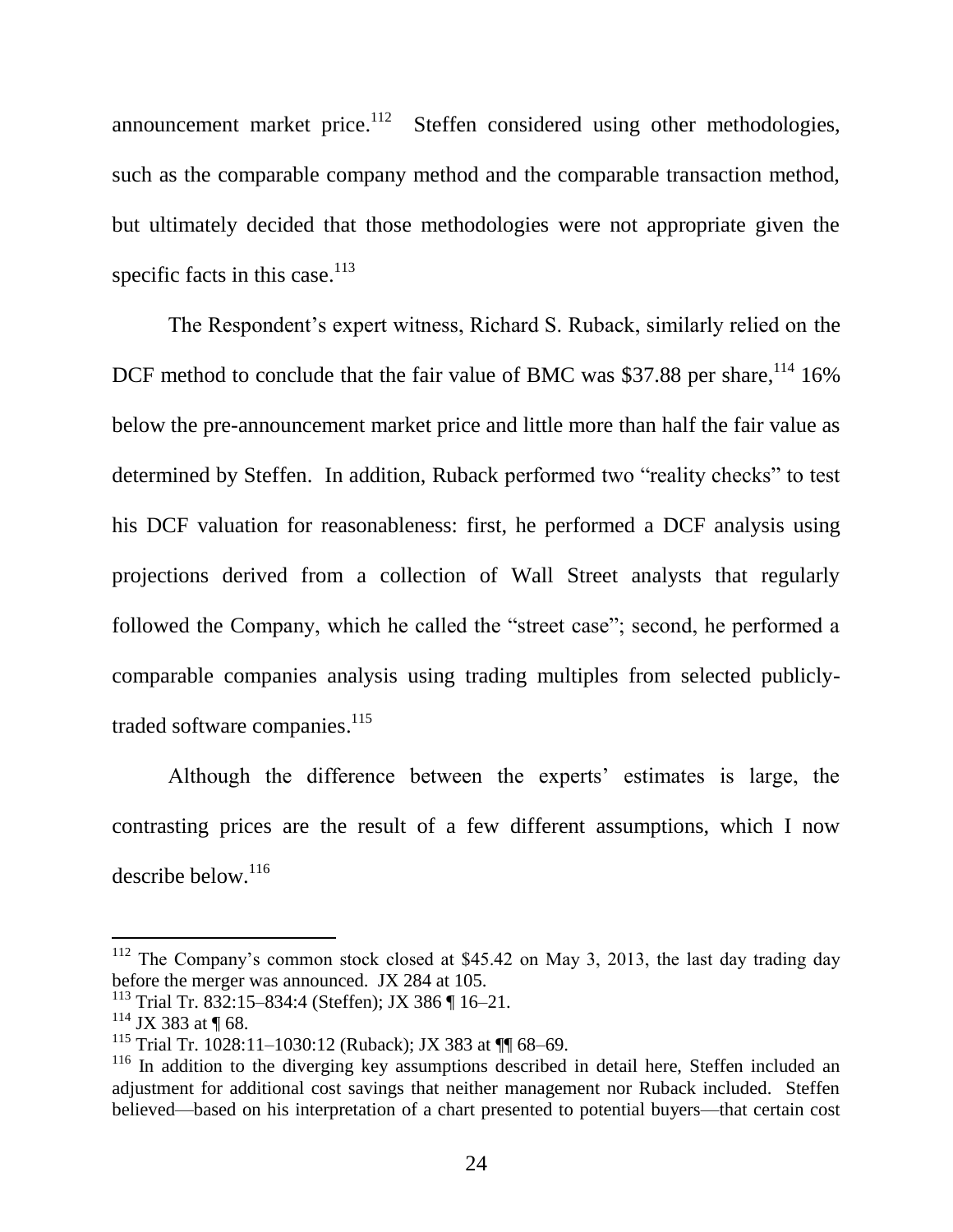### 1. Financial Projections

Steffen based his calculation of free cash flow on management's projections for 2014 through 2018 that BMC reported in its proxy statement dated June 25,  $2013$ <sup>117</sup> He concluded the use of management's projections was reasonable based on his analysis of other contemporaneous projections prepared by management; BMC's historical operating results; and the economic outlook for the software industry.<sup>118</sup>

Ruback, however, concluded that management's projections were biased by ―overoptimism‖ and, therefore, reduced management's revenue projections used in his calculation of free cash flow by  $5\%$ .<sup>119</sup> He believed this reduction was appropriate because, although management thought their projections were

savings were misidentified by management as "public-to-private" savings and thus improperly excluded from management's projections. *Id.* at 866:18–867:19 (Steffen); JX 386 ¶ 110–113. But at trial, Solcher testified that management had already implemented and included in its projections all cost saving strategies that it believed were available to BMC as a public company. Trial Tr. 58:12–59:11 (Solcher); *see also id.* 64:3–68:9 (Solcher) (specifically referring to those cost savings identified by Steffen). Without more evidence that management misclassified these expenses, Steffen's decision to include additional cost savings appears to be overly speculative and, therefore, my DCF analysis does not include a similar adjustment.

<sup>&</sup>lt;sup>117</sup> Trial Tr. 837:5–11 (Steffen).

<sup>118</sup> *Id.* at 844:18–845:10 (Steffen). Steffen did not form an opinion as to whether BMC was more likely or not to meet its projections, but instead relied on management's assertion that they were reasonable. *Id.* at 846:16–22 (Steffen).

 $119$  *Id.* at 1031:18–24 (Ruback). Ruback calculated the average amount by which the Company failed to meet their projections; he first recognized management's alleged bias after BMC's financial performance for the quarter following the announcement of the Merger fell short of management's projections and also after hearing Solcher's deposition where he characterized management's forecasts as a "stretch." *Id.* at 1032:1-1034:24 (Ruback).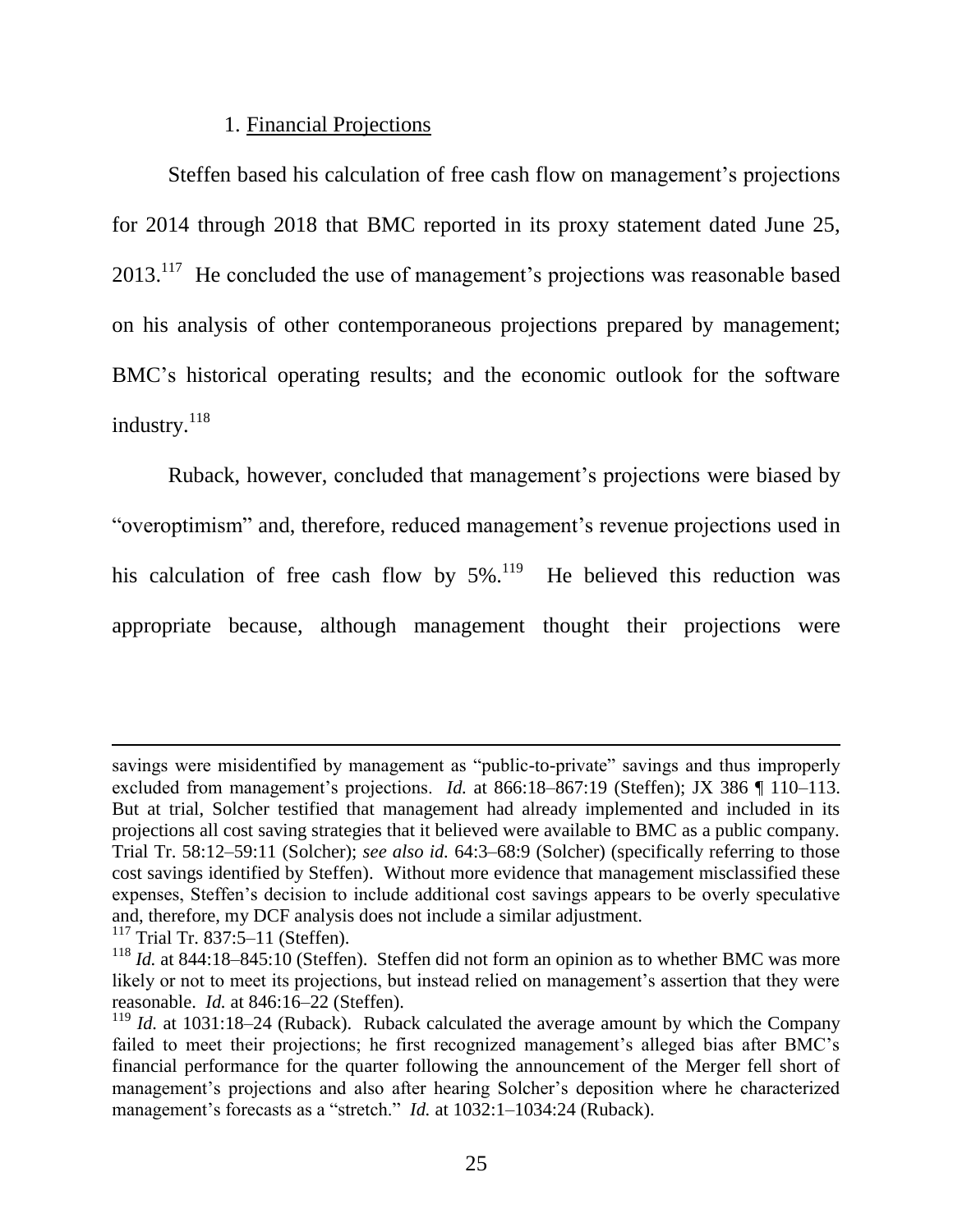"reasonable," a DCF model requires projections that are expected.<sup>120</sup> Ruback's adjustment decreased his valuation by approximately \$2.82 per share.<sup>121</sup>

### 2. Discount Rate

Steffen used a discount rate of 10.5% while Ruback used a discount rate of 11.1%. The difference in discount rates is almost entirely explained by the experts' contrasting views of the equity risk premium ("ERP"). Steffen calculated his discount rate using a supply-side ERP of 6.11%, which he believed was preferable since valuation calculations are forward-looking.<sup>122</sup> Ruback calculated his discount rate using the long-run historical ERP of  $6.7\%$ <sup>123</sup> Ruback used the long-run historical ERP because he believed it is the most generally accepted ERP and that any model that attempts to estimate future ERP is subject to intolerable estimation errors. 124

## 3. Terminal Growth Rate

Steffen selected a long-term growth rate of  $3.75\%$ .<sup>125</sup> To determine this number, Steffen first created a range of rates between expected long-run inflation of 2% and nominal GDP rate of  $4.5\%$ .<sup>126</sup> Steffen ultimately concluded that BMC's

<sup>120</sup> *Id.* at 1036:3–19 (Ruback).

<sup>&</sup>lt;sup>121</sup> *Id.* at 1050:4-17 (Ruback).

<sup>&</sup>lt;sup>122</sup> *Id.* at 969:15–970:7 (Steffen); JX 386 at ¶ 94. Steffen also cited his belief that Delaware law dictated the use of a supply-side ERP in *Golden Telecom*. *See* Trial Tr. 969:15–970:7 (Steffen). <sup>123</sup> *Id.* at 1056:18–1057:14 (Ruback).

<sup>&</sup>lt;sup>124</sup> *Id.* at 1061:10–1063:7 (Ruback).

 $125$  JX 386 ¶ 87.

<sup>&</sup>lt;sup>126</sup> Trial Tr. 848:14–849:17 (Steffen).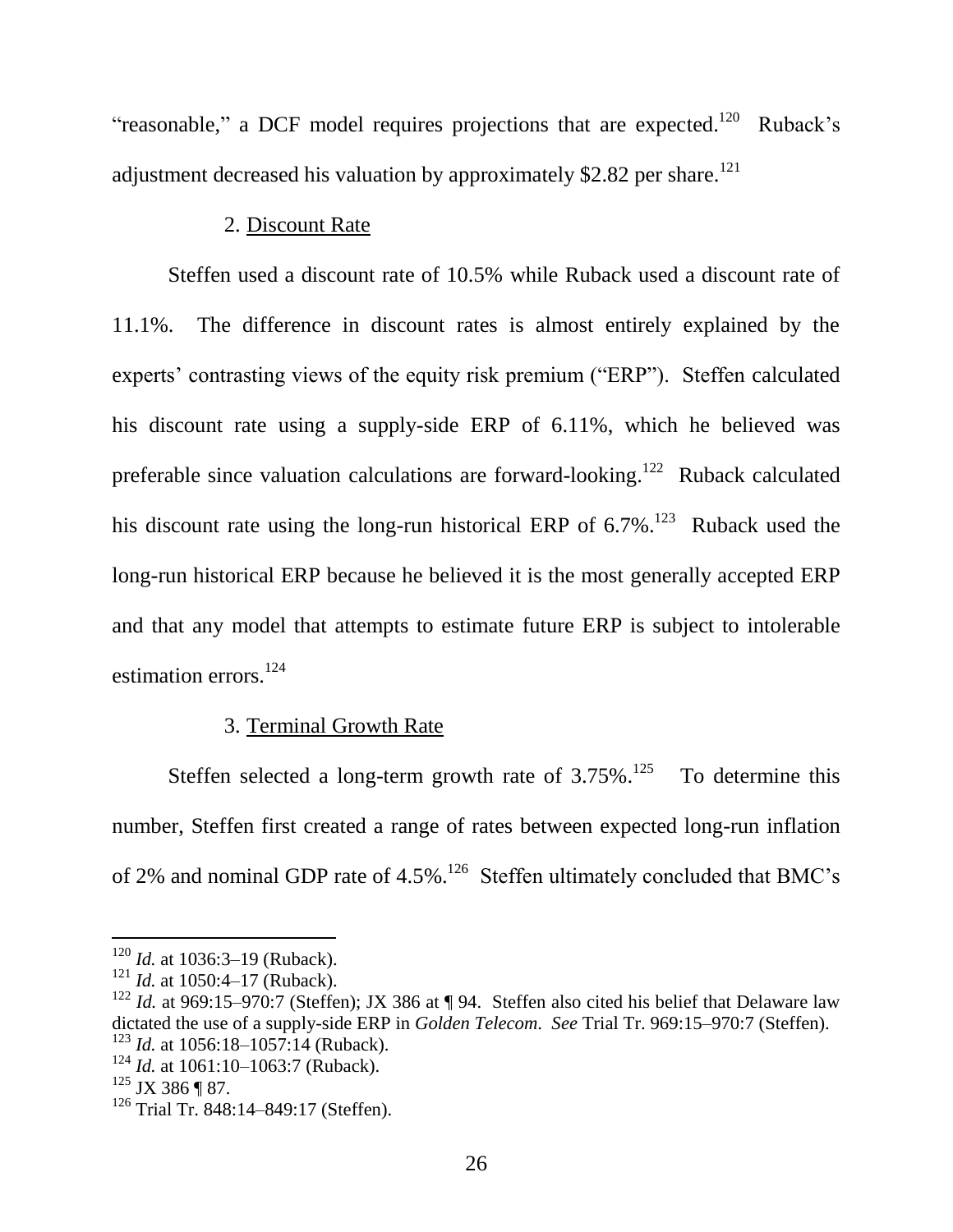long-term growth rate would be 50 basis points greater than the midpoint between this range.<sup>127</sup> Ruback used a rate of inflation of 2.3% as his long-term growth rate because he believed that the real cash flows of the business would stay constant in the long run;<sup>128</sup> he viewed BMC as a "mature software business" in a "mature part of the software industry."<sup>129</sup>

#### 4. Excess Cash

Steffen used an excess cash value of \$1.42 billion, which he calculated by reducing cash and cash equivalents as of September 10, 2013 by the minimum cash required for BMC to operate of \$350 million.<sup>130</sup> Steffen did not account for repatriation of foreign cash because he believed that it was the Company's policy—as publicly disclosed in its 10-K filings—to maintain its cash balance overseas indefinitely.<sup>131</sup>

Ruback started with cash and cash equivalents as of June 30,  $2013^{132}$  and, in addition to the same \$350 million deduction for required operating expenses, further reduced excess cash by \$213 million to account for the tax consequences of

<sup>&</sup>lt;sup>127</sup> See *id.* at 849:13–17 (Steffen).

<sup>&</sup>lt;sup>128</sup> *Id.* at 1050:19–1051:20 (Ruback). Ruback tested the reasonableness of his growth rate by comparing it to other growth rates that he implied from exit multiples used by the financial advisors and the multiples used in his comparable company analysis. *Id.* at 1051:21–1056:17 (Ruback). Ultimately, Ruback noted that both experts in this case used a growth rate that was greater than those he implied in his reasonableness analysis. *Id.*

 $^{129}$  JX 383 ¶ 37.

<sup>130</sup> Trial Tr. 858:3–8 (Steffen).

<sup>&</sup>lt;sup>131</sup> *Id.* at 858:9–21 (Steffen).

<sup>&</sup>lt;sup>132</sup> *Id.* at 1156:8–13 (Ruback).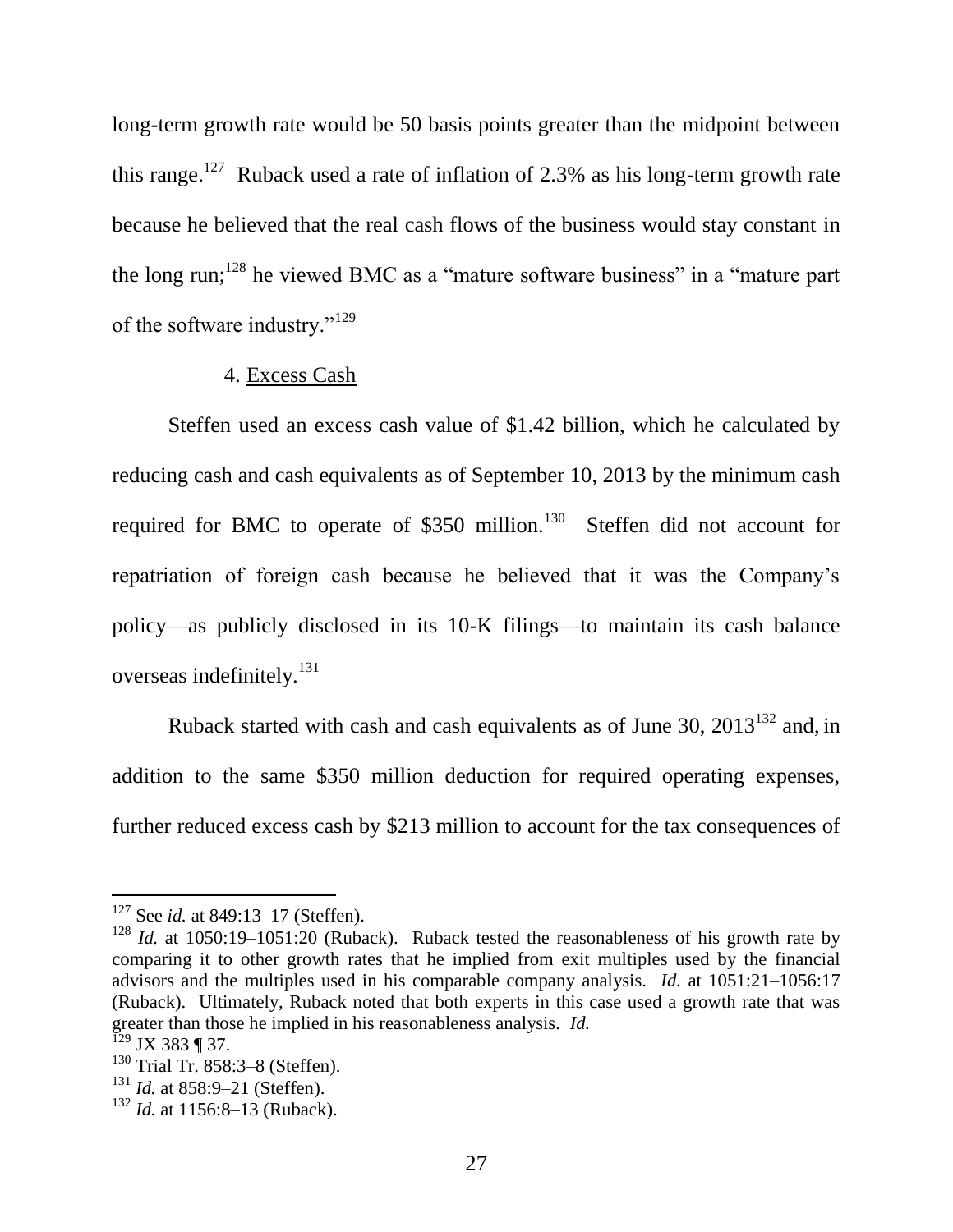repatriating the cash held in foreign jurisdictions that the Company would be forced to pay tax in order to access it in the United States.<sup>133</sup>

### 5. Stock-Based Compensation

Steffen's analysis did not account for SBC in his free cash flow projections.<sup>134</sup> Instead, Steffen calculated shares outstanding using the treasury stock method, which increases the number of shares outstanding to account for the dilutive economic effect of share-based compensation that has already been awarded. 135

Conversely, Ruback included SBC as a cash expense that directly reduced his free cash flow projections.<sup>136</sup> Ruback used management's estimates of future SBC expense—an accounting value—to directly reduce free cash flow.<sup>137</sup> The difference between the two approaches is that Steffen's analysis accounts for SBC that had been awarded as of the date of his report, whereas Ruback's analysis also accounts for SBC that is expected to be issued in the future.

<sup>&</sup>lt;sup>133</sup> *Id.* at 1065:12–21, 1163:8–19 (Ruback).

<sup>&</sup>lt;sup>134</sup> *Id.* at 998:21–1000:3 (Steffen).

<sup>&</sup>lt;sup>135</sup> *Id.* at 859:3–7 (Steffen) The treasury stock method assumes that all stock options are exercised immediately—thus resulting in the issuances of new shares—and the cash proceeds received from the exercise are used to repurchase shares, the net of effect of which increases the number of shares outstanding and, in turn, decreases the value per share. *See id.* at 859:8–20.

<sup>&</sup>lt;sup>136</sup> *Id.* at 1015:13–1016:10 (Ruback). Ruback illustrated his belief that SBC expense is a reduction in the value of the Company by showing that a hypothetical company would supposedly lose the same amount of value if it compensated its employees in cash or in stock. *See id*. at 1017:9–1023:12 (Ruback).

<sup>&</sup>lt;sup>137</sup> *Id.* at 1152:23–1153:14 (Ruback).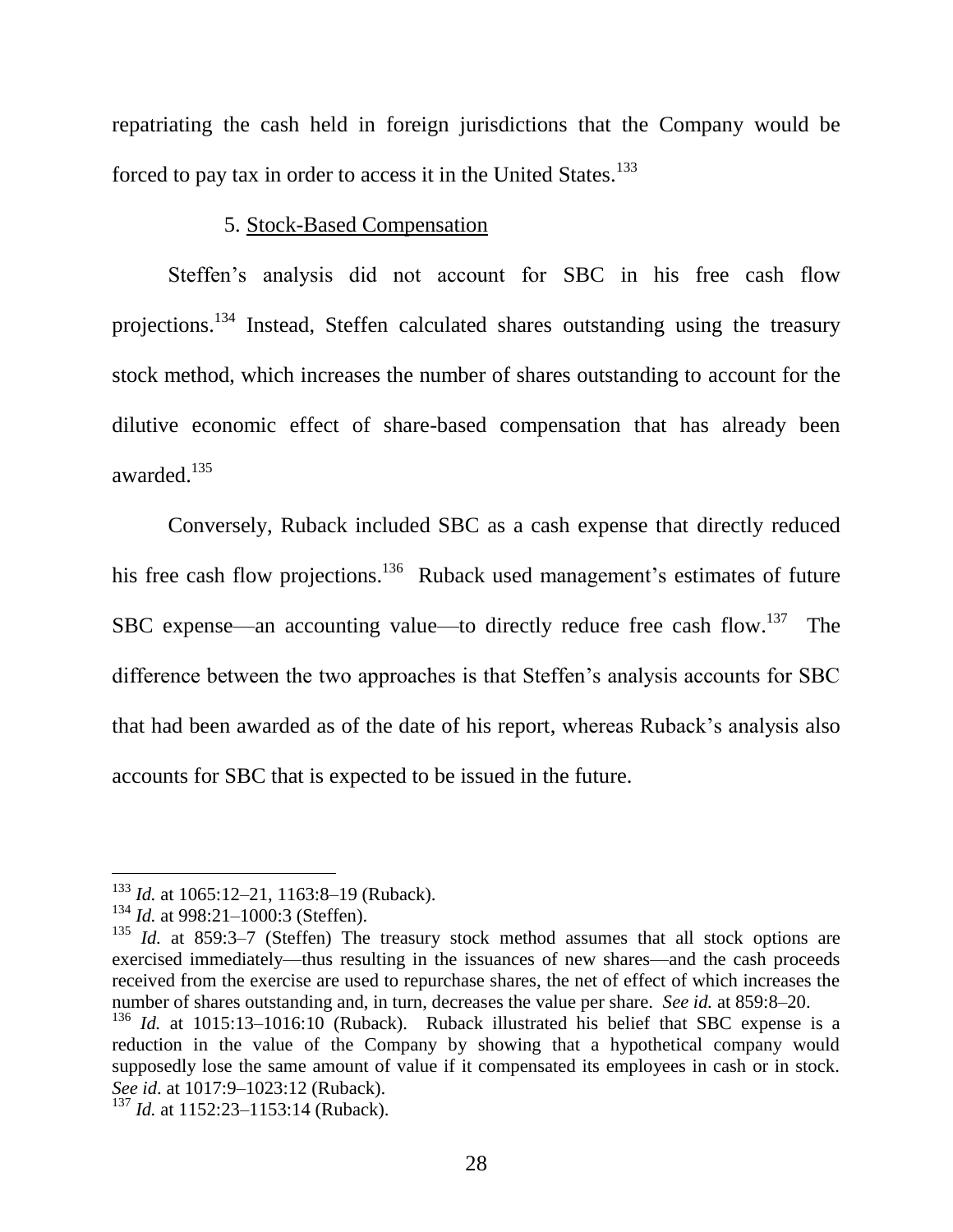#### 6. M&A Expenses

Steffen did not deduct M&A expenditures from free cash flow. He believed that management's projections were not dependent on M&A activity since he did not find that management deducted M&A expenditures in their own analysis.<sup>138</sup> Ruback, on the other hand, did include management's projections of M&A expenditures in his valuation. Ruback believed that management's revenue projections included the impact of tuck-in M&A and that the Company planned to continue tuck-in M&A activity if it remained a public company.<sup>139</sup> Moreover, although the financial advisors did not include M&A expenditures for years 2017 and 2018—these being the years the financial advisors extrapolated from management's projections—Ruback used the same \$150 million in M&A expenditures projected for 2016 in his projections for year 2017, 2018, and the terminal period. $140$ 

# *D. Procedural History*

On September 13, 2013, Petitioners Merion Capital LP and Merion Capital II LP commenced this action by filing a Verified Petition for Appraisal of Stock pursuant to 8 *Del. C.* § 262. Immediately prior to the Merger, Petitioners owned 7,629,100 shares of BMC common stock. On July 28 2014, Respondent BMC

<sup>&</sup>lt;sup>138</sup> *Id.* at 870:15–871:12 (Steffen).

<sup>139</sup> *Id.* at 1025:10–21 (Ruback).

<sup>&</sup>lt;sup>140</sup> *Id.* at 1026:10–1027:2 (Ruback).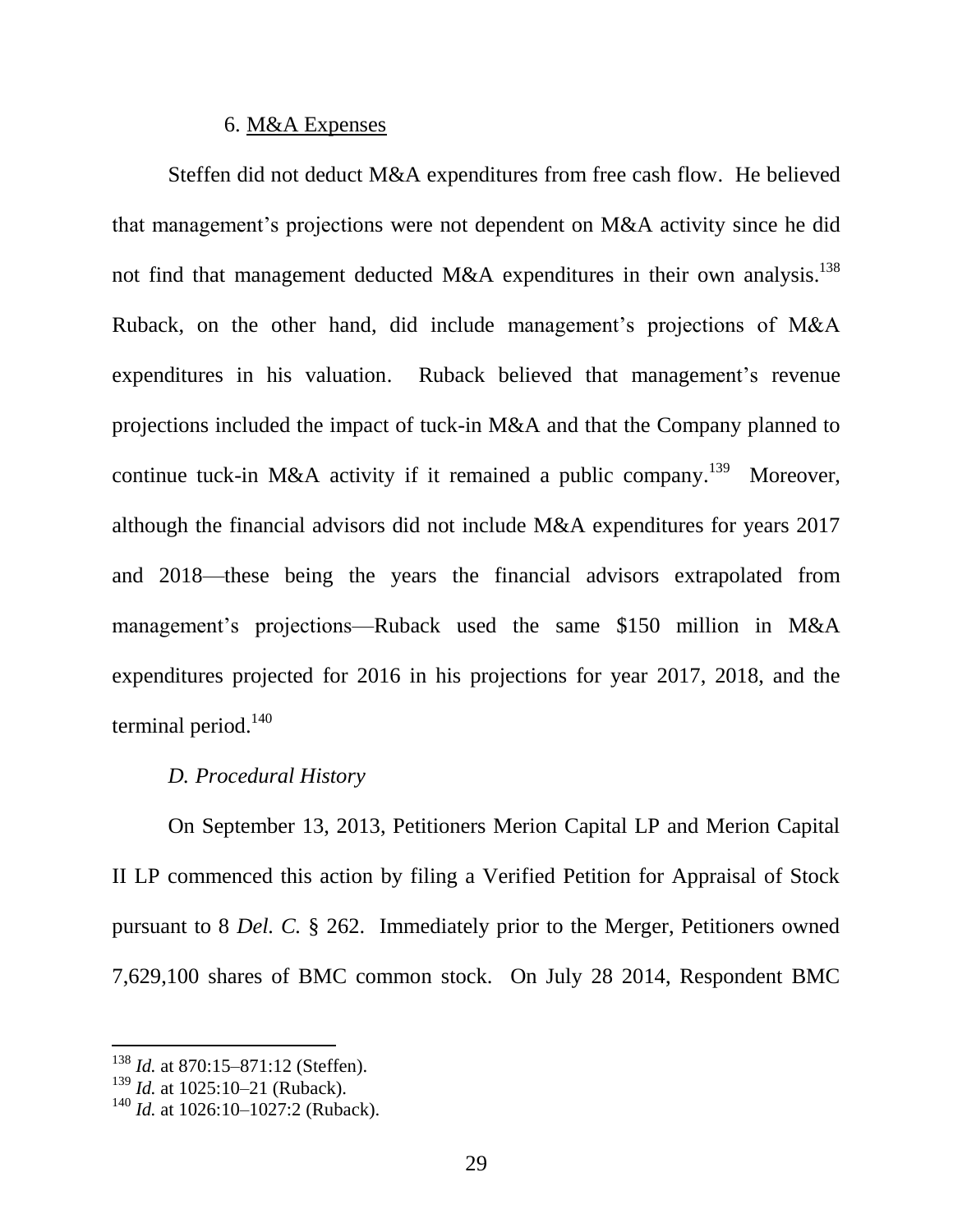filed a Motion for Summary Judgment, arguing that Petitioners lacked standing to pursue appraisal because they could not show that each of their shares was not voted in favor of the Merger. I denied the Motion in a Memorandum Opinion dated January 5, 2015. $^{141}$ 

I presided over a four-day trial in this matter from March 16 to March 19, 2015. The parties submitted post-trial briefing and I heard post-trial oral argument on June 23, 2015. Finally, in July the parties submitted supplemental post-trial briefing regarding the treatment of synergies. This is my Post-Trial Opinion.

## **II. ANALYSIS**

The appraisal statute, 8 *Del. C.* § 262, is deceptively simple; it provides stockholders who choose not to participate in certain merger transactions an opportunity to seek appraisal in this Court. When a stockholder has chosen to pursue its appraisal rights, Section 262 provides that:

[T]he Court shall determine the *fair value* of the shares exclusive of any element of value arising from the accomplishment or expectation of the merger or consolidation, together with interest, if any, to be paid upon the amount determined to be the fair value. In determining such fair value, the Court shall take into account *all relevant factors*. 142

Section 262 vests the Court with significant discretion to consider the data and use the valuation methodologies it deems appropriate. For example, this Court

<sup>141</sup> *See Merion Capital LP v. BMC Software, Inc.*, 2015 WL 67586 (Del. Ch. Jan. 5, 2015).

 $142$  8 *Del. C.* § 262(h) (emphasis added).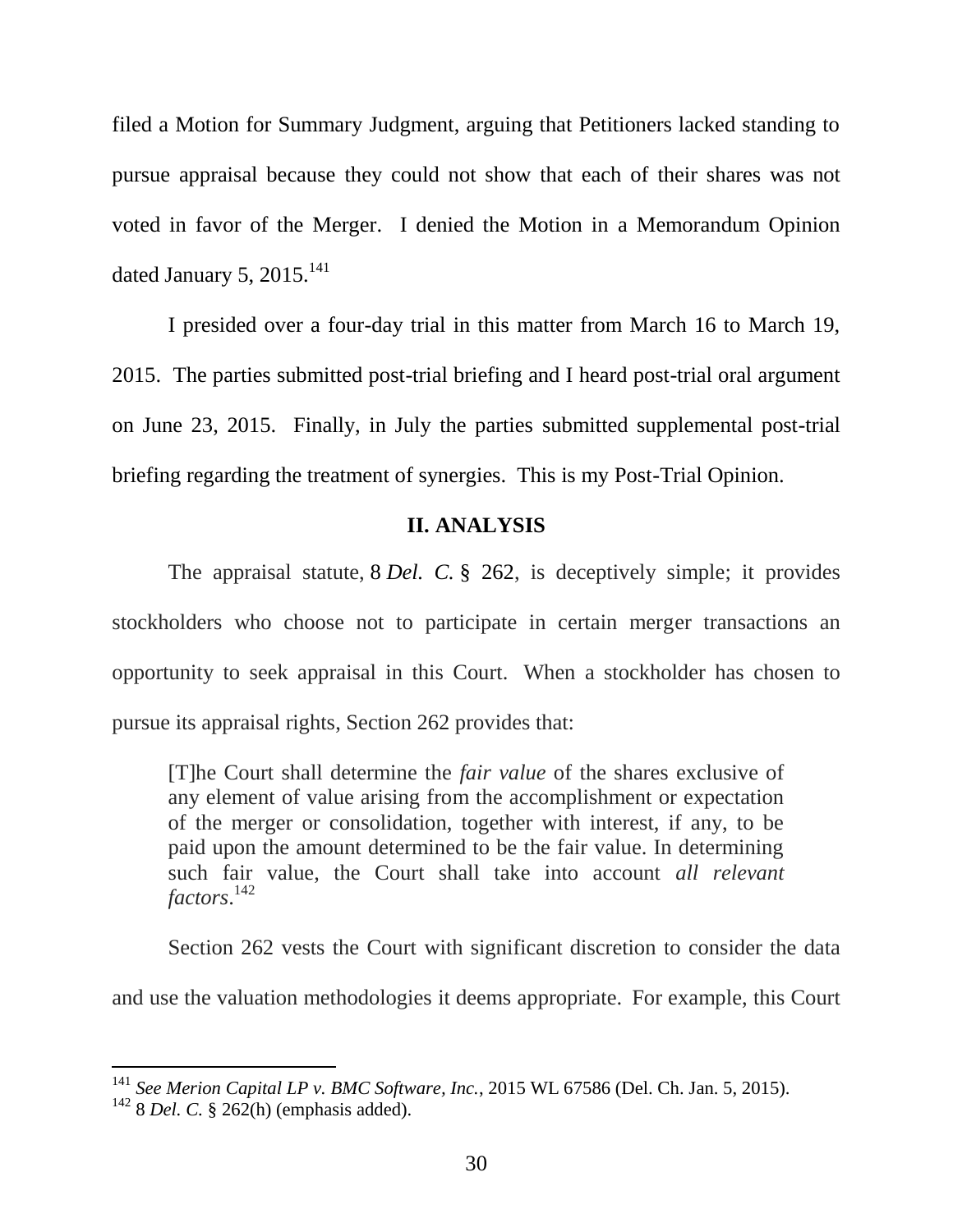has the latitude to select one of the parties' valuation models as its general framework, or fashion its own, to determine fair value. The principal constraint on my analysis is that I must limit my valuation to the firm's value as a going concern and exclude "the speculative elements of value that may arise from the accomplishment or expectation of the merger."<sup>143</sup>

Ultimately, both parties bear the burden of establishing fair value by a preponderance of the evidence. In assessing the evidence presented at trial, I may consider proof of value by any techniques or methods which are generally considered acceptable in the financial community and otherwise admissible in court. Among the techniques that Delaware courts have relied on to determine the fair value of shares are the discounted cash flow approach, the comparable transactions approach, and comparable companies approach. This Court has also relied on the merger price itself as evidence of fair value, so long as the process leading to the transaction is a reliable indicator of value and any merger-specific value in that price is excluded.

Here, the experts offered by both parties agreed that the DCF approach, and not the comparable transactions or comparable companies approach, is the appropriate method by which to determine the fair value of BMC. Thus, I will start my analysis there.

<sup>143</sup> *[Weinberger v. UOP, Inc.,](https://a.next.westlaw.com/Link/Document/FullText?findType=Y&serNum=1983112756&pubNum=0000162&originatingDoc=I0929d05b41b811e39ac8bab74931929c&refType=RP&fi=co_pp_sp_162_713&originationContext=document&transitionType=DocumentItem&contextData=(sc.History*oc.Default)#co_pp_sp_162_713)* 457 A.2d 701, 713 (Del. 1983) (quotations omitted).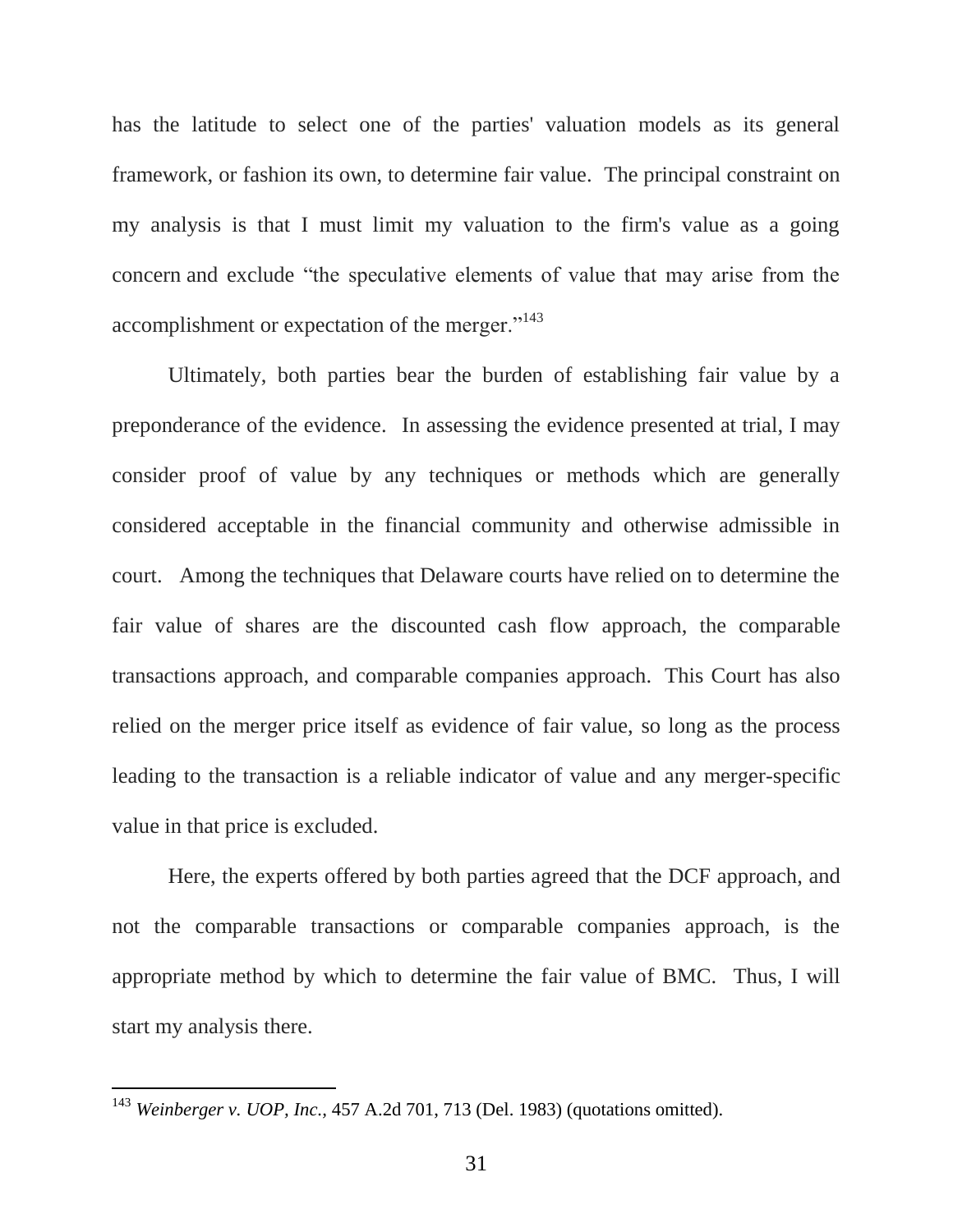#### *A. DCF Analysis*

In post-trial briefing and at closing argument, the parties helpfully laid out the limited areas of disagreement between their two experts as to DCF inputs. I will briefly explain my findings with respect to those areas in contention, but I note at the outset that, while I have some disagreements with the Respondent's expert, Ruback, I generally found him better able to explain—and defend—his positions than the Petitioners' expert, Steffen. Since I generally find Ruback more credible, I start with his analysis as a framework, departing from it as noted below.

### 1. Financial Projections

The parties' experts both relied on the same management projections. Ruback, however, made a 5% reduction to projected revenue based on his analysis that the Company had historically fallen short of its projected revenues. Although it is apparent to me that the management projections, while reasonable, harbored something of a bias towards optimism, I ultimately find Ruback's approach too speculative to accurately account for that bias. Thus, in conducting my own DCF valuation of the Company, I use the management projections as is, *without* a 5% deduction.

#### 2. Discount Rate

The parties contend that the key difference in their experts' respective discount rates is that the Petitioners' expert used a supply side ERP, while the

32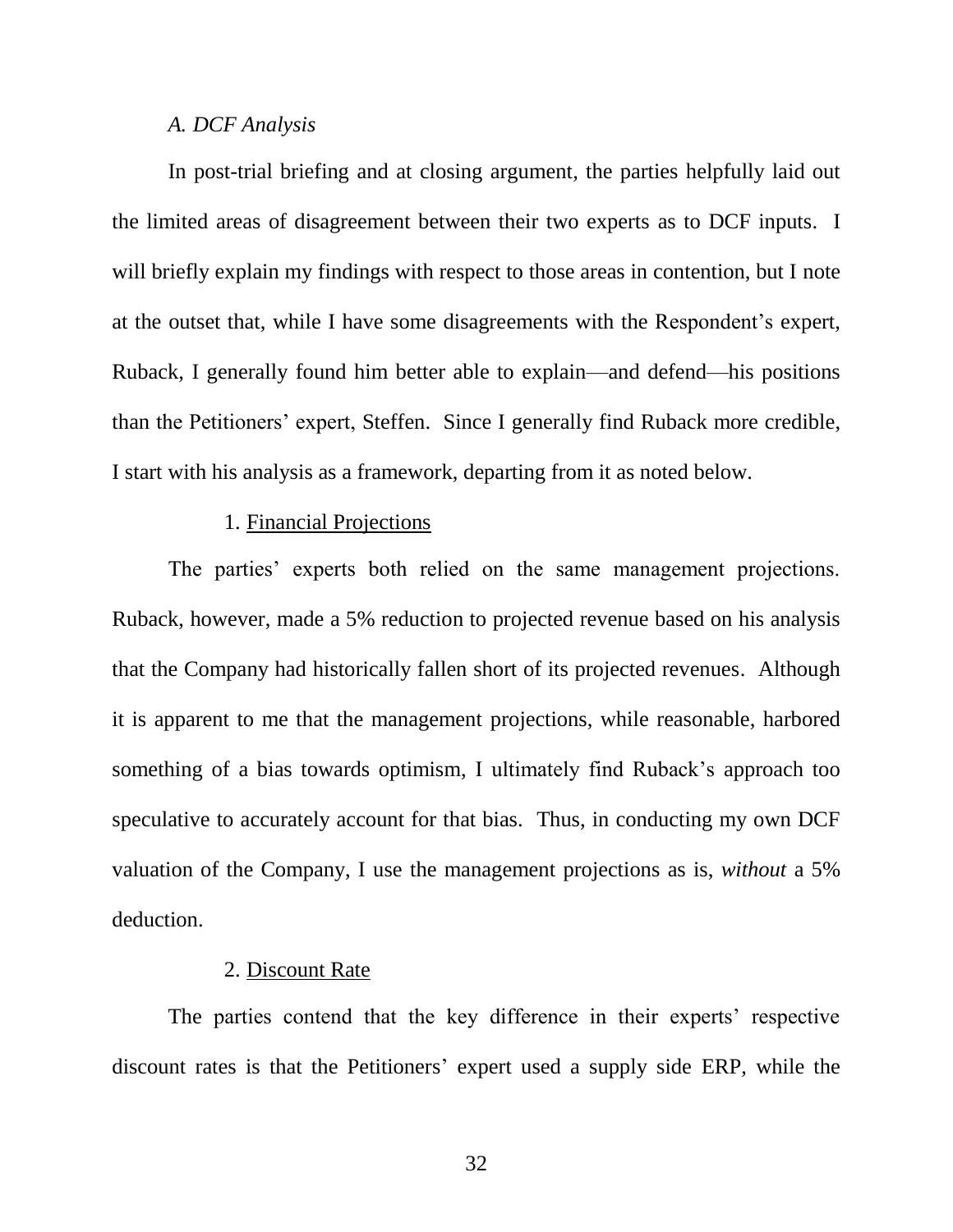Respondent's expert used a historical ERP. This calculation is forward-looking, and this Court has recently tended to employ the supply side ERP approach. In then-Chancellor Strine's decision in *Global GT LP v. Golden Telecom, Inc.*, <sup>144</sup> this Court noted that using the supply side ERP as opposed to the historical ERP is a decision "not free from doubt," but it nevertheless adopted it over a historical ERP as a more sound approach.<sup>145</sup> The Chancellor followed that approach again in *In re Orchard Enterprises*,<sup>146</sup> where he noted that the respondent there had "not provided [him] with a persuasive reason to revisit" the debate.<sup>147</sup> In other cases, this Court has explicitly adopted a supply side ERP.

While it may well be the case that there is an argument in favor of using the historical ERP, nothing in Ruback's testimony convinces me to depart from this Court's practice of the recent past. I note, however, that the testimony at trial showed this to be a vigorously debated topic, not just between these two experts, but in the financial community at large; scholarship may dictate other approaches in the future. Here, though, I ultimately find the most appropriate discount rate, using the supply side ERP, to be  $10.5\%$ <sup>148</sup>

<sup>144</sup> 993 A.2d 497 (Del. Ch.), *aff'd,* 11 A.3d 214 (Del. 2010).

<sup>145</sup> *Id.* at 516.

<sup>146</sup> 2012 WL 2923305 (Del. Ch. July 18, 2012).

 $^{147}$  *Id.* at \*19.

 $148$  I find it of some relevance to note, however, that had I used a discount rate of 10.8%—which is the midpoint between the experts' diverging discount rates—my DCF analysis would have resulted in a per share price for BMC of \$46.44, closely consistent with the \$46.25 Merger price.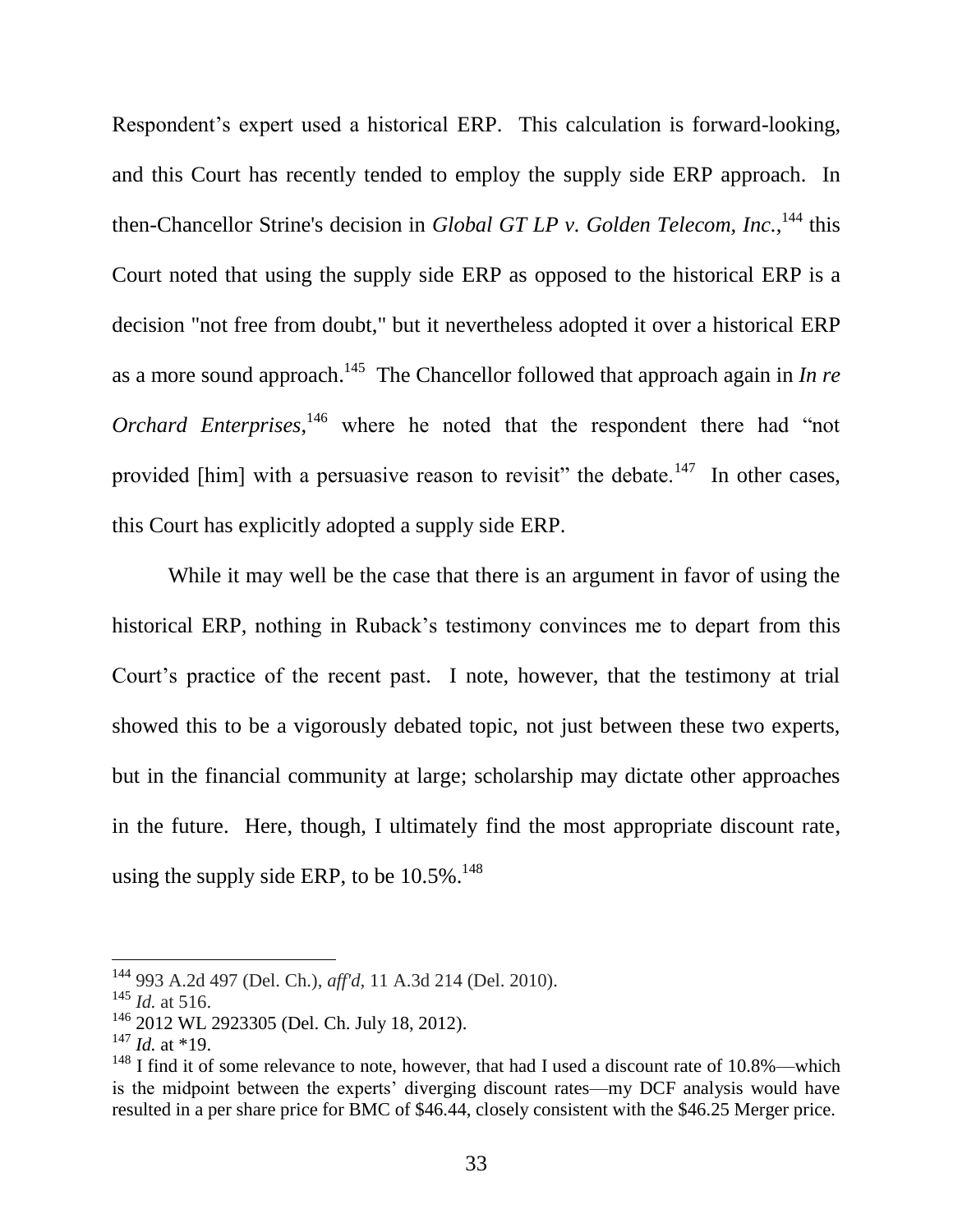### 3. Terminal Growth Rate

The Respondent's expert adopted the inflation rate as the Company's growth rate, but I did not find sufficient evidence in the record to support the application of a growth rate limited to inflation. In *Golden Telecom,* and again in *Towerview LLC v. Cox Radio, Inc.*,  $^{149}$  this Court noted that inflation is generally the "floor" for a terminal value.<sup>150</sup> Testimony and documentary evidence are inconclusive on the Company's prospects for growth as of the time of the Merger. Ultimately, I find it most appropriate to follow this Court's approach in *Golden Telecom* and apply a terminal growth rate that is at the midpoint of inflation and GDP.

The Petitioners' expert purported to use this methodology, but arbitrarily opted to add 50 basis points to the midpoint of inflation and GDP, an approach I do not find supported in the record. Therefore, though I find the midpoint approach to be sound, I reject Steffen's addition of 50 basis points and use 3.25% as my growth rate.

I note that the Respondent's expert did an analysis of implied EBITDA growth rates for comparable companies, which he found to be an average of -1.7%.

<sup>&</sup>lt;sup>149</sup> 2013 WL 3316186 (Del. Ch. June 28, 2013).

<sup>&</sup>lt;sup>150</sup> *Id.* at  $*27$  ("As noted, the rate of inflation generally is the "floor for a terminal value. Generally, once an industry has matured, a company will grow at a steady rate that is roughly equal to the rate of nominal GDP growth."); *Global GT LP v. Golden Telecom, Inc.*, 993 A.2d 497, 511 (Del. Ch.) ("A viable company should grow at least at the rate of inflation and, as Golden's expert Sherman admits,<sup>85</sup> the rate of inflation is the floor for a terminal value estimate for a solidly profitable company that does not have an identifiable risk of insolvency."), *aff'd*, 11 A.3d 214 (Del. 2010).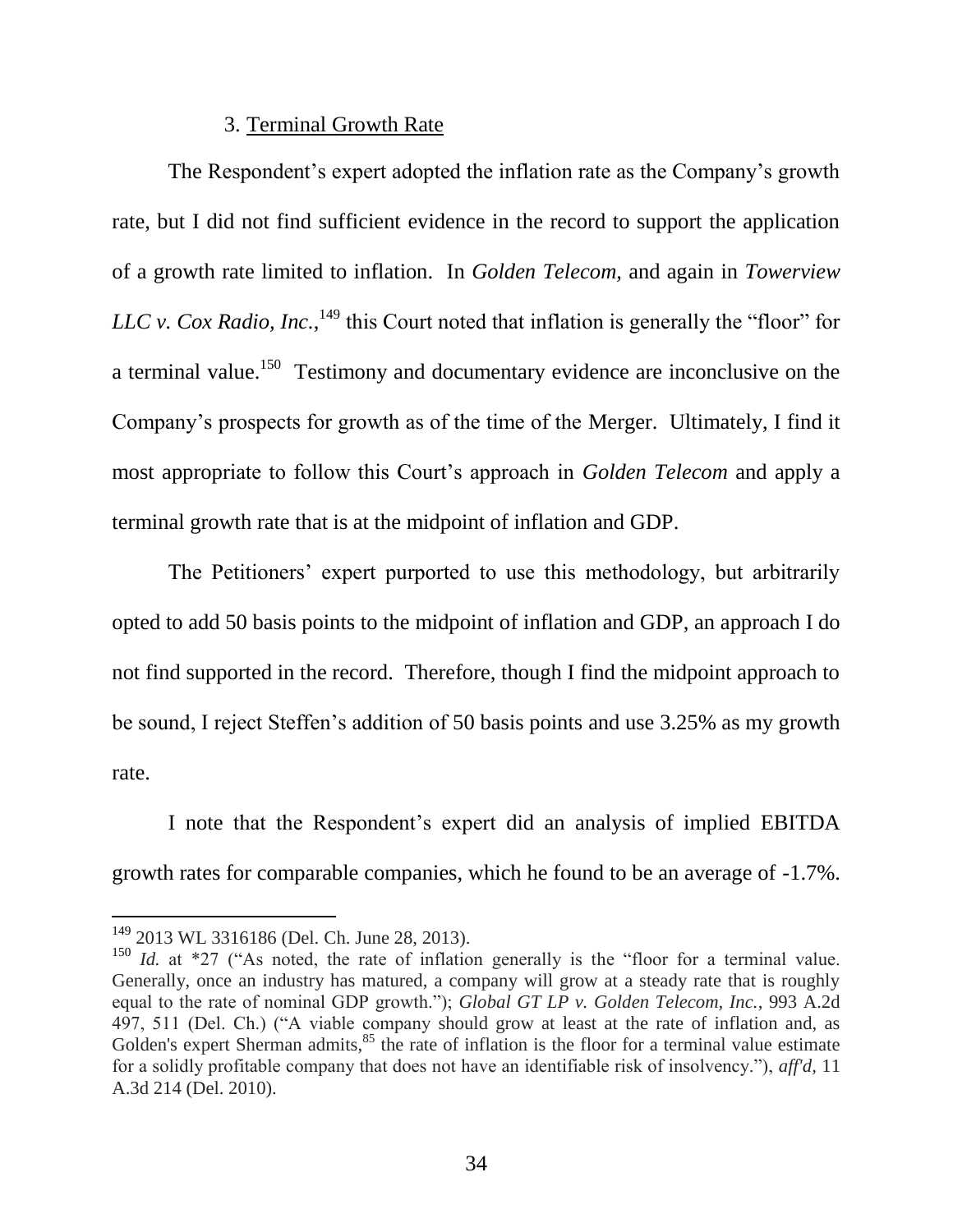I do not find there to be sufficient evidence of the true comparability of those companies such that the approach I am adopting, just discussed, is unreasonable.

### 4. Excess Cash

 $\overline{a}$ 

The Petitioners' expert used an excess cash figure as of the Merger date, while the Respondent's expert used a figure from the last quarterly report prior to the Merger. I found credible the testimony at trial that the Company was preserving its cash balance in contemplation of closing the Merger and that, but for the transaction, the Company would not have conserved an extra \$127 million in  $cash.$ <sup>151</sup>

The Respondent's expert also made an adjustment to excess cash for the expense associated with repatriating cash held abroad. The Petitioners argued that this was inappropriate because the Company's 10-K stated its intent to maintain cash balances overseas indefinitely. These funds, however, represent opportunity for the Company either in terms of investment or in repatriating those funds for use in the United States, which would likely trigger a taxable event. Accordingly, I find it appropriate to include a reasonable offset for the tax associated with repatriating those funds.

<sup>151</sup> *See* Trial Tr. 114:11–115:1 (Solcher); *see also id.* 952:7–953:15 (Steffen) (noting that he was not aware of the Company's merger-driven conservation of cash before trial and did not account for it); *Gearreald v. Just Care, Inc.*, 2012 WL 1569818, at \*8 (Del. Ch. Apr. 30, 2012) ("This Court previously has rejected the proposition that changes to a company's capital structure in relation to a merger should be included in an appraisal.").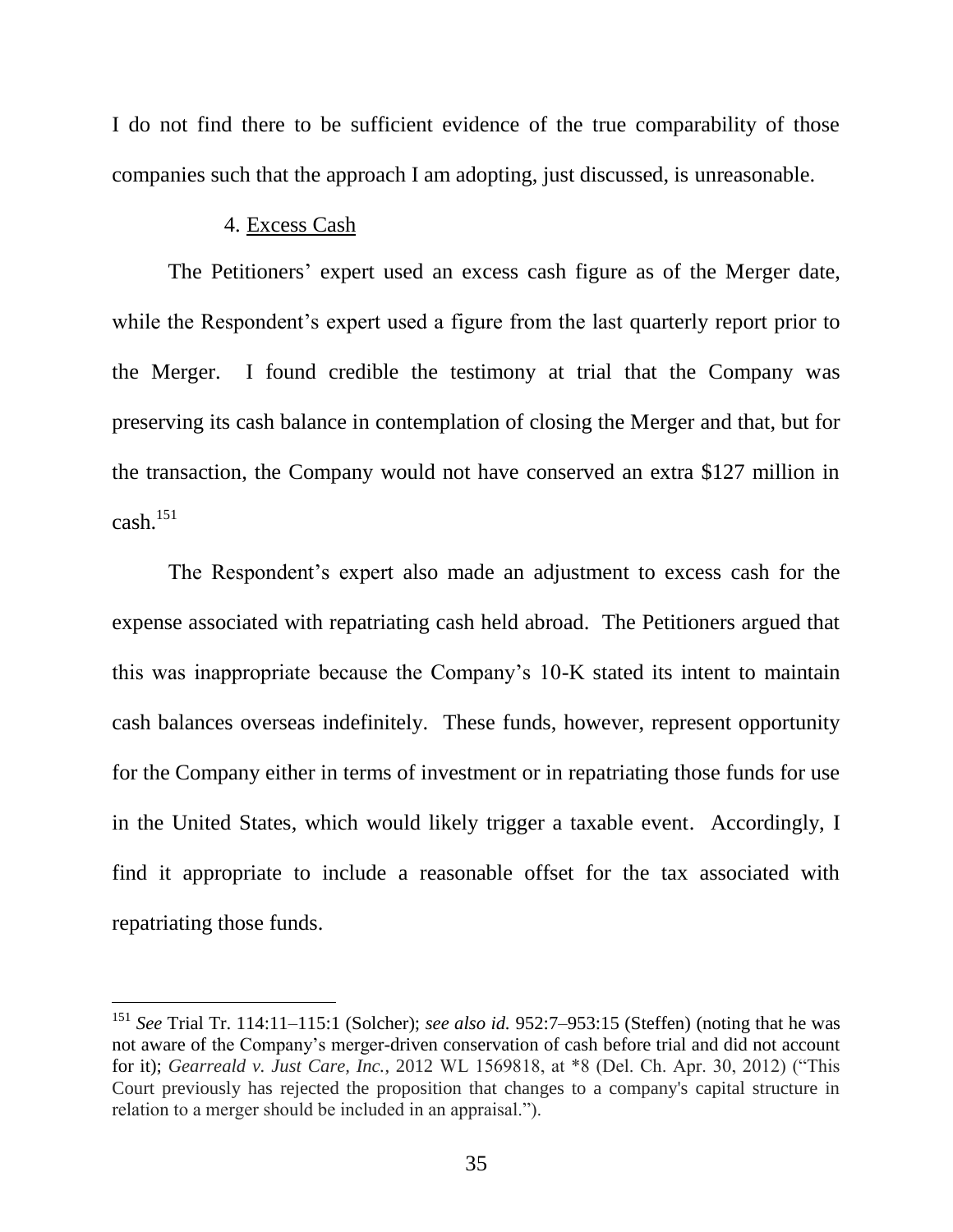#### 5. Stock-Based Compensation

It is abundantly clear to me that, as a technology company, BMC's practice of paying stock-based compensation is an important consideration in this DCF valuation. Both experts accounted for stock-based compensation, but only the Respondent's expert did so in a way that accounted for *future* stock-based compensation, which I find to be the reasonable approach. His approach was to treat estimated stock-based compensation as an expense, which I find reasonable in light of the Company's history of buying back stock awarded to employees to prevent dilution; in that sense, it is clearly in line with a cash expense. The Petitioners have argued strenuously that this overstates the cost, but they presented only the methodology of Steffen—which fails to account for future SBC—as an alternative. Accordingly, I adopt Ruback's calculation as it relates to stock-based compensation.

#### 6. M&A Expense

The parties also disagreed as to whether so-called "tuck-in" M&A expenses should be deducted in calculating free cash flows. I find that the projections prepared by management and used throughout the sales process, including those projections that formed the basis for the fairness opinion, incorporated the Company's reliance on tuck-in M&A activity in their estimation of future growth and revenues. Those projections expressly provided a line-item explaining the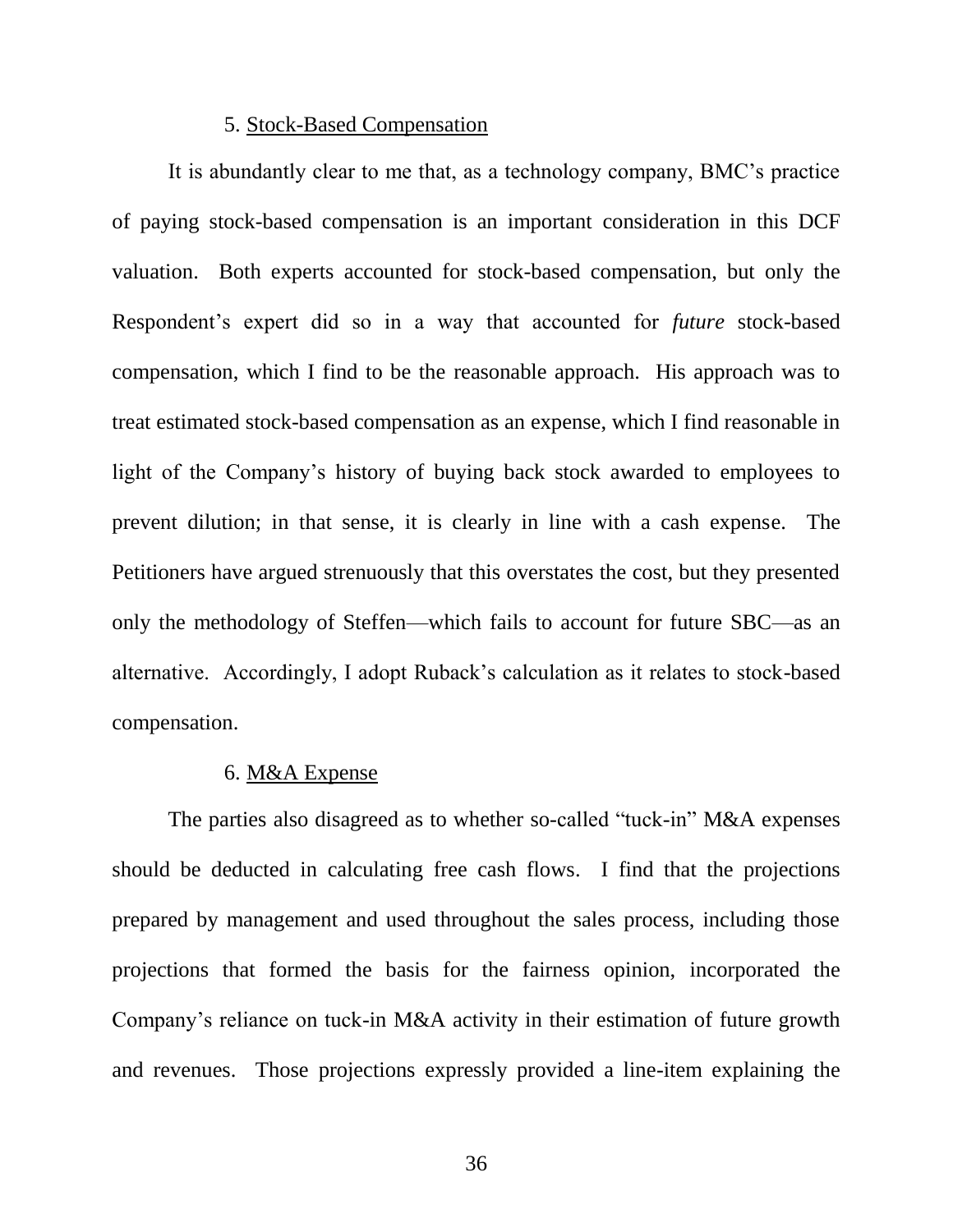Company's expected tuck-in M&A expenses in each year of the projections, and the Company's CFO, Solcher, credibly testified that, because the Company planned to continue with its inorganic growth strategy had it remained a public company, he prepared the management projections with growth from tuck-in M&A in mind.<sup>152</sup> Thus, those projections are inflated if M&A, and its accompanying expense, is not taken into account in the valuation. Although it is not determinative of my analysis, I also note that the multiple potential buyers through the course of the Company's sales process must have similarly determined that tuck-in M&A was embedded in the Company's growth projections, or else those buyers would have been forgoing up to *\$1.89 billion* in value by not topping the Buyer Group's winning bid. In any event, because I find that management's projections incorporated M&A in their forecast of future performance, the expenses of that M&A must be deducted from income to calculate free cash flow.

#### 7. Conclusion

 $\overline{a}$ 

Taking all of these inputs and assumptions together, I conducted a DCF analysis that resulted in a per share price for BMC of \$48.00.<sup>153</sup>

 $152$  *See* Trial Tr. 92:12–23 (Solcher) ("Q: And when you prepared those projections, were you assuming there would be revenue through companies bought through tuck-in M&A? A: We did. Q: If you had not assumed that there would be such tuck-in M&A, would the revenues you were showing have been higher or lower? A: Lower."); *id.* at 119:7–120:15 (Solcher).

 $153$  Because I ultimately rely on deal price here, I will not attempt to set out my DCF analysis in further detail.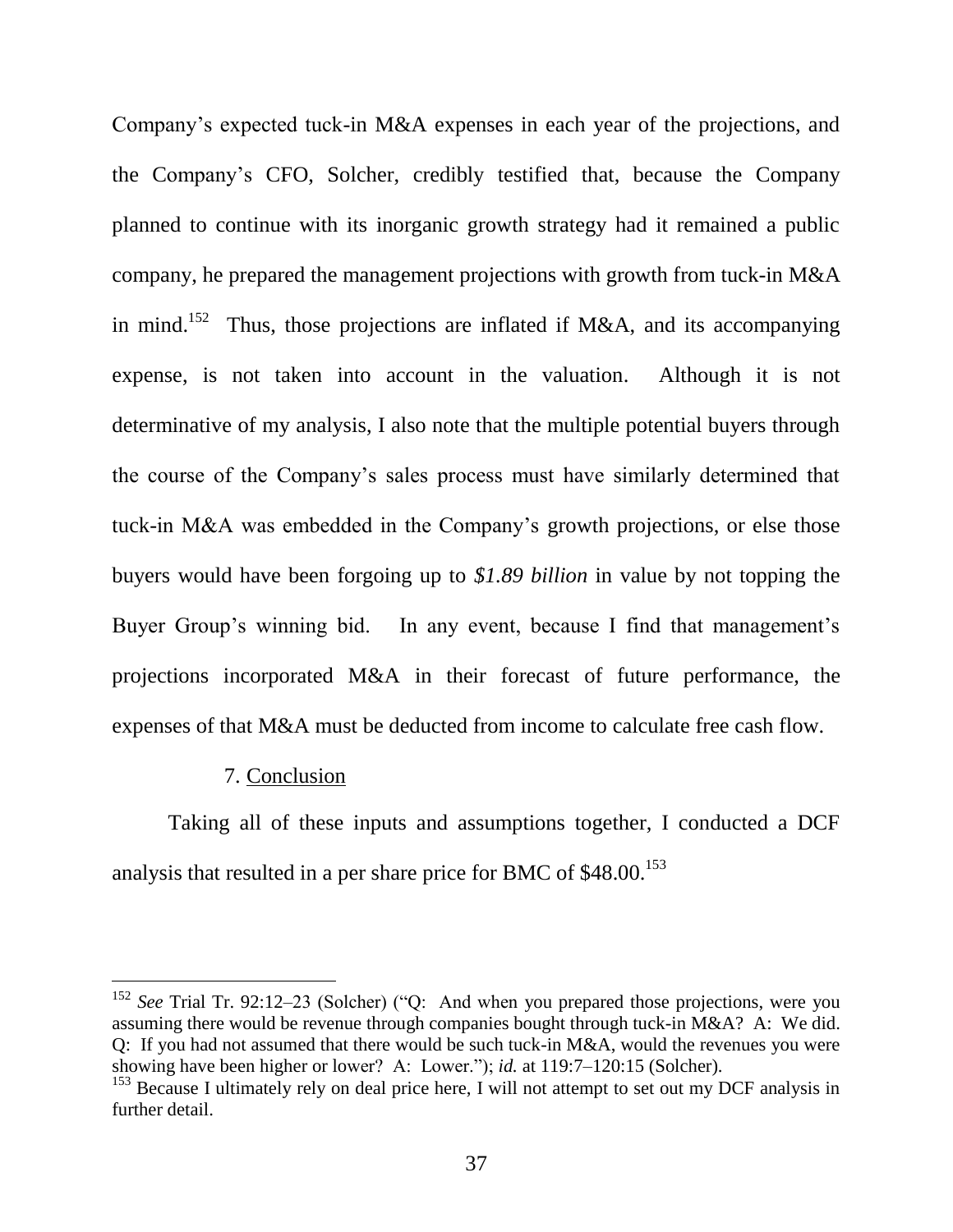#### *B. The Merger Price*

 $\overline{a}$ 

Having found a DCF valuation of \$48.00, I turn to other "relevant factors" I must consider in determining the value of BMC. Neither expert presents a value based on comparables, although Ruback did such an analysis as a check on his DCF. Thus, I turn to consideration of the merger price as indication of fair value. As our Supreme Court recently affirmed in *Huff Fund Investment Partnership v.*   $CKx$ , *Inc.*<sup>154</sup> where the sales process is thorough, effective, and free from any spectre of self-interest or disloyalty, the deal price is a relevant measure of fair value. Even where such a pristine sales process was present, however, the appraisal statute requires that the Court exclude any synergies present in the deal price—that is, value arising solely from the deal.

#### 1. The Sales Process Supports the Merger Price as Fair Value

The record here demonstrates that the Company conducted a robust, arm'slength sales process, during which the Company conducted two auctions over a period of several months. In the first sales process, the Company engaged at least five financial sponsors and eight strategic entities in discussing a transaction from late August 2012 through October 2012. As a result, the Company received nonbinding indications of interest from two groups of financial sponsors: one for \$48 per share and another, from a group led by Bain, for \$45-\$47 per share. Ultimately

<sup>154</sup> 2015 WL 631586 (Del. Feb. 12, 2015), *aff'g* 2013 WL 5878807 (Del. Ch. Nov. 1, 2013).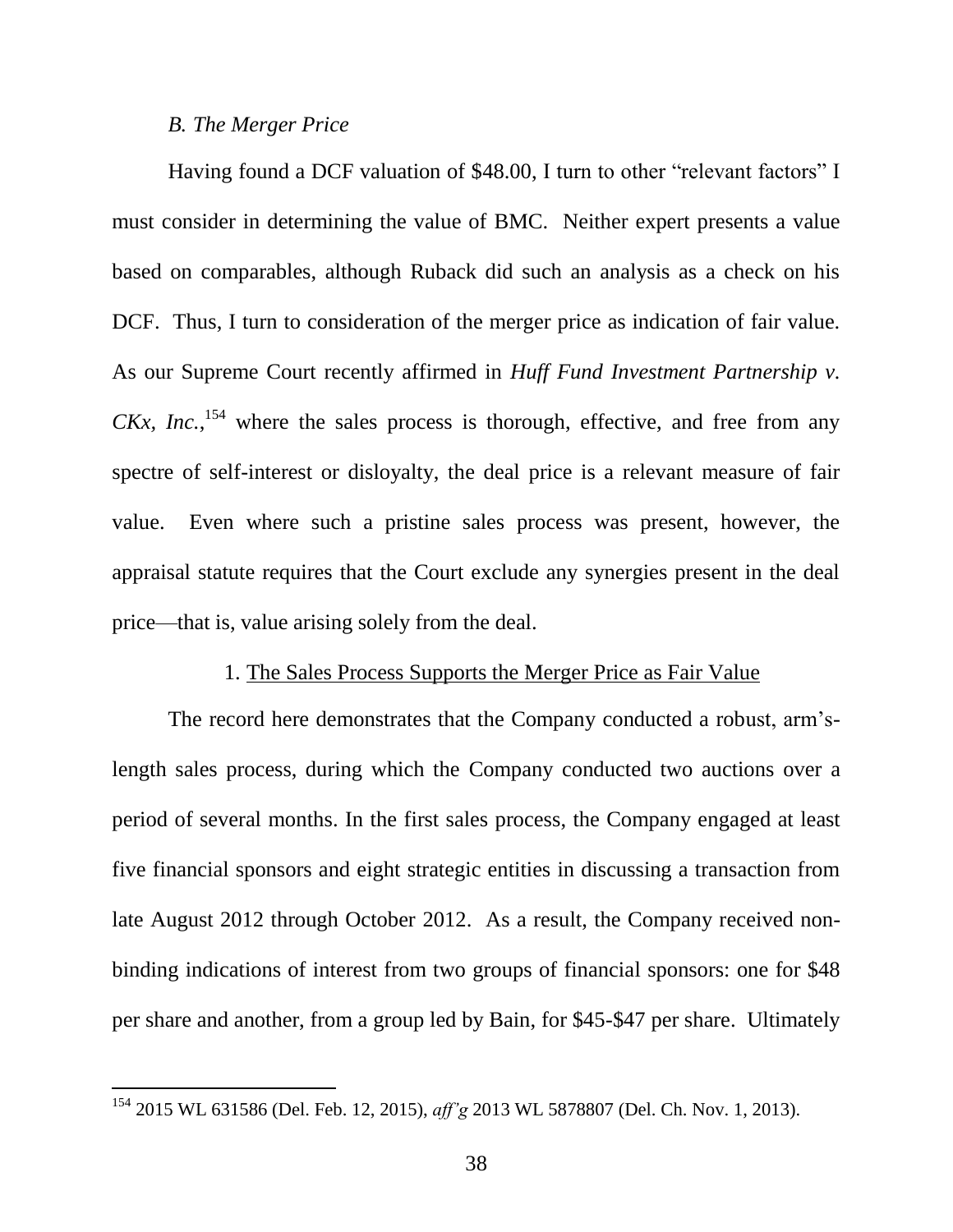the Company decided at the end of October to discontinue the sales process based on management's confidence in the Company's stand-alone business plan, which was temporarily bolstered by positive second quarter financial results.

However, when the Company returned to underperforming in the third quarter, it decided to reinitiate the sales process. In the second sales process, which was covered in the media, the Company reengaged potential suitors that had shown interest in acquiring the Company in the previous sales process, from late January 2013 through March 2013. As a result, the Company received nonbinding indications of interest from three different groups of financial sponsors in mid-March, one for \$42-\$44 per share, one from the Buyer Group, led by Bain, for \$46-47 per share, and one from the Alternate Sponsor Group for \$48 per share. Negotiations with the low bidder quickly ended after it refused to raise its bid. The Company, therefore, proceeded with due diligence with the two high bidders through April 2013, distributing a draft merger agreement to them, and setting the deadline for the auction process at April 22, 2013.

On April 18, 2013, just days before the impending deadline, one of the sponsors in the Alternate Sponsor Group backed out of the auction and the remaining financial sponsor explained that it could no longer support its prior indication of interest but was considering how to proceed in the auction at a valuation closer to the stock's then-current trading price of \$43.75. The Company

39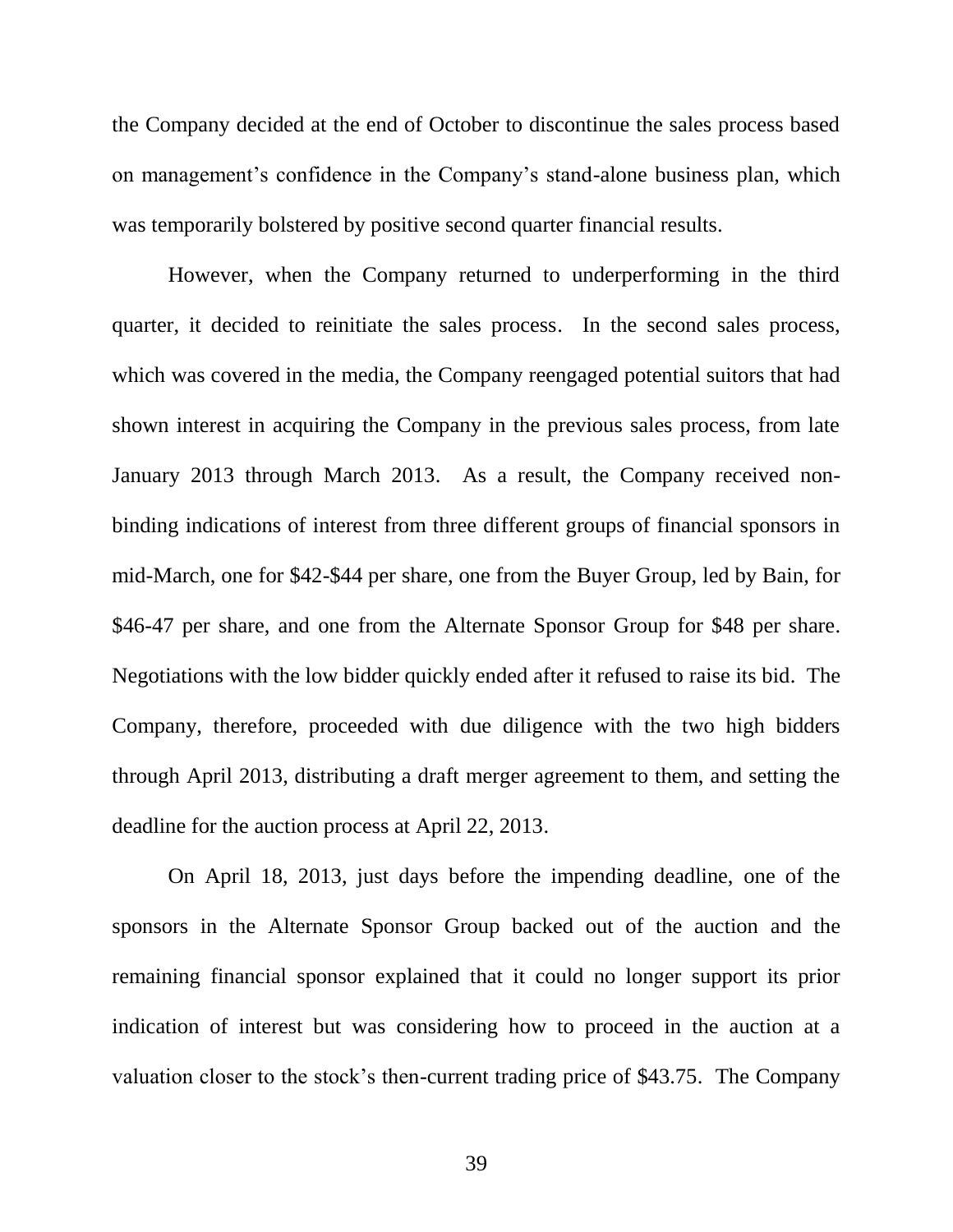agreed to extend the auction deadline at the request of the Alternate Sponsor Group in an attempt to maintain multiple bidders. On April 24, the Buyer Group submitted an offer of \$45.25 per share. The remaining financial sponsor told the Company that it was still interested in the auction, but that it would need an additional month to finalize a bid and reiterated that if it did ultimately make a bid, it would be below the initial indication of interest from the Alternative Sponsor Group. On April 26, the Company successfully negotiated with the Buyer Group to raise its offer to \$45.75 per share, and then to raise its offer again, on April 27, to \$46.25 per share.

On May 6, 2013 the Company announced the Merger agreement, which included a bargained-for 30-day market check or "Go Shop," running through June 5. As part of the Go Shop process, the Company contacted sixteen potential bidders—seven financial sponsors and nine strategic entities—but received no alternative offers.

The sales process was subsequently challenged, reviewed, and found free of fiduciary and process irregularities in a class action litigation for breach of fiduciary duty. At the settlement hearing, plaintiffs' counsel noted that the activist investor, Elliot, had pressured the Company for a sale, but agreed that the auction itself was "a fair process."

I note that the Petitioners, in their post-trial briefing, attempt to impugn the

40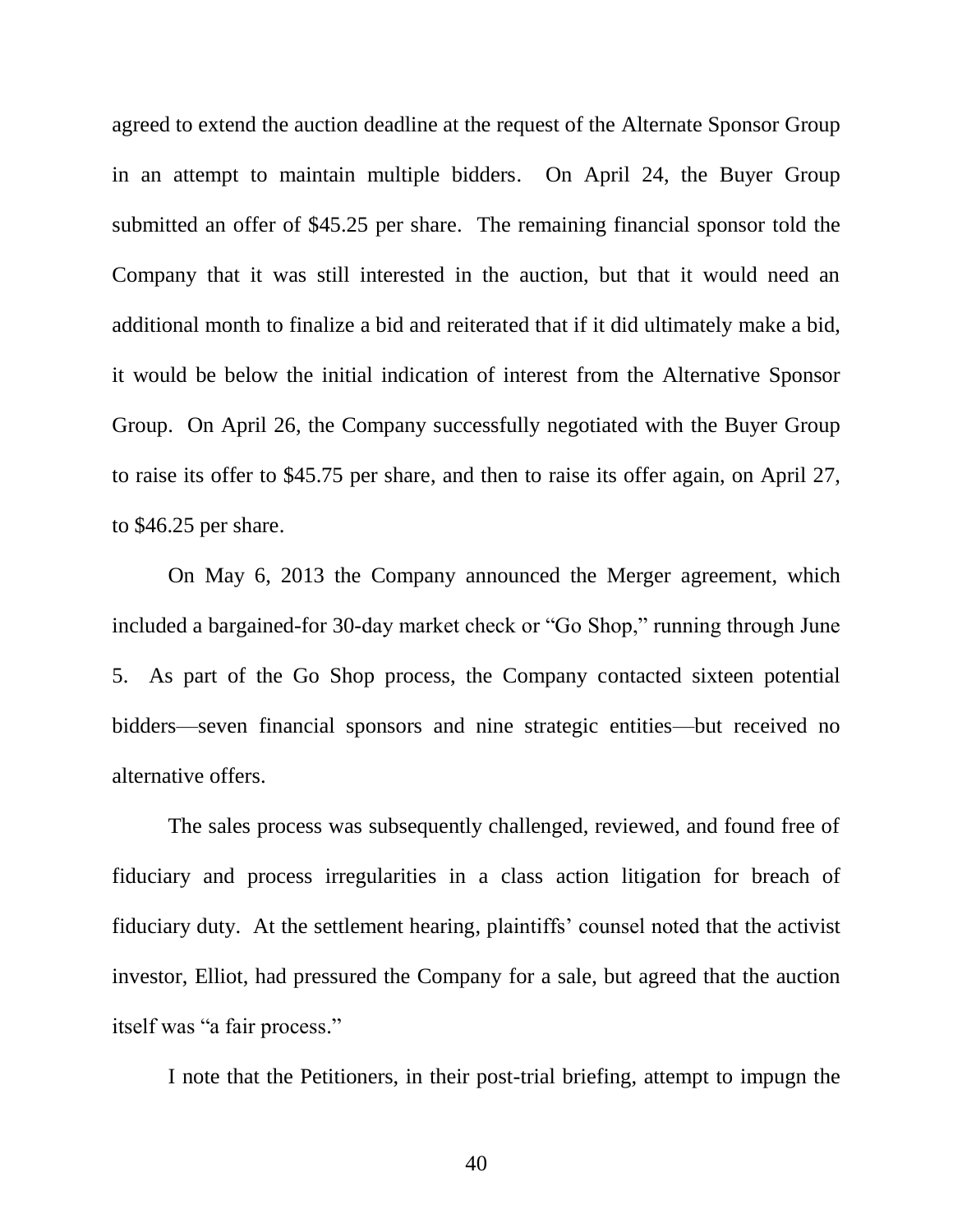effectiveness of the Company's sales process on three grounds. First, the Petitioners argue that Elliot pressured the Company into a rushed and ineffective sales process that ultimately undervalued the Company. However, the record reflects that, while Elliot was clearly agitating for a sale, that agitation did not compromise the effectiveness of the sales process. The Company conducted two auctions over roughly the course of a year, actively marketed itself for several months in each, as well as vigorously marketed itself in the 30-day Go Shop period. The record does not show that the pre-agreement marketing period or the Go Shop period, if these time periods can be said to be abbreviated, had any adverse effect on the number or substance of offers received by the Company. In fact, the record demonstrates that the Company was able to and did engage multiple potential buyers during these periods and pursue all indications of interest to a reasonable conclusion. The Petitioners' argument that Elliot could force the Company to carry out an undervalued sale is further undermined by the fact that the Company chose not to pursue the offers it received in the first sales process, despite similar agitations from Elliot, because management was then confident in the Company's recovery. In sum, no credible evidence in the record refutes the testimony offered by the Company's chairman and CEO, which testimony I find to be credible, that the Company ultimately sold itself because it was underperforming, not because of pressure from Elliot. The pressure from Elliot,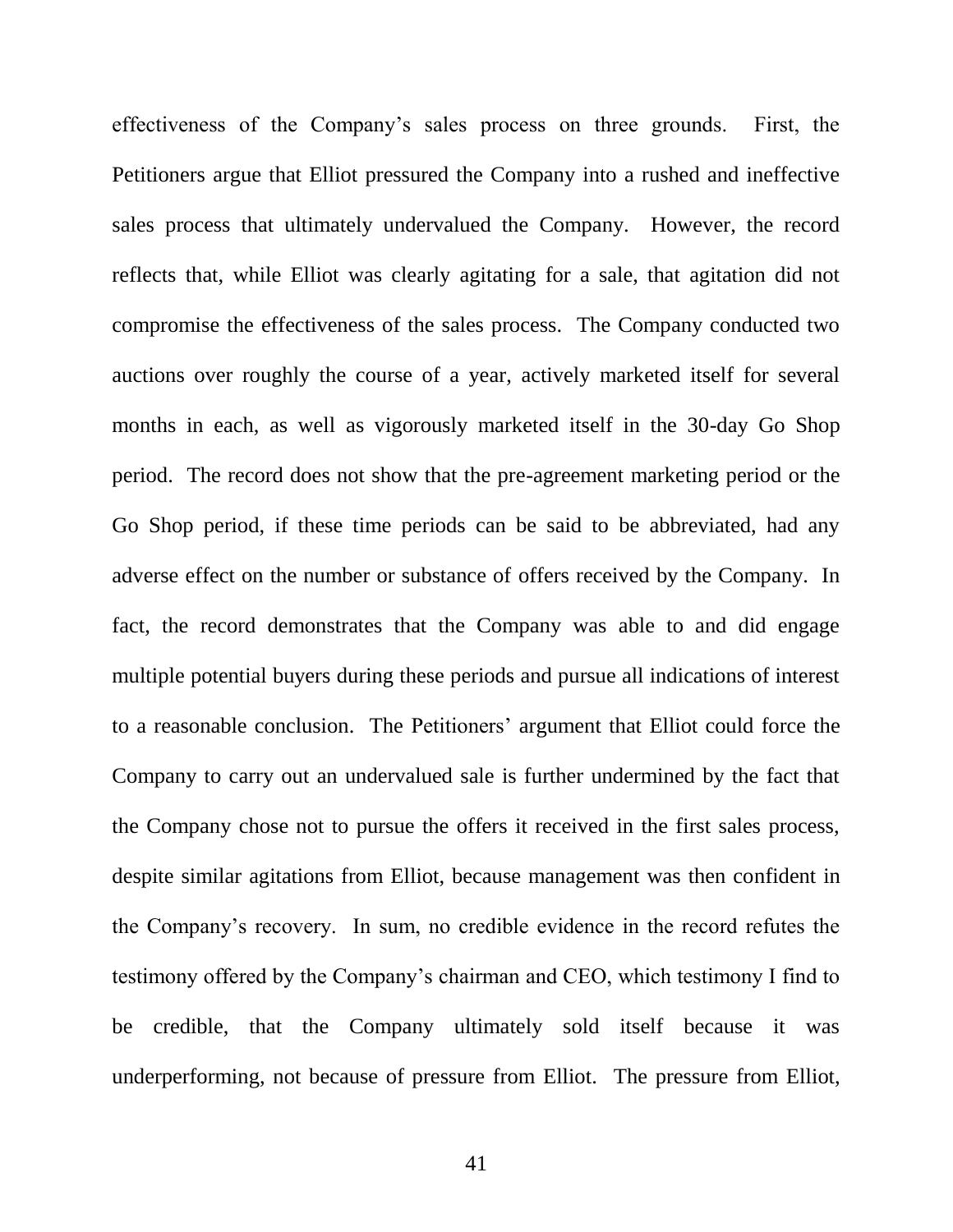while real, does not make the sales price unreliable as an indication of value.

Second, the Petitioners argue that the Company's financial advisors were leaking confidential information about the sales process to the Buyer Group, allowing it to minimize its offer price. For this contention the Petitioners rely solely on a series of emails and handwritten notes prepared by individuals within the Buyer Group, which purport to show that the Buyer Group was getting information about the Alternate Sponsor Group from a source inside Bank of America, one of the Company's financial advisors.<sup>155</sup> As a preliminary matter, I don't find sufficient evidence to conclude that the Company's financial advisors were actually leaking material information to the Buyer Group. But even if that could be sustained by the emails and handwritten notes presented by the Petitioners, nothing in those documents or elsewhere in the record shows that the Buyer Group had any knowledge as to the Alternate Sponsor Group's effective withdrawal from the sales process leading up to the bid deadline. To the contrary, the argument that the Buyer Group did have such information is directly contradicted by the actual actions of the Buyer Group, which increased its bid for the Company twice after its initial submission despite being (unbeknownst to the Buyer Group) the lone bidder in the auction. At trial, Abrahamson, the Bain principal leading the BMC deal, credibly testified that the Buyer Group raised its

<sup>155</sup> *See* Trial Tr. 489:20–526:1; JX 497.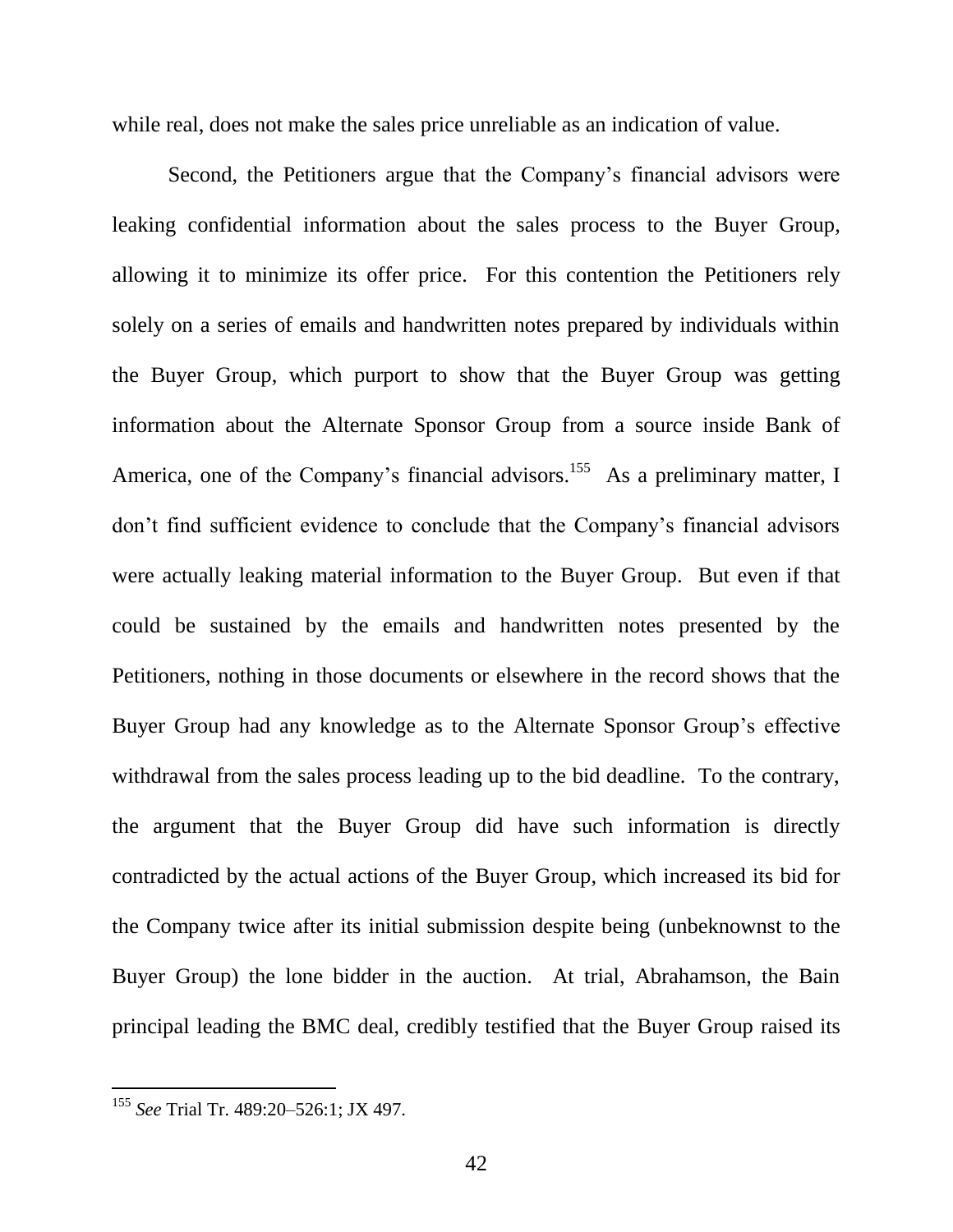bid multiple times because it believed the auction was still competitive and that the Buyer Group did not learn it was the only party to submit a final bid until it viewed the draft proxy after executing the Merger agreement. And in fact, the emails and notes relied upon by the Petitioners actually indicate that at the time the Buyer Group submitted its bid, it had no idea where the Alternate Sponsor Group stood and was seeking out that information.<sup>156</sup> Even as far along as April 29, 2013, two days after the Buyer Group had raised its bid for the second and final time, emails within the Buyer Group show that it believed the Alternate Sponsor Group was still vying for the Company.<sup>157</sup> Therefore, I do not find that the sales process was compromised by any type of "insider back-channeling."

Finally, the Petitioners argue that the same set of emails and notes from within the Buyer Group show that the Company made a secret "handshake" agreement" or "gentleman's agreement" with the Buyer Group after receiving its final offer of \$46.25 per share that the Company would not pursue any other potential bidders, including the Alternate Sponsor Group. The Petitioners allege that this handshake agreement prevented the Company from further extending the auction deadline to accommodate the additional month requested by the Alternate Sponsor Group and thus precluded a second bidder that would have maximized value in the sales process. Again, I note as a preliminary matter that I do not find

<sup>156</sup> *See* JX 497.

<sup>157</sup> *See id.* at Tab F; Trial Tr. 665:21–667:3.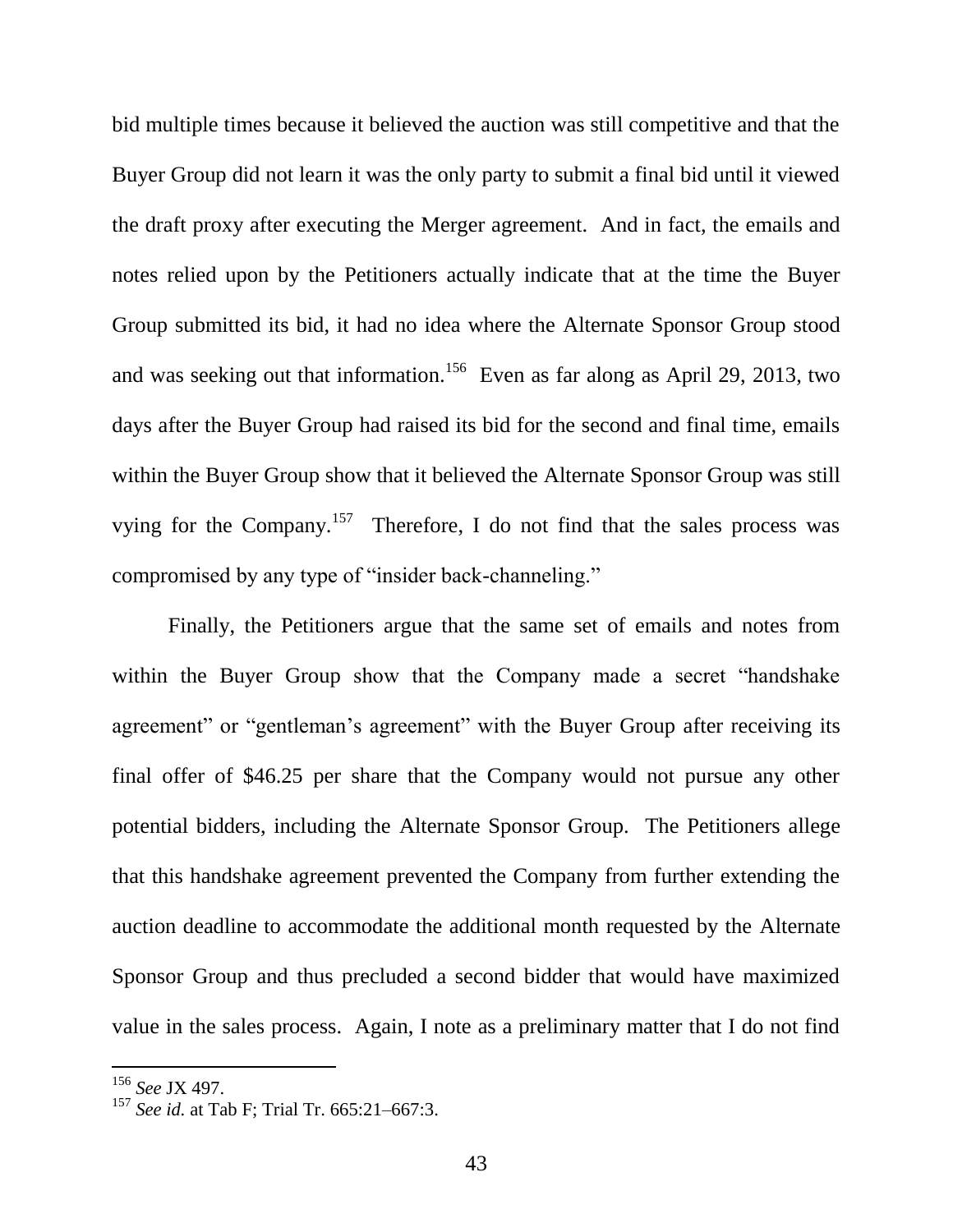that the Petitioners have sufficiently proven the existence of such a so-called handshake agreement. But in any case, even if the Company had made such an agreement, the record shows that by the time such an agreement would have been made the Alternate Sponsor Group had already notified the Company that one of its members had dropped out, that it could no longer support the figure in its prior indication of interest, and that if it was going to make a bid, that bid would come in closer to \$43.75. I also note that by this time the Company had already extended its initial auction deadline by several days to accommodate the Alternate Sponsor Group. Finally, the Alternate Sponsor Group could have pursued a bid during the ensuing go-shop period, but did not do so. In light of these facts, the Company's decision not to wait the additional month requested by the Alternate Sponsor Group before moving forward with the only binding offer it had received was reasonable and does not to me indicate a flawed sales process.

For the reasons stated above, I find that the sales process was sufficiently structured to develop fair value of the Company, and thus, under *Huff*, the Merger price is a relevant factor I may consider in appraising the Company.

### 2. The Record Does Not Demonstrate that the Merger Price Must be Reduced to Account for Synergies in Calculating Fair Value

The appraisal statute specifically directs me to determine fair value "exclusive of any element of value arising from the accomplishment or expectation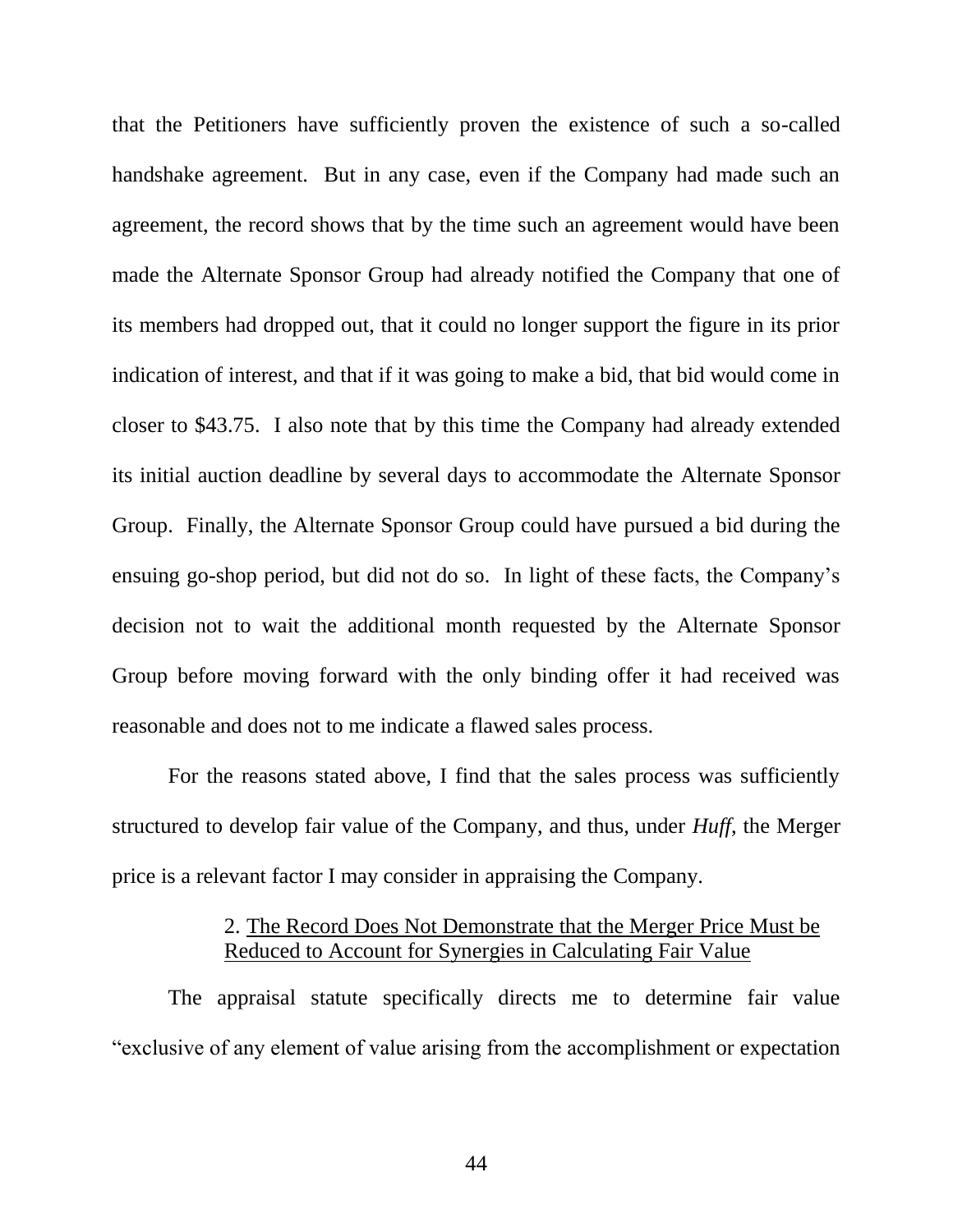of the merger . . . .<sup>.,158</sup> The Court in *Union Illinois* 1995 Investment LP v. Union *Financial Group, Ltd.*<sup>159</sup> thoughtfully observed that this statutory language does not itself require deduction of synergies resulting from the transaction at issue, where the synergies are simply those that typically accrue to a seller, because ―such an approach would not award the petitioners value from the particular merger giving rise to the appraisal" but instead would "simply give weight to the actual price at which the subject company could have been sold, including therein the portion of synergies that a synergistic buyer would leave with the subject company shareholders as a price for winning the deal."<sup>160</sup> Instead, the mandate to remove all such synergies arises not from the statute, but from the common-law interpretation of the statute to value the company as a "going concern."<sup>161</sup> Mindful that this interpretation is binding on me here, to the extent I rely on the merger price for fair value, I must deduct from the merger price any amount which cannot

<sup>158</sup> 8 *Del. C.* § 262(h) (emphasis added).

<sup>159</sup> 847 A.2d 340 (Del. Ch. 2003).

 $160$  *Id.* at 356.

<sup>&</sup>lt;sup>161</sup> *Id.* The well-known standard that requires a corporation to be valued as a going concern was established over 65 years ago in *Tri-Continental Corp v. Battye*, where the Supreme Court declared that the appraisal statute entitles a dissenting stockholder "to be paid for that which has been taken from him, viz., his proportionate interest in a going concern.<sup>7</sup> 74 A.2d 71, 72 (Del. 1950); *see, e.g.*, *Montgomery Cellular Holding Co. v. Dobler*, 880 A.2d 206, 220 (Del. 2005) (citing *Cede & Co. v. Technicolor, Inc.*, 684 A.2d 289, 298 (Del. 1996)). However, the Court in *Tri-Continental* also described what the stockholder is entitled to receive as the "intrinsic value" of his stock, which, I note, may not be equal to the going-concern value of the corporation. *See* 74 A.2d at 72.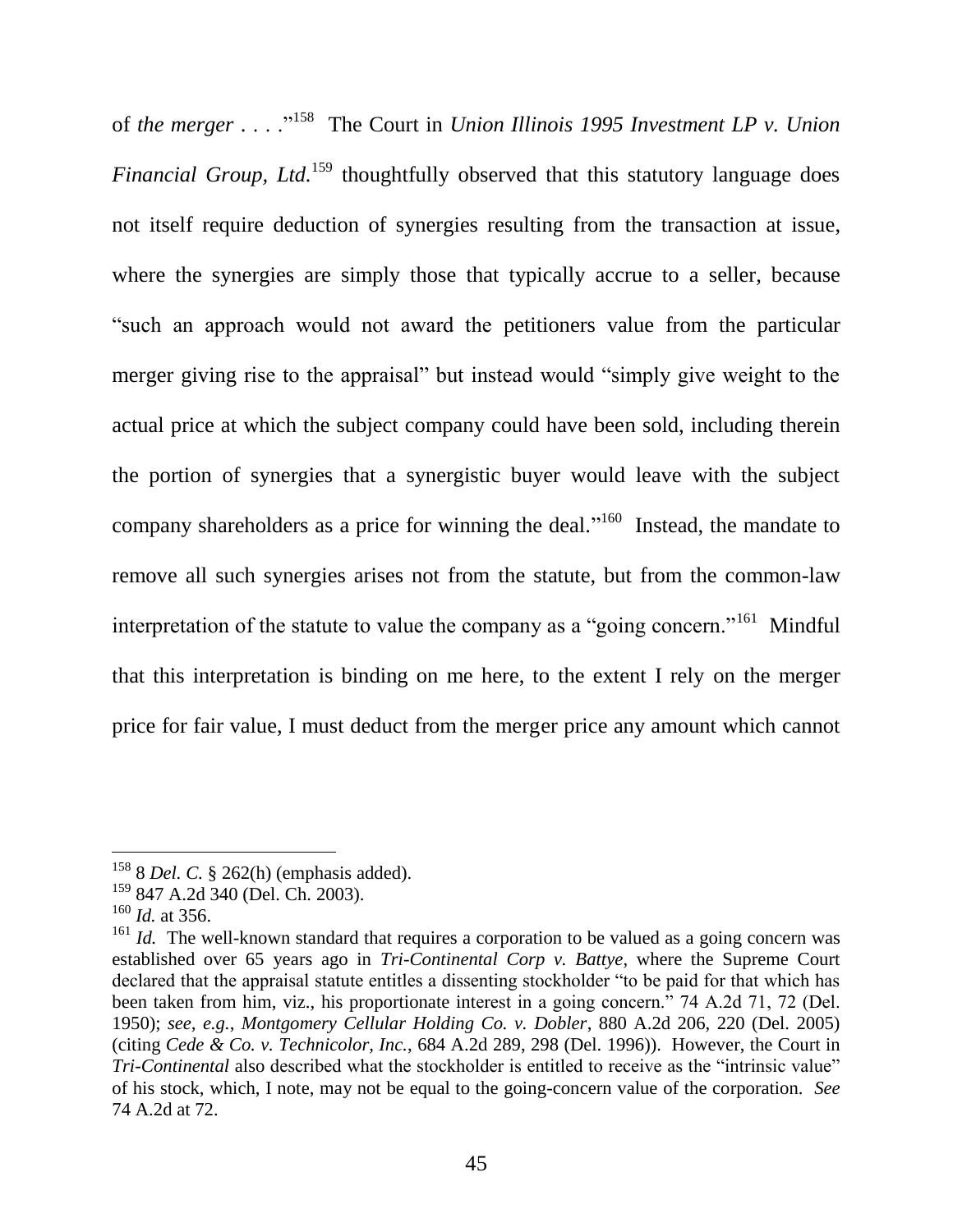be attributed to the corporation as an independent going concern,  $162$  albeit one which employs its assets at their highest value in that structure.<sup>163</sup> Understanding that such synergies may have been captured by the sellers in the case of a strategic acquirer is easily comprehended: if company B, holding a patent on the bow, finds it advantageous to acquire company A, a manufacturer of arrows, synergies could result from the combination that would not have composed a part of the goingconcern *or* the market value of company A, pre-merger (and excluding mergerspecific synergies). In other words, company B's patent on the bow might make it value company A more highly than the market at large, but that patent forms no part of the property held by the stockholders of company A, pre-merger. Assuming that the record showed that the acquisition price paid by company B included a portion of this synergistic value, this Court, if relying on deal price to establish statutory fair value, would be required to deduct that portion from the appraisal award.

Here, the acquisition of BMC by the Buyer Group is not strategic, but financial. Nonetheless, the Respondent alleges that synergistic value resulted from the acquisition, and that if the Court relies on the purchase price to determine fair value, those synergies must be deducted. They point to tax savings and other cost

<sup>&</sup>lt;sup>162</sup> *See Union Illinois*, 847 A.2d at 356 (stating the Court is bound to employ "going concern" valuation).

<sup>163</sup> *See ONTI v. Integra Bank*, 751 A.2d 904, 910–11 (Del. Ch. 1999) (stating that valuation using assets at highest use is consistent with case law interpreting appraisal statute).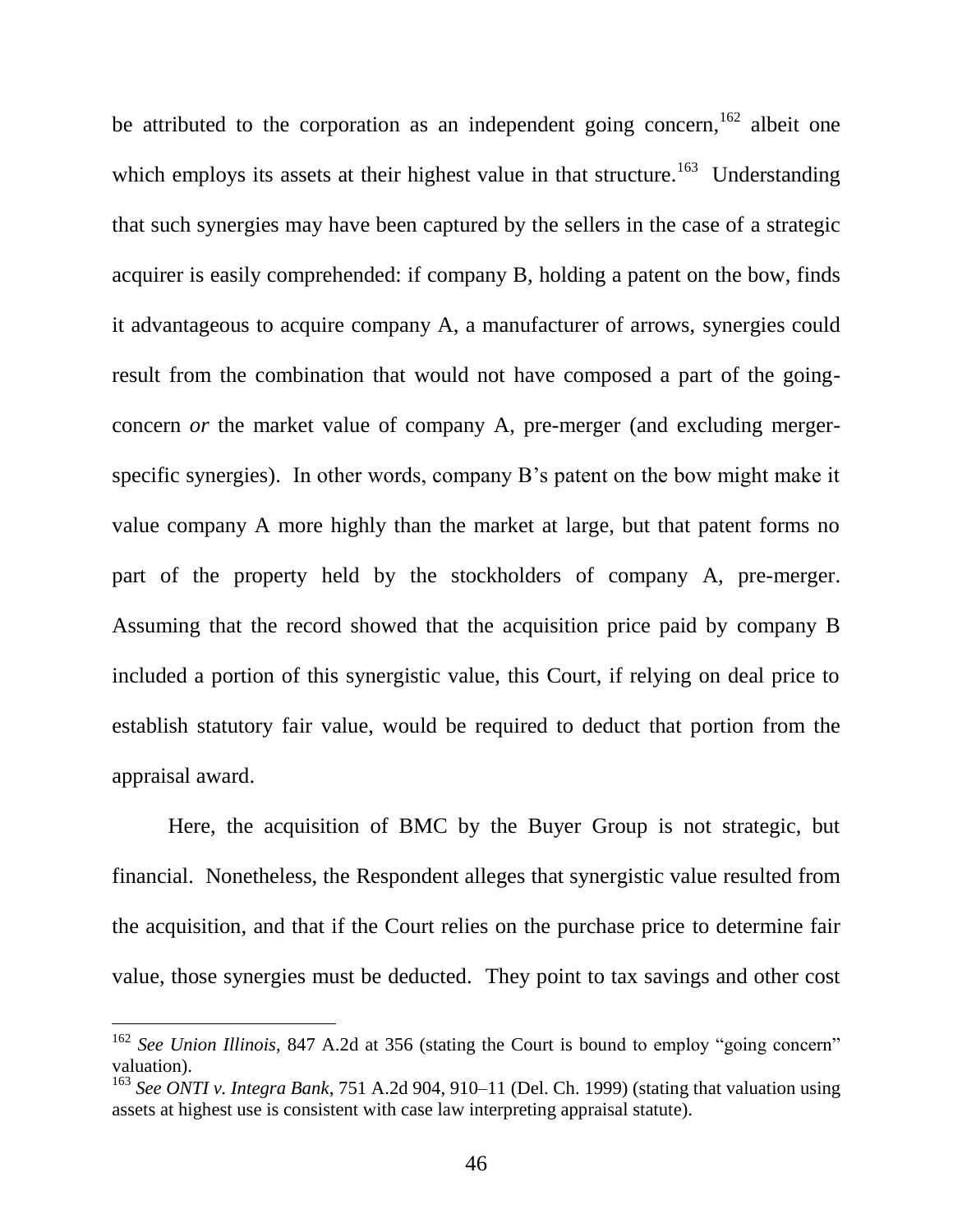savings that the acquirer professed it would realize once BMC is a private entity. If I assume that inherent in a public company is value, achievable via tax savings or otherwise, that can be realized by an acquirer—any acquirer—taking the company private, such a savings is logically a component of the intrinsic value owned by the stockholder that exists regardless of the merger. Therefore, to the extent some portion of that value flows to the sellers, it is not value "arising from  $\dots$  the merger," and thus excludable under the explicit terms of the statute; but is likely properly excluded from the going-concern value, which our case law has explained is part of the definition of fair value as I must apply it here.<sup>164</sup> However, as discussed below, to the extent value has been generated here by taking BMC private, the record is insufficient to show what, if any, portion of that value was included in the price-per-share the Buyer Group paid for BMC.

During trial and in post-trial briefing, Respondent offered the testimony of a Bain principal to show that the Buyer Group would have been unwilling to pay the Merger price had they not intended to receive the tax benefits and cost reductions associated with taking the Company private. In fact, had these savings not existed,

<sup>164</sup> *See In re Sunbelt Beverage S'holder Litig.*, 2010 WL 26539 (Del. Ch. Feb. 15, 2010) (holding increased value inherent in taking company from a  $C$  corp. to an  $S$  corp. not recoverable as "fair value"). It is interesting to compare *Sunbelt* with *ONTI*, 750 A.2d at 910-11, and to note that non-speculative increases in value that could be realized by a company as a going concern—even though management may have eschewed them—are part of fair value; but non-speculative increases in value requiring a change in corporate form are excluded from fair value: this is an artifact of the policy decision to engraft "going concern" valuation onto the explicit language of the appraisal statute itself. See *Union Illinois,* 847 A.2d at 356.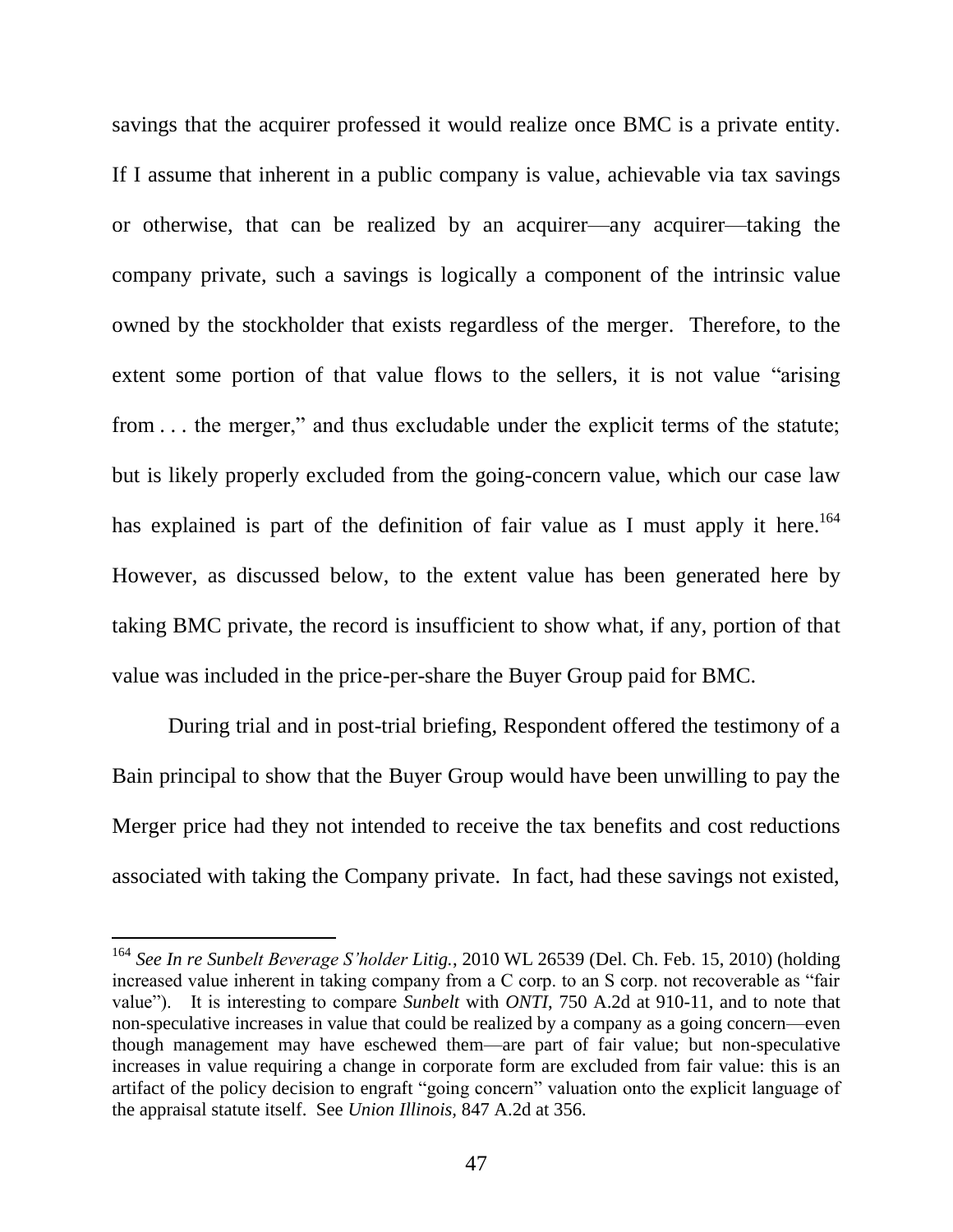the Buyer Group would have been willing to pay only \$36 per share, an amount that resembles the going-concern value posited by Respondent's expert. However, demonstrating the acquirer's internal valuation is insufficient to demonstrate that such savings formed a part of the purchase price. Here, the Respondent's expert did not opine on the fair value of the Company using a deal-price-less-synergies approach. Instead, the Respondent offered only the testimony of the buyer and its internal documents to show that the purported synergies were included in their analysis. While it may be true that the Buyer Group considered the synergies in determining their offer price, it is also true that they required a 23% internal rate of return in their business model to justify the acquisition,<sup>165</sup> raising the question of whether the synergies present in a going-private sale represent a true premium to the alternatives of selling to a public company or remaining independent. In other words, it is unclear whether the purported going-private savings outweighed the Buyer Group's rate of return that was required to justify the leverage presumably used to generate those savings.

When considering deal price as a factor—in part or in toto—for computing fair value, this Court must determine that the price was generated by a process that likely provided market value, and thus is a useful factor to consider in arriving at fair value. Once the Court has made such a determination, the burden is on any

<sup>&</sup>lt;sup>165</sup> Trial Tr. 719:4-720:5 (Abrahamson).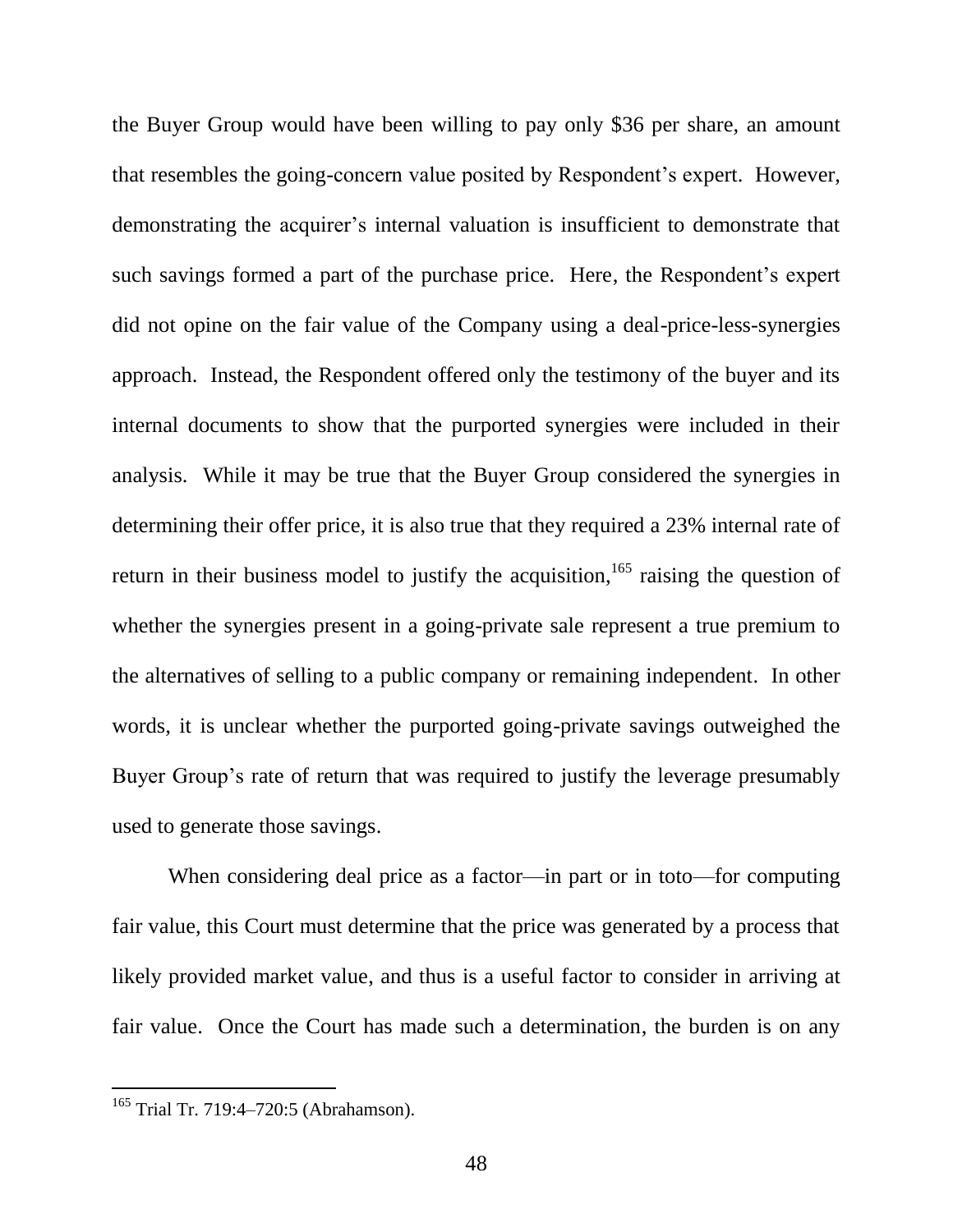party suggesting a deviation from that price to point to evidence in the record showing that the price must be adjusted from market value to "fair" value.<sup>166</sup> A two-step analysis is required: first, were synergies<sup>167</sup> realized from the deal; and if so, were they captured by sellers in the deal price? Neither party has pointed to evidence, nor can I locate any in the record, sufficient to show what quantum of value should be ascribed to the acquisition, in addition to going-concern value; and if such value was available to the Buyer Group, what portion, if any, was shared with the stockholders. I find, therefore, that the Merger price does not require reduction for synergies to represent fair value.

### *C. Fair Value of the Company*

l

I undertook my own DCF analysis that resulted in a valuation of BMC at \$48.00 per share. This is compared to, on the one end, a value of \$37.88 per share offered by the Respondent, and on the other, a value of \$67.08 per share offered by the Petitioners. Although I believe my DCF analysis to rely on the most appropriate inputs, and thus to provide the best DCF valuation based on the information available to me, I nevertheless am reluctant to defer to that valuation in this appraisal. My DCF valuation is a product of a set of management projections, projections that in one sense may be particularly reliable due to BMC's subscription-based business. Nevertheless, the Respondent's expert,

<sup>166</sup> *Merlin P'ship v. AutoInfo, Inc.* 2015 WL 2069417 (Del. Ch. Apr. 30 2015).

<sup>&</sup>lt;sup>167</sup> Of course, the Petitioner may point to market distortions imposed on the sellers as well.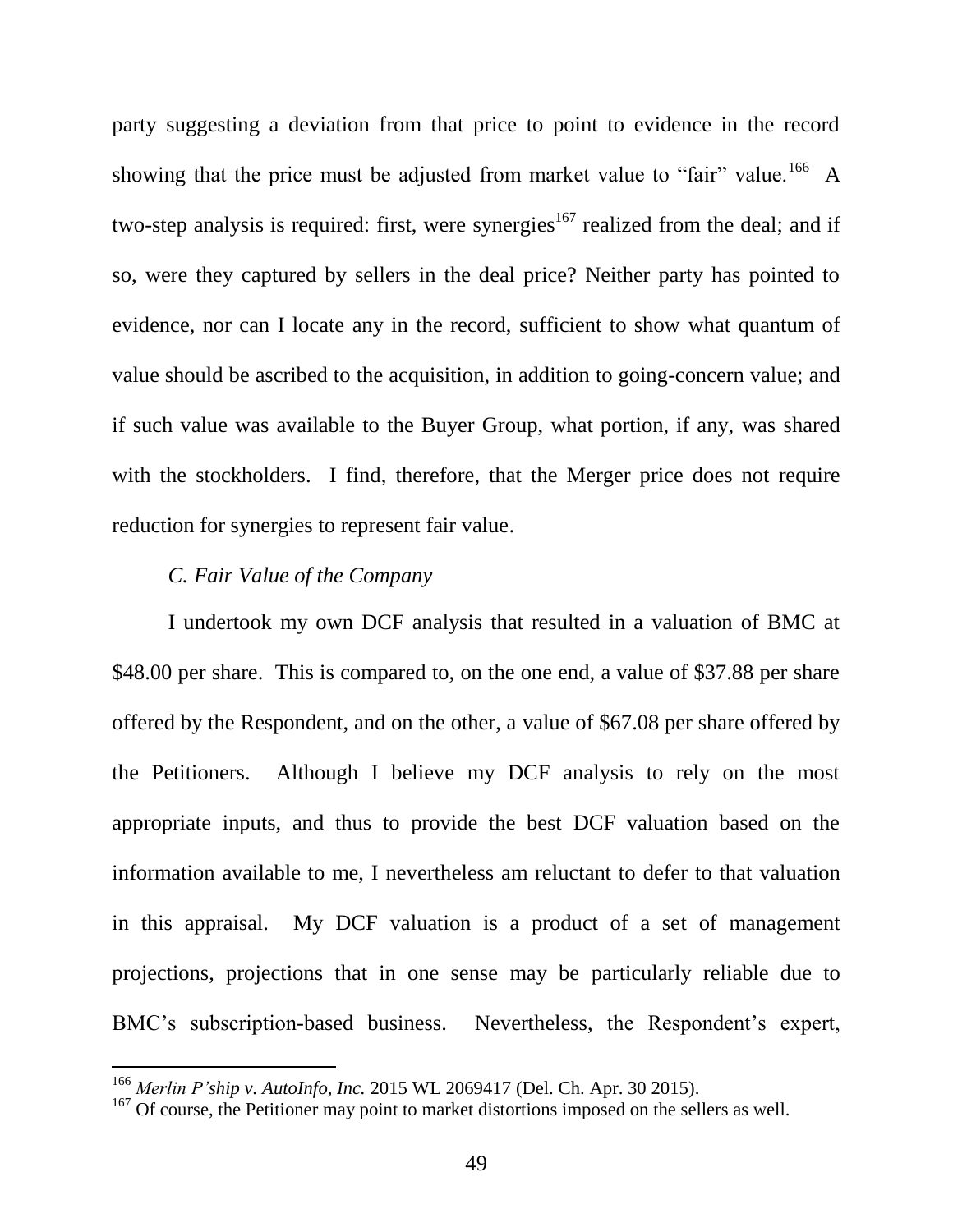pertinently, demonstrated that the projections were historically problematic, in a way that could distort value. The record does not suggest a reliable method to adjust these projections. I am also concerned about the discount rate in light of a meaningful debate on the issue of using a supply side versus historical equity risk premium.<sup>168</sup> Further, I do not have complete confidence in the reliability of taking the midpoint between inflation and GDP as the Company's expected growth rate.

Taking these uncertainties in the DCF analysis—in light of the wildlydivergent DCF valuation of the experts—together with my review of the record as it pertains to the sales process that generated the Merger, I find the Merger price of \$46.25 per share to be the best indicator of fair value of BMC as of the Merger date.

#### **III. CONCLUSION**

As is the case in any appraisal action, I am charged with considering all relevant factors bearing on fair value. A merger price that is the result of an arm'slength transaction negotiated over multiple rounds of bidding among interested buyers is one such factor. A DCF valuation model built upon management's projections and expert analysis is another such factor. In this case, for the reasons above, I find the merger price to be the most persuasive indication of fair value

 $168$  Had I used a discount rate equal to the median of the rates suggested by the parties' experts, but kept my other inputs the same, my DCF value would be remarkably close to the deal price. *See supra* note 148.